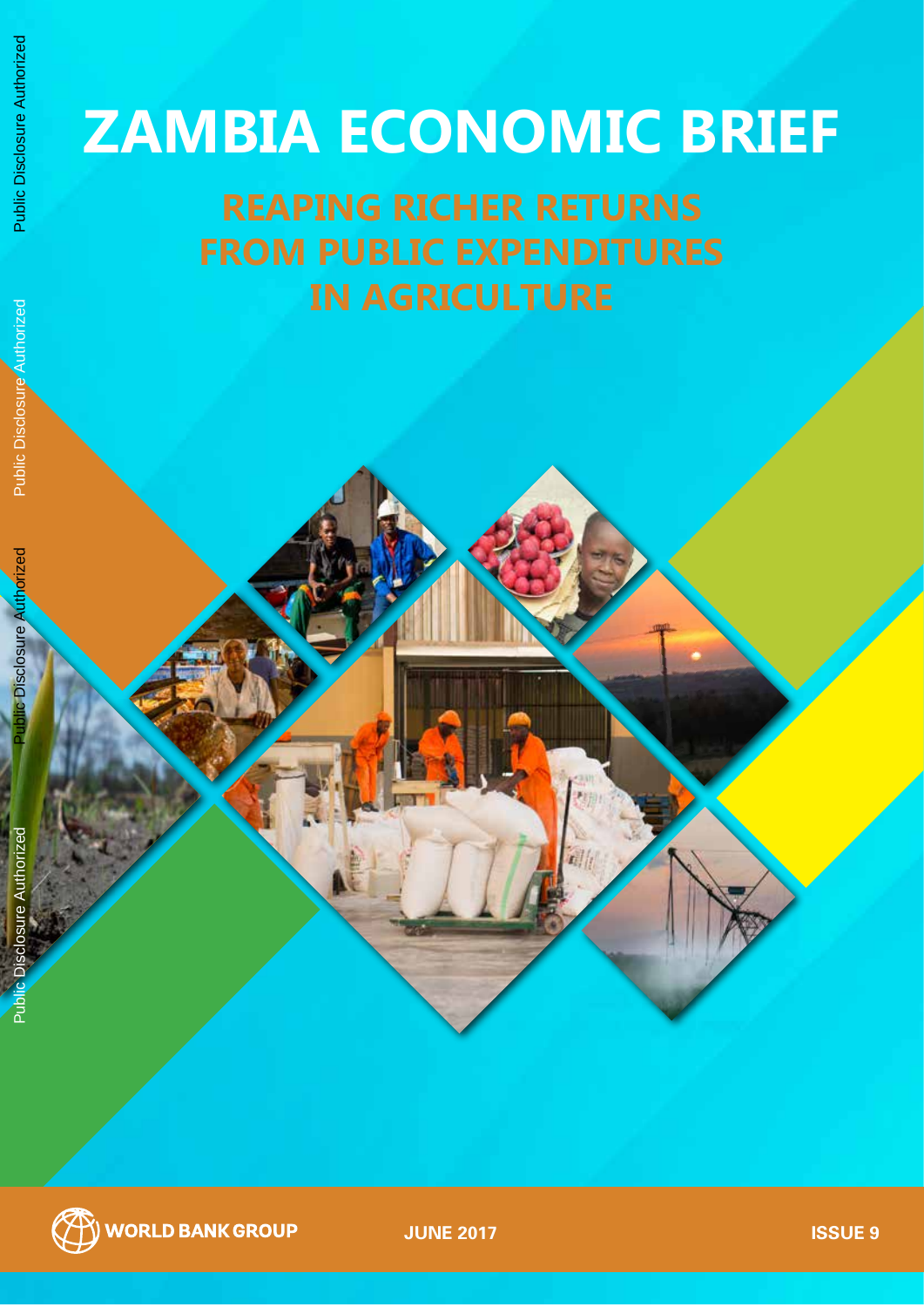### 9<sup>th</sup> ZAMBIA ECONOMIC BRIEF

# **REAPING RICHER RETURNS FROM PUBLIC EXPENDITURES IN AGRICULTURE**



**June 2017**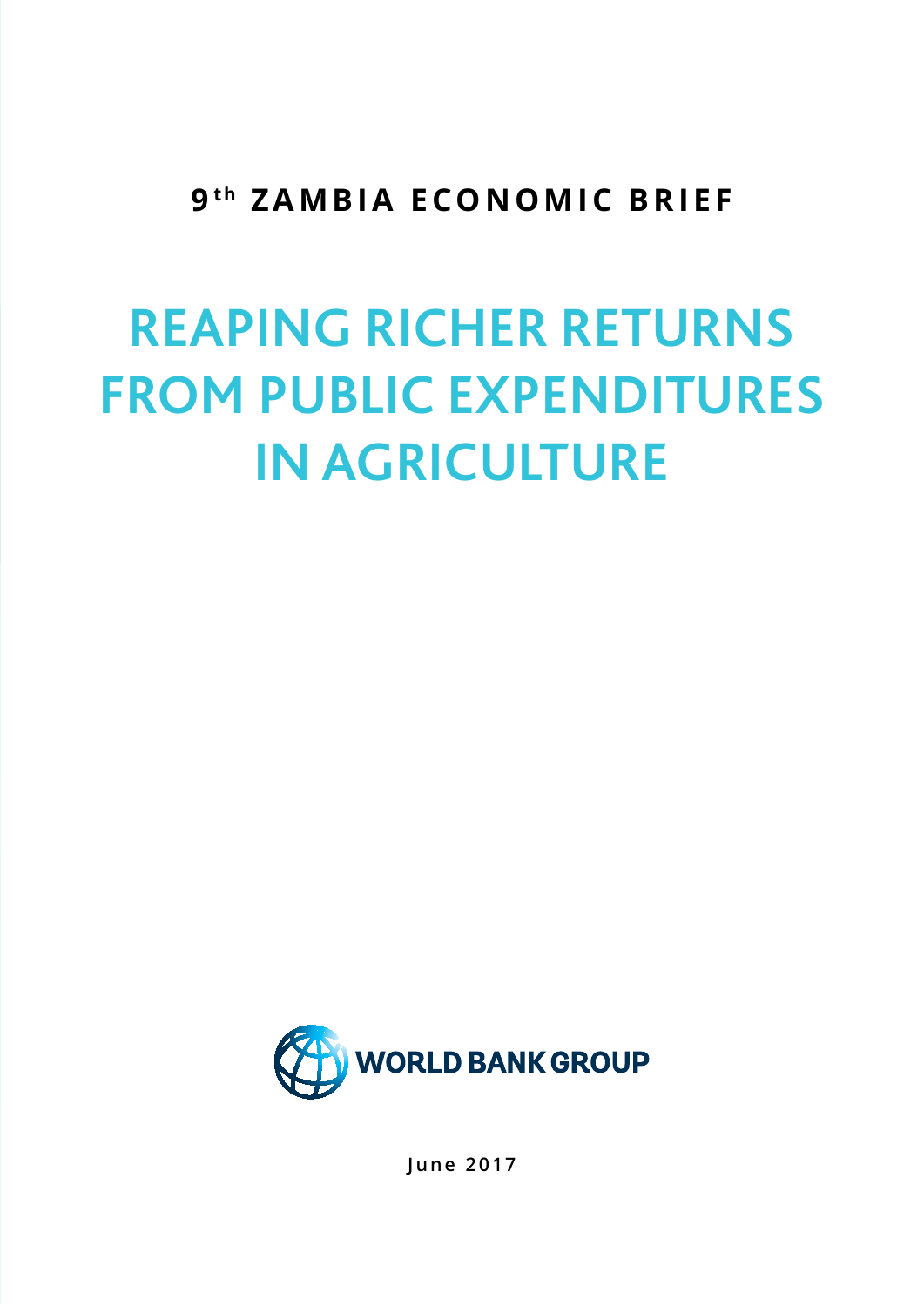@ 2017 The International Bank for Reconstruction and Development/THE WORLD BANK 1818 H Street NW Washington, DC 20433 USA

All rights reserved.

This report was prepared by the staff of the Macroeconomic and Fiscal Management Global Practice of the World Bank Group. The findings, interpretations, and conclusions expressed herein are those of the authors and do not necessarily reflect the views of the World Bank's Board of Executive Directors or the countries they represent.

Cover design: Katarina Zeravica Photos: World Bank, Zambia and stock images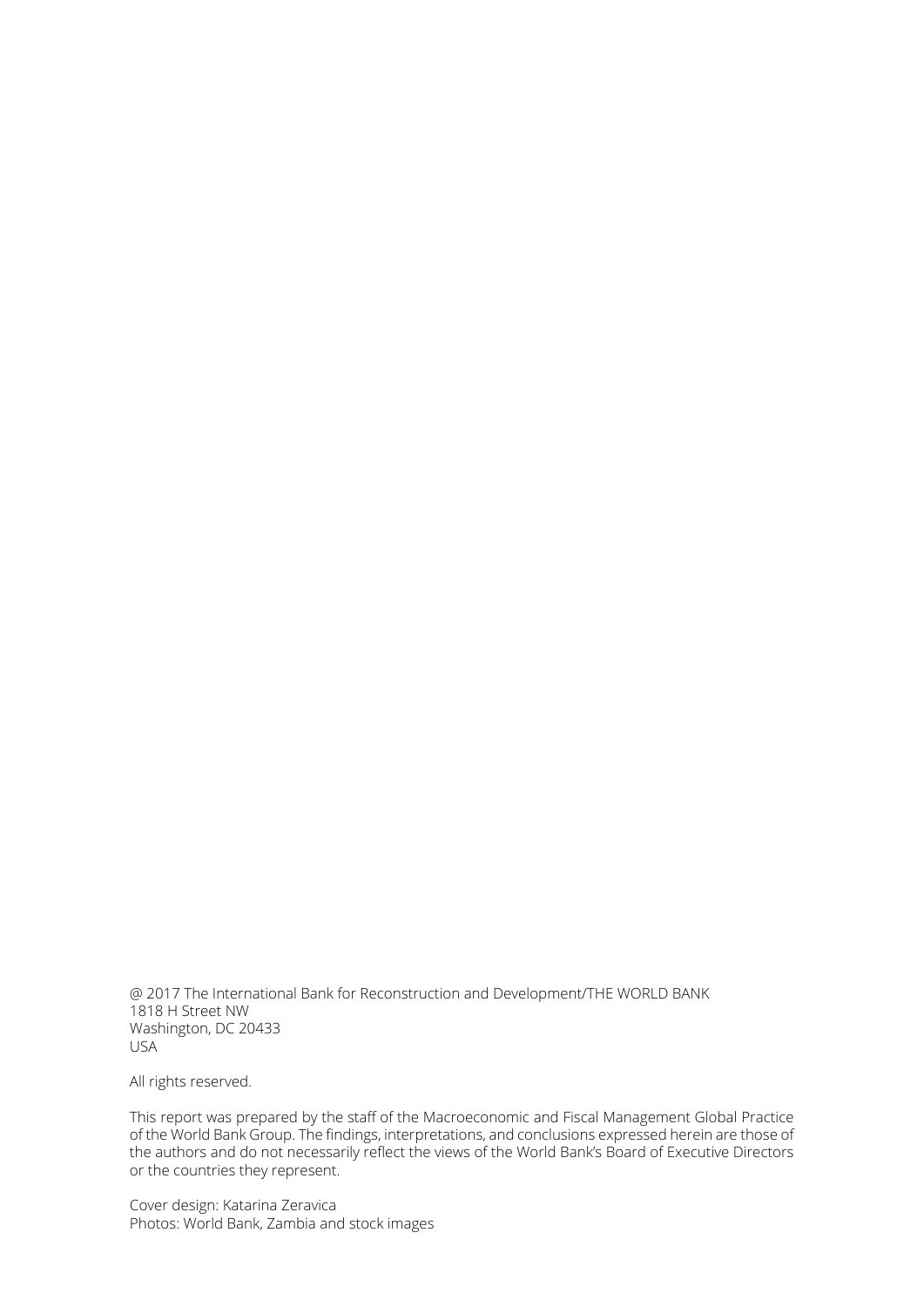## **I**CONTENTS

| <b>Acronyms</b><br><b>Foreword</b>                                                                           | <b>Acknowledgements</b>                                                                                                                                                                                                                                                                                                                                                                                                                                                                                                                                                                                                                                                                                                           | Ť.<br>ii<br><b>iii</b>                                                                                     |
|--------------------------------------------------------------------------------------------------------------|-----------------------------------------------------------------------------------------------------------------------------------------------------------------------------------------------------------------------------------------------------------------------------------------------------------------------------------------------------------------------------------------------------------------------------------------------------------------------------------------------------------------------------------------------------------------------------------------------------------------------------------------------------------------------------------------------------------------------------------|------------------------------------------------------------------------------------------------------------|
|                                                                                                              | <b>Executive Summary</b>                                                                                                                                                                                                                                                                                                                                                                                                                                                                                                                                                                                                                                                                                                          | 1                                                                                                          |
| А.<br>Β.<br>C.                                                                                               | <b>Section 1: Recent Economic Developments</b><br>Regional Economic Developments<br>The State of the Zambian Economy<br>Economic Outlook, Risks and Policy Challenges                                                                                                                                                                                                                                                                                                                                                                                                                                                                                                                                                             | 4<br>$\overline{\mathbf{4}}$<br>$\bf 8$<br>16                                                              |
| D.<br>Ε.<br>F.                                                                                               | Section 2: Reaping Richer Returns from Public Expenditures in Agriculture<br>Public Expenditure Choices Matter<br>Refocus Spending to More Productive Interventions<br>Summary of Ideas for More Productive Agriculture Investment                                                                                                                                                                                                                                                                                                                                                                                                                                                                                                | 18<br>18<br>26<br>28                                                                                       |
| <b>Endnotes</b>                                                                                              |                                                                                                                                                                                                                                                                                                                                                                                                                                                                                                                                                                                                                                                                                                                                   | 29                                                                                                         |
| <b>Boxes</b><br>1<br>2<br>3                                                                                  | Poor infrastructure continues to be a constraint to development<br>in Sub-Saharan Africa<br>The Electronic Voucher FISP<br>Agriculture research has high returns but is severely underfunded                                                                                                                                                                                                                                                                                                                                                                                                                                                                                                                                      | $\overline{7}$<br>24<br>26                                                                                 |
| <b>Figures</b><br>1<br>$\overline{2}$<br>3<br>4<br>5<br>6<br>7<br>8<br>9<br>10<br>11<br>12<br>13<br>14<br>14 | Commodity prices have firmed since Q1 2016<br>Eurobond spreads have narrowed<br>SSA growth is improving in 2017<br>All sectors will contribute positively to growth in 2017<br>Copper prices firmed in Q4 2016<br>The kwacha has strengthened and stabilized<br>Inflation has moderated and stabilised<br>Public debt levels have stabilized at high levels<br>The Trade deficit narrowed in Q1 2017<br>Maize production and yield<br>African spending on agriculture lags behind other regions<br>Zambia has increased its agriculture budget<br>Farming Inputs and the FRA have dominated the budget<br>The largest African spenders on inputs utilize US\$1.2 billion per year<br>Agriculture spending is not well implemented | 5<br>$\bf 6$<br>$\overline{7}$<br>$\bf 8$<br>9<br>10<br>11<br>14<br>15<br>19<br>20<br>21<br>21<br>22<br>25 |
| <b>Tables</b><br>1<br>2<br>3<br>4                                                                            | Quarterly GDP<br><b>Fiscal Trends</b><br>Key Macroeconomic Data<br>Production of Selected Crops                                                                                                                                                                                                                                                                                                                                                                                                                                                                                                                                                                                                                                   | 9<br>12<br>16<br>19                                                                                        |

5 Few poor households are beneficiaries of FISP and FRA **23**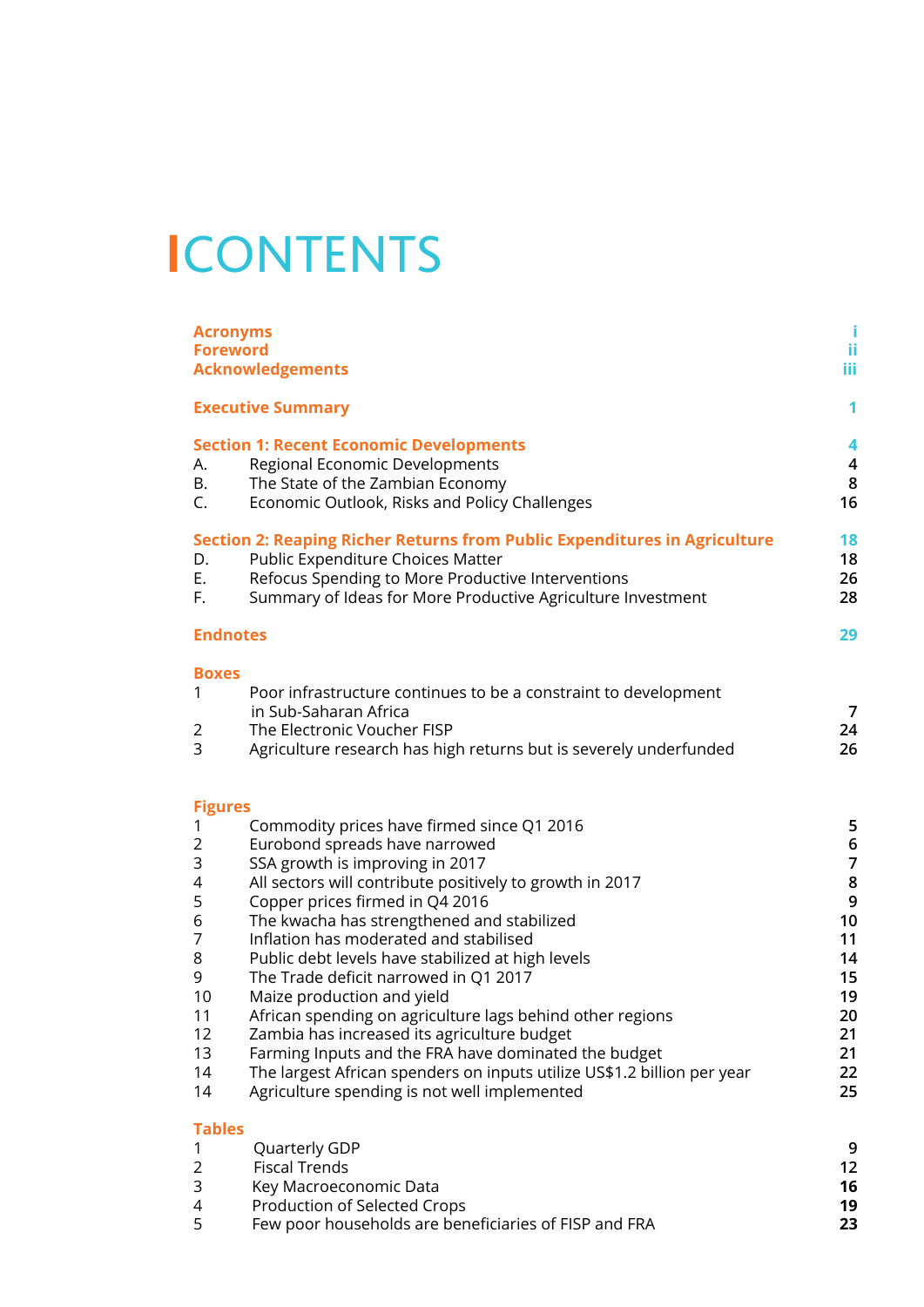## **I**ACRONYMS

- AfDB African Development Bank
- BoZ Bank of Zambia
- CSO Central Statistical Office
- DfID Department for International Development
- ERB Energy Regulation Board
- FDI Foreign Direct Investment
- FISP Farmers Input Support Program
- FRA Food Reserve Agency
- GDP Gross Domestic Product
- IAPRI Indaba Agricultural Policy Research Institute
- IMF International Monetary Fund
- LCMS Living Conditions Monitoring Survey
- MoF Ministry of Finance
- OPEC Organization of the Petroleum Exporting Countries
- PMI Purchasing Managers' Index
- PPP Public-Private Partnerships
- PPP Purchasing Power Parity
- R&D Research & Development
- SSA Sub-Saharan Africa
- US\$ United States Dollar
- VAT Value Added Tax
- ZMW Zambian Kwacha
- ZRA Zambia Revenue Authority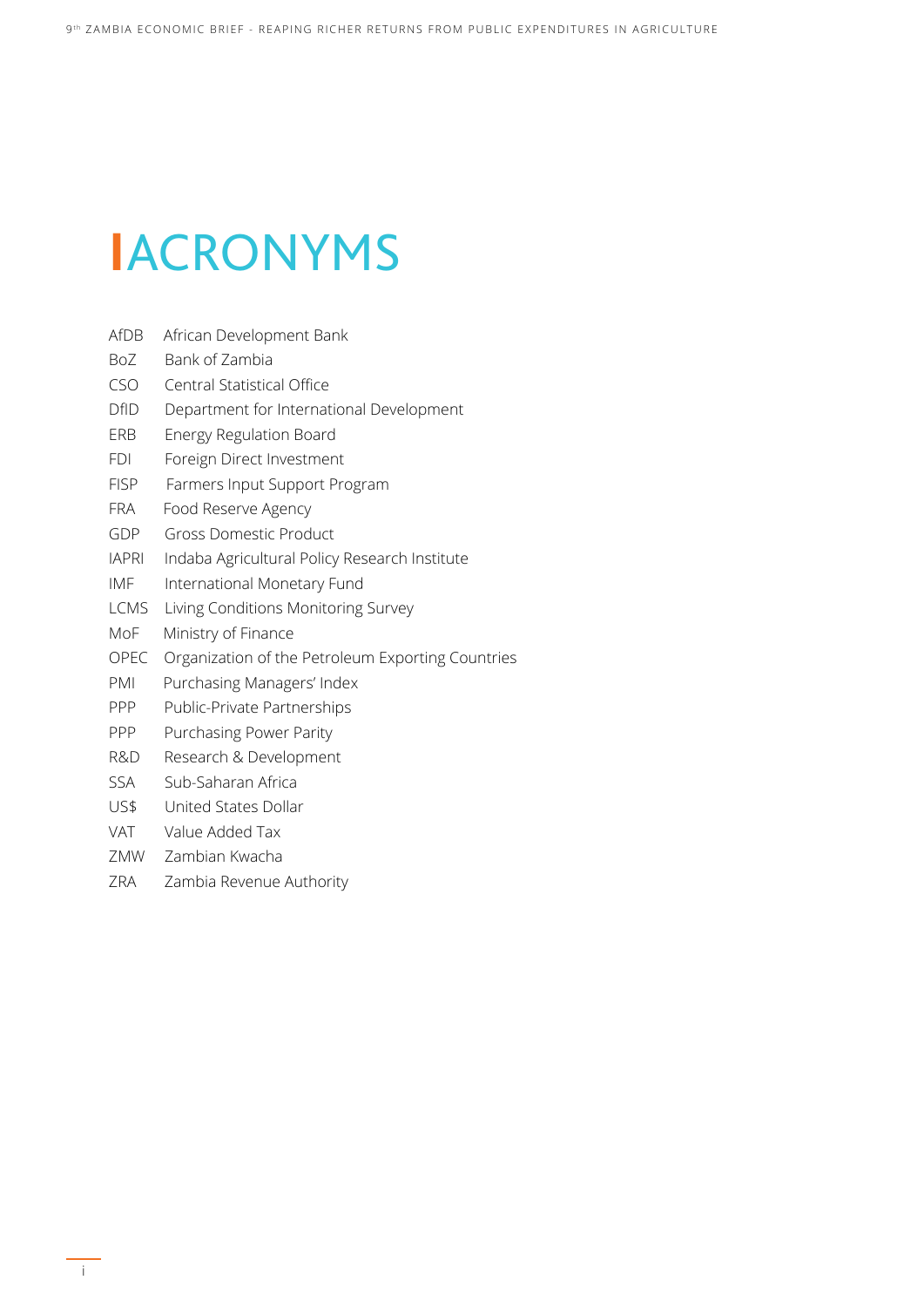## **I**FOREWORD

I am pleased to share the ninth Zambia Economic Brief with a focus section on reaping returns from public expenditures in agriculture. This Brief is part of a series of short economic updates produced twice a year by the World Bank.

Each Brief includes two sections: the World Bank's assessment of recent economic developments and the outlook in the short to medium term, and its analysis of a specific development topic or theme. Previous Briefs covered opportunities for improving revenue collection, public expenditure, the power sector, mining, jobs, trade, and financial inclusion and can be found on the World Bank's Zambia website.

Zambia's economy has picked up in 2017 from the tough conditions of 2015 and 2016. Copper prices have firmed, but they remain low when compared to their peak. However, the big challenge remains with ensuring a shift to fiscal sustainability. Bold actions are needed to clear arrears and ensure they do not build up again in the future.

We also see that the past decade of growth was not sufficiently pro-poor and the benefits have accrued mainly to the richer segments of the population in urban areas. Poverty remains far higher for the rural population than their urban counterparts, and income growth between 2006 and 2015 was greatest among those with higher incomes and relatively weak for those with lower incomes.

There remains a need to look closely at ways to improve public spending in agriculture to ensure the promotion of a non-copper economy and improved rural livelihoods. Low agriculture productivity is a key impediment to poverty reduction and has knock on effects in terms of gender disparities, land degradation and rapid deforestation.

We hope that the findings of this Economic Brief will stimulate a healthy debate around these questions so that Zambia can shift to a path of more inclusive growth.

Ina Malene Pulhosey

Ina-Marlene Ruthenberg Country Manager for Zambia The World Bank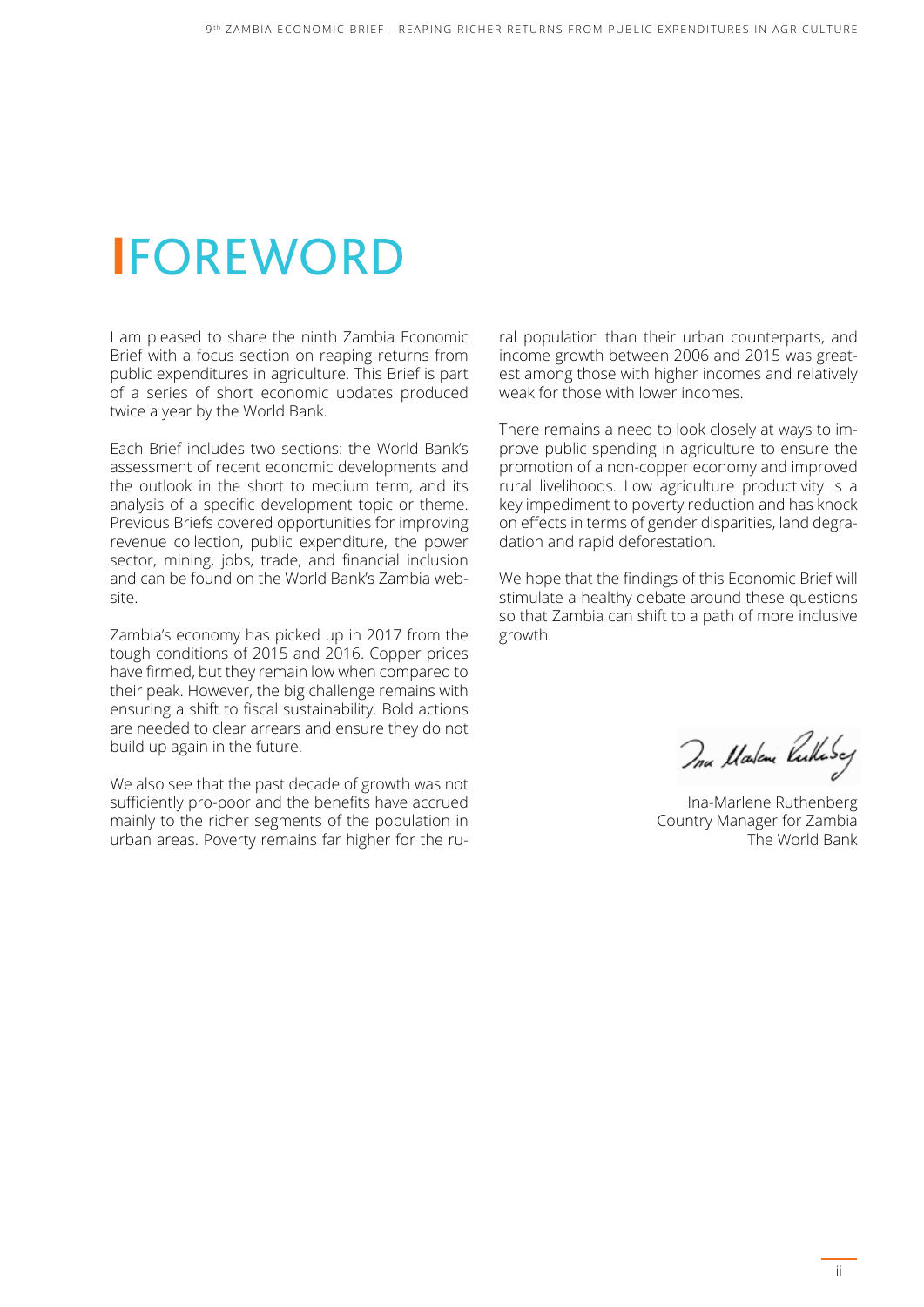## **I**ACKNOWLEDGEMENTS

The ninth Zambia Economic Brief has been prepared by Gregory Smith and Zivanemoyo Chinzara of the Macroeconomic and Fiscal Management Global Practice, World Bank Group with contributions from Willem Janssen, Alex Mwanakasale and Ngao Mubanga (World Bank). Congyan Tan, Katie Kennedy Freeman, Christine Heumesser (all World Bank) and Annelies Raue (UK's DFID) provided useful comments. The report was designed and edited by Katarina Zeravica.

Paul Noumba, the Zambia Country Director; Ina-Marlene Ruthenberg, the Zambia Country Manager; Ivailo Izvorski, Practice Manager for Macroeconomic and Fiscal Management Global Practice; and Sebastien Dessus, Program Leader for Zambia, provided overall guidance. Carlyn Hambuba led the dissemination activities with support from Gebisa Chisanga, and Sombo Samunete.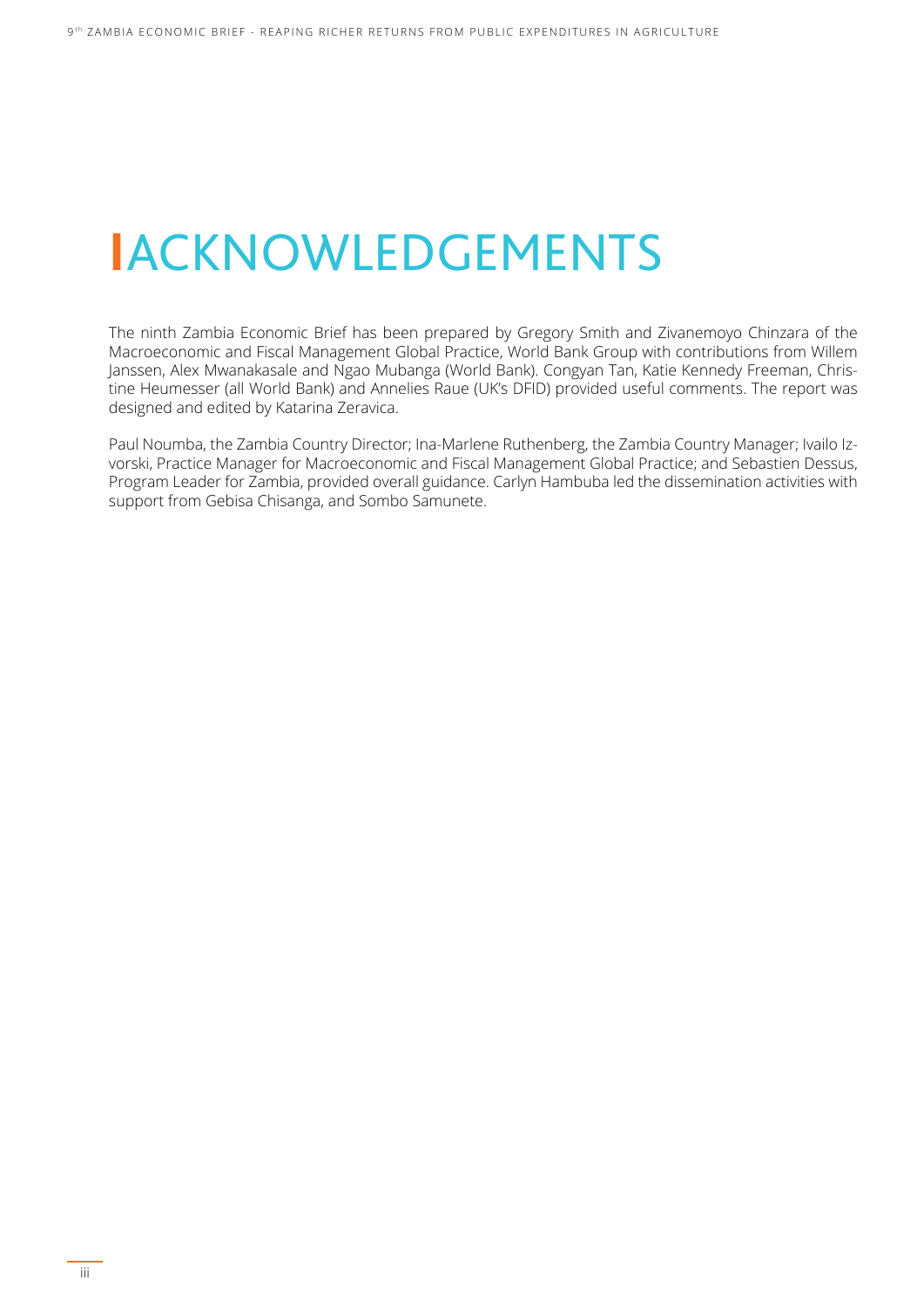# **EXECUTIVE SUMMARY**

#### *Regional economic developments*

Economic activity in Sub-Saharan Africa (SSA) picked up in 2017, driven by improved global conditions and easing domestic constraints. We project growth of 2.6% for the region despite weak prospects for the three major economies: Nigeria, South Africa and Angola.

The region's growth is projected to increase further to 3.2% in 2018 and 3.5% in 2019. The outlook is subject to downside risks. Globally, the risks include tighter than expected global financial conditions, weaker than expected increases in commodity prices, as well as the threat of protectionism. Internally, the risks include possible slippages on reforms, increased security threats, and political uncertainty ahead of elections in some countries.

#### *The state of the Zambian economy*

The Zambian economy has continued its recovery in 2017, following subdued economic activity when economic growth fell to 2.9% in 2015, its lowest rate since 1998. The economy was hit by lower copper prices and domestic pressures including an El Niñoinduced lower harvest in 2015, a power crisis and political uncertainty in the lead-up to the August 2016 elections. Growth of the economy increased to 3.4% in 2016 and is expected to increase further to 4.1% in 2017.

Inflation declined to 6.5% in May 2017 (from a peak above 20% in February 2016) and, together with a stable kwacha, led the central bank to ease monetary policy, thereby reversing the pressure on credit growth. However, the stronger growth and better macroeconomic indicators have not resulted in an improvement in the fiscal indicators.

In 2016, Government revenue fell short of the ambitious revenue target under the budget by 7.6%, while spending was above target by 10.1%. Expenditure pressures in 2016 included unbudgeted spending on electricity and fuel subsidies and higher than expected interest payments. Further, there were overruns on agriculture subsidies and election

expenditures. The 2016 fiscal deficit reached 5.7% of GDP on a cash basis, above the approved target of 3.8%, while the underlying deficit including new arrears reached 8.5% of GDP.

Until Q4 2016, the government had limited access to external and domestic borrowing at reasonable interest rates. This led the government to cut several spending lines and withhold payments to contractors and suppliers, increasing its stock of expenditure arrears to about ZMW 17 billion (7.8% of GDP) at the end of 2016. The stock of arrears includes unpaid bills to road contractors, the major agriculture programs, fuel suppliers and pension obligations.

Data from Q1 2017 shows revenues below target and that expenditure was not moderated from what was budgeted, suggesting that the 7% GDP fiscal deficit target will be a challenge to achieve. The government has started to reduce the large stock of expenditure areas, but further efforts are needed to improve budgetary controls and better withstand fiscal pressures, if the national debt is to remain at sustainable levels.

Debt levels remained elevated, due to large persistent fiscal deficits between 2012 and 2016 and a currency shock in 2015. The public debt increased from 35.2% of GDP in 2014 to 55% at the end of 2016. The recent appreciation of the kwacha has helped ease the cost of servicing the external and dollar-denominated debt, but the foreign currency and repayment risks of the government debt portfolio remain high.

#### *Zambia's economic outlook*

We project GDP growth in Zambia to strengthen to 4.1% in 2017 and further to 4.5% in 2018 and 4.7% in 2019. For 2017, the forecast assumes the government will continue to implement its economic recovery plan, the harvest and electricity production will be stronger because of the favorable weather, and copper production will increase because of the new and recently refurbished mines. We also assume that gradual fiscal consolidation and sustained ef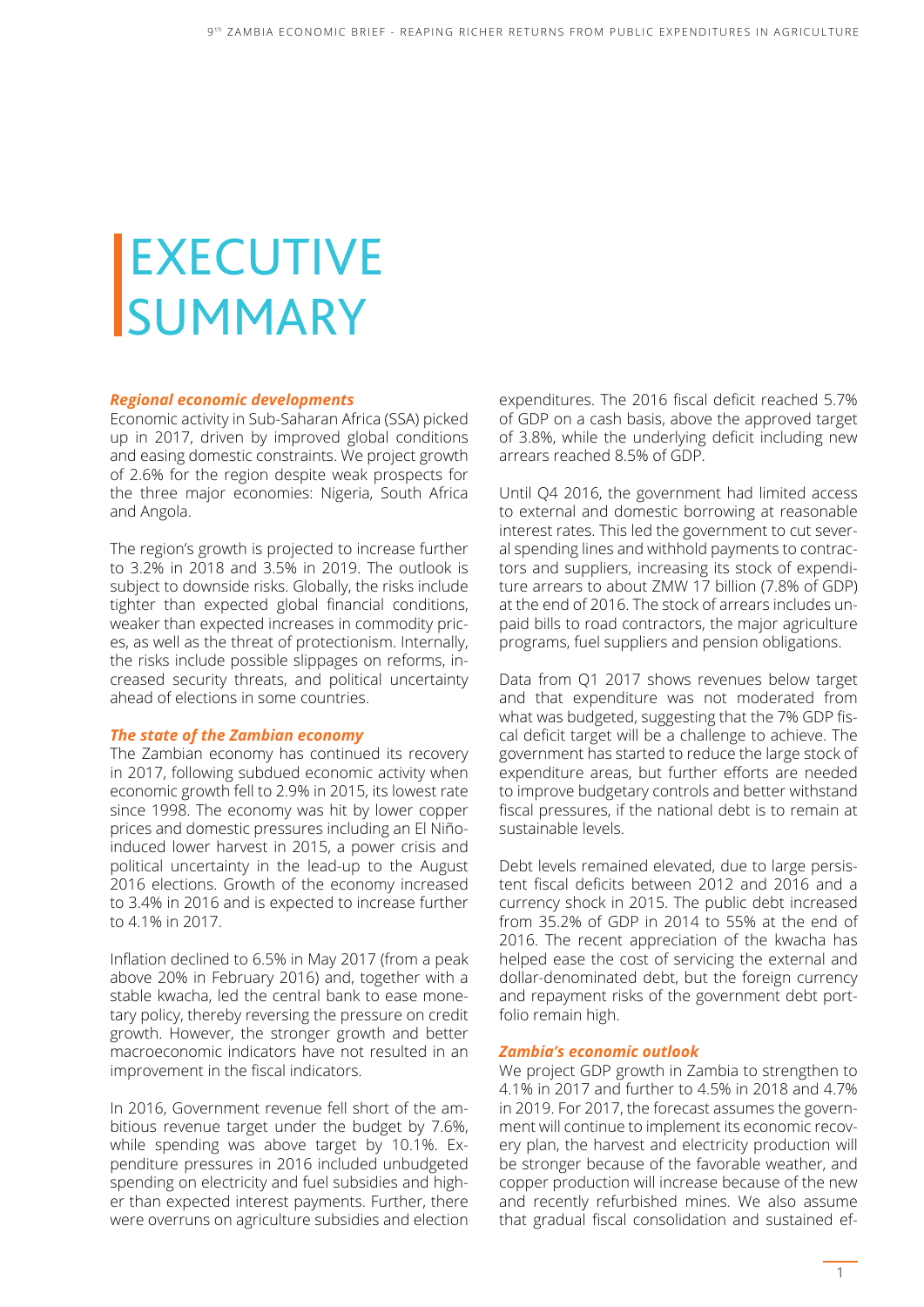forts on structural reforms, along with a sustained decline in inflation, will allow for easier monetary policy.

#### *Economic policy challenges*

The Minister of Finance launched the government's economic recovery plan 'Zambia Plus' in Q4 2016 and has made progress with implementation. The progress includes: (i) the clearance of ZMW 4.3 billion of arrears; (ii) the removal of fuel subsidies; (iii) reduced electricity subsidies; and (iv) requests for program and budget support have been made to the IMF, World Bank and African Development Bank.

Wide-ranging structural reforms are needed to boost the economy further and ensure more inclusive growth. The Seventh National Development Plan will help the government guide its policy and outlines the external support it requests.

We focus here on providing four ideas to guide the shift to fiscal fitness:

**i. Clear the arrears and prevent their future build-up:** Efforts are needed to further reduce the stock of public expenditure arrears and improve commitment controls, including continuous monitoring to ensure the same problem does not reoccur.

**ii. Strengthen debt management:** A modern Debt Management Office structure (with a front, middle and back office), the issuance of a debt strategy (forward looking and annually updated), a regular in-house debt sustainability analysis and better communication via quarterly debt reports would be positive steps forward.

**iii. Ensure revenue mobilization reforms are implemented:** The 2017 budget includes many revenue reforms aimed at increasing revenue collection to fund planned expenditure. Progress with these reforms in the second half of 2017 is crucial to keeping the fiscal deficit at reasonable levels and avoiding expenditure cuts.

**iv. Reduce unproductive expenditures:** A full review of the budget should follow the Seventh National Development Plan to ensure all resources are focused on achieving the stated objectives. Areas of social and economic benefit should be scaled up and reductions made to unnecessary administration expenditure or where programs have not been performing.

The special focus section of this report discusses how to improve the efficiency and effectiveness of agriculture spending. More efficient spending will allow savings from unproductive outlays to be reinvested in the sector to support its faster growth, better livelihoods for farming households, and the further expansion of the non-copper economy.

#### *Reaping richer returns from public expenditures in agriculture*

Zambia has successfully increased the production of crops (mostly maize), largely thanks to the increased size of areas under cultivation as opposed to improved yields. This leaves enormous scope to increase agriculture productivity and to reduce the vulnerability associated with high dependence on rain-fed agriculture. While public expenditures on agriculture have been increased over the past 15 years, there is vast scope to improve both their efficiency and effectiveness. The current agriculture budget is unbalanced as it is dominated by the Farmers Input Support Program (FISP) and the Food Reserve Agency (FRA). Shortcomings in the budgeting process also reduce spending effectiveness.

The analysis and the ideas in this report are focused on public spending and investment in agriculture. We hope they will contribute to the much broader discussions on agriculture reform. The three main ideas from the report are as follows:

**i. Streamline and better target agriculture subsidies**. There are four key steps to reform the FISP. First, the roll-out of the electronic voucher to all districts has long been discussed as a means of improving the quality of FISP, and remains crucial. The 2017 budget promised a full roll-out for the 2017-18 season, but this―based on current delivery challenges―appears to be too ambitious. Instead, a realistic timeline for 2017-19 should be drawn up. Second, the targeting of the program should be enhanced to make it more efficient and to reduce the overall cost (freeing up resources for complementary agriculture expenditures). Third, there is need for a clear exit strategy: farmers should not receive subsides indefinitely. The program should sustainably raise productivity and incomes so that farmers can graduate from the subsidy program. Finally, there is a need to ensure that farmers can, in practice, select the inputs and the crops they grow. This is a crucial step for reversing the maize-centric status of Zambian agriculture. To improve the FRA, efforts are needed to ensure that the prescribed purchase limit is not exceeded. A monitoring system needs to be built to ensure that purchases relative to the limit can be tracked accurately.

**ii. Ensure high-return areas get funded and complementary investments are made.** The government routinely spends 79% of the agriculture budget on FISP and FRA. As these programs are improved, savings will be realized. These should be invested back into the sector in high-return areas such as R&D, extension services, irrigation, livestock development, infrastructure and technology. A careful strategy will also be needed to guide such expenditure, while more predictable flows of resources to the sector will help ensure there is an incentive to plan.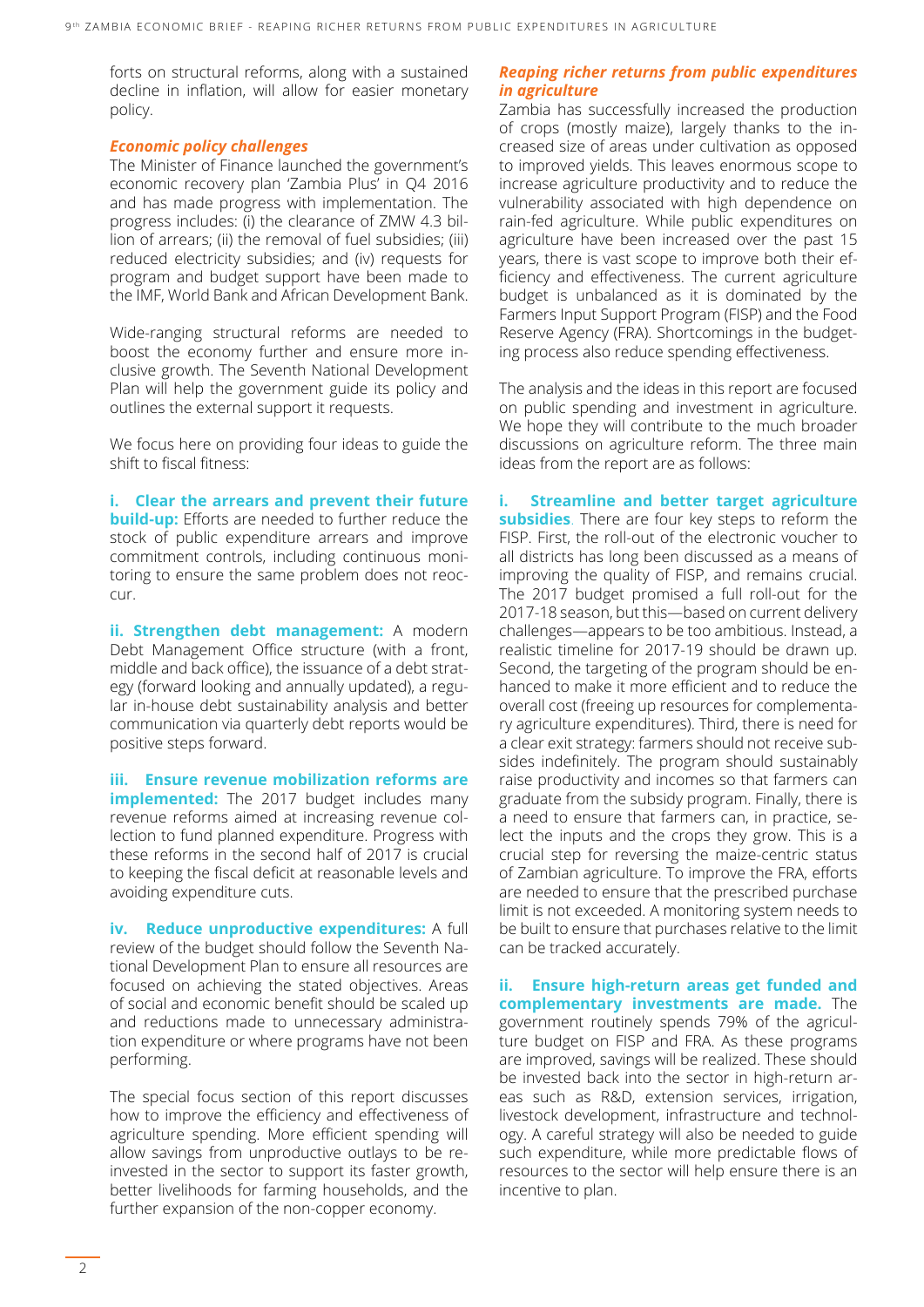#### **iii. Address the impacts of climate change.**

Climate smart agriculture can help address the issues of agricultural productivity, land degradation and climate resilience among the farmers. Such actions will contribute to enhanced food security and increased incomes per households, and will help them adapt to climate change. Zambia is well placed to access climate finance and these avenues should be explored.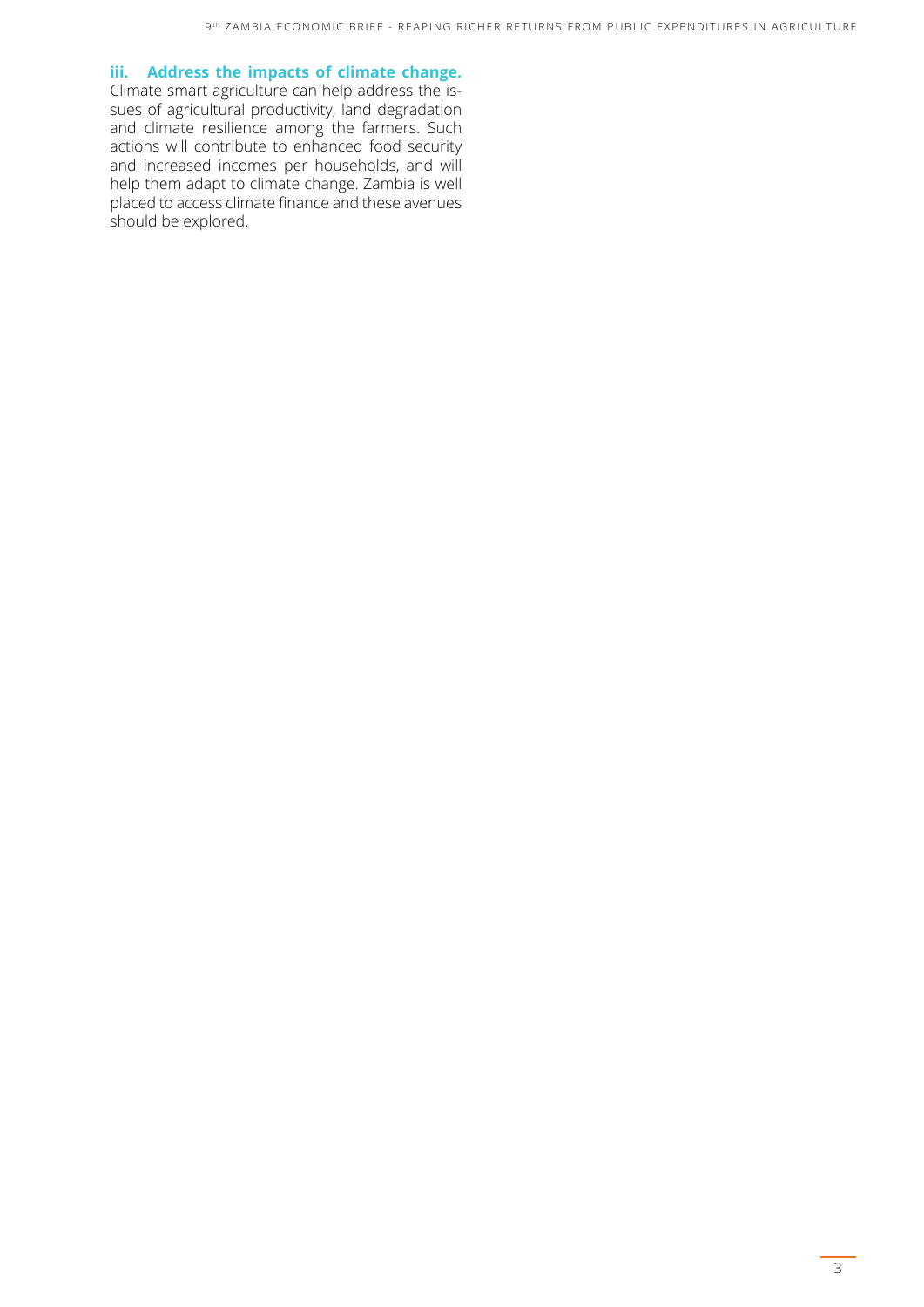### SECTION TON<br>1011 RECENT ECONOMIC DEVELOPMENTS

#### **A. REGIONAL ECONOMIC DEVELOPMENTS**

Economic activity in Sub-Saharan Africa (SSA) picked up in 2017, driven by improved global conditions and easing domestic constraints. Growth of 2.6% is forecast for the region despite weak prospects in the three major economies; Nigeria, South Africa and Angola. The region's growth is projected to increase further in 2018 (3.2%) and 2019 (3.5%). The outlook is subject to downside risks. Globally, the risks include tighter than expected global financial conditions, weaker than expected increases in commodity prices, as well as the threat of protectionism emerging from populist sentiments. Internally, the risks include possible slippages on reforms, increased security threats, and political uncertainty ahead of elections in some countries.

*Improved glabal conditions and easing domestic constraints will lift SSA growth in 2017.* 

*Despite improved growth, SSA GDP per capita is expected to contract by 0.1% in 2017.* 

World Bank's *Africa's Pulse* (released in April 2017) highlights improved global and domestic conditions for the growth of economies in SSA1 . In January 2017, annualized growth in global industrial production reached a five-year high, driven by accelerations in China, the euro area, Japan and India. Furthermore, the Purchasing Managers' Index (PMI) for manufacturing strengthened in February 2017, while the PMI for services remained strong. Overall, global GDP growth is projected to increase from 1.8% in 2016 to 2.7% in 2017. Meanwhile, domestic constraints confronting SSA have been easing, as the end of the drought has seen agriculture and electricity generation rebounding.

Rebounding global growth has been crucial for the recovery of prices of key export commodities in SSA (figure 1). Oil prices increased by 7.9% in Q1 2017 relative to the previous quarter, on the back of steadily increasing demand and agreements by some OPEC and non-OPEC oil producers to limit output. However, the longer-term recovery of oil prices is unlikely, given high global oil inventories and an improved supply outlook in the USA shale oil sector. Metal prices have also strengthened over the same period, including copper prices (by 10.6%), iron ore prices (22%), and platinum prices (3.9%), partly reflecting increased demand from China. Despite recent gains, the prices of oil and metals remain below the levels observed prior to June 2015.

In light of these developments, SSA's GDP growth is projected to double to 2.6% in 2017, from an estimated 1.3% in 2016. However, a population growth of 2.7% means that GDP per capita is expected to contract by 0.1% in 2017, further complicating the challenge of accelerating poverty reduction in the region. Excluding South Africa, Angola and Nigeria, the rest of SSA is projected to grow by 4.8% in 2017.

Growth remains weak in Nigeria, South Africa and Angola, SSA's three largest economies. After contracting by 1.5% in 2016 due to low liquidity, delays in implementing the budget and militant attacks on oil pipelines, the Nigerian economy will remain weak as the non-oil sectors are constrained by a shortage of foreign currency. And despite nota-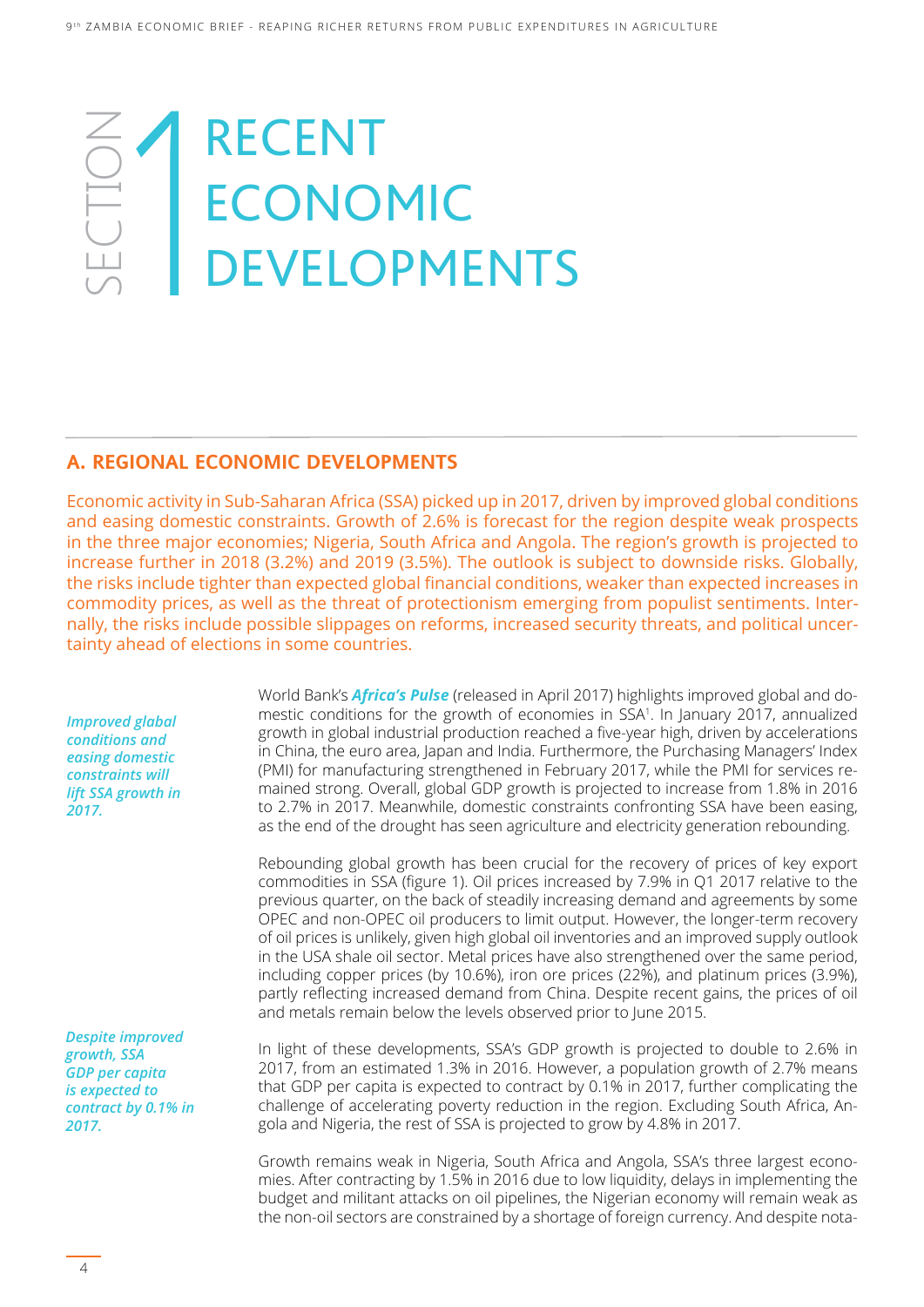

*Excluding South Africa, Angola and Nigeria, the rest of SSA is projected to grow by 4.8% in 2017.*

Source: World Bank Commodity Markets Data

ble improvements in mining and agriculture, South Africa will face subdued recovery as policy uncertainty and low business confidence continue to constrain growth in investment. Furthermore, the recent (April 2017) downgrading of South Africa by Standard and Poor's and Fitch will tighten financing conditions and further weigh on growth.

Elsewhere, growth continued to be weak in oil-exporting countries (e.g. Chad, Equatorial Guinea and the Republic of Congo) as a slowing oil sector spilt over to other sectors. Oil-importers will continue to benefit from low oil prices and non-energy sectors. Mineral-exporting economies (e.g. Botswana, Guinea, Liberia, Sierra Leone, and Zambia) are expected to reap the gains of recovering prices. Most Southern African countries are expected to gain from rebounding agriculture and electricity sectors following the end of the El Niño-linked drought, while parts of East Africa (e.g. Kenya) are still experiencing drought conditions. Fiscal consolidation and tightening global financial conditions are also expected to dent growth prospects of several countries across the region.

Despite a moderate pace of overall regional economic recovery, growth remains robust in Cote d'Ivoire, Ethiopia, Kenya, Mali, Rwanda, Senegal and Tanzania. Most of the countries that have remained resilient have stronger monetary policies, lower debt-GDP ratios, better strategies for prioritizing public spending and mobilizing domestic resources, a better regulatory environment, a more diverse structure of exports, and more effective public institutions than their peers.

The rebound in commodity prices, along with tight monetary policies, have helped to stabilize currencies and tame inflation across most commodity exporters. However, exchange rate volatility and/or inflation has remained problematic in a few counties for different domestic reasons, including unsustainable foreign exchange controls (Nigeria and Angola), heightened political uncertainty (the Democratic Republic of Congo), drought-fueled food price hikes (Kenya) and a debt crisis (Mozambique). Declining inflation has allowed central banks to cut rates in Ghana, Tanzania, Uganda and Zambia.

Tight monetary policy has helped tame inflation and currency volatility across the region, but has elevated banking sector vulnerabilities. Non-performing loans have increased while profitability and capital buffers have declined. The impact has been especially strong in countries characterized with foreign exchange restrictions, policy uncertainty and weak growth.

Recent improvements in commodity prices have not been large enough to offset the negative terms of trade shocks that commodity exporters experienced over the past two years. Consequently, the overall current account deficit for the region is expected to narrow only slightly. In metal exporters, the current account deficit is projected to widen as the growth of imports of capital goods is expected to outpace that of exports earnings from rising metal prices. However, current account deficits are projected to

*Tightening global financial conditions are expected to dent growth prospects of several SSA countries.* 

*Countries that have remained resilient to global shocks have stronger macrofiscal policies.*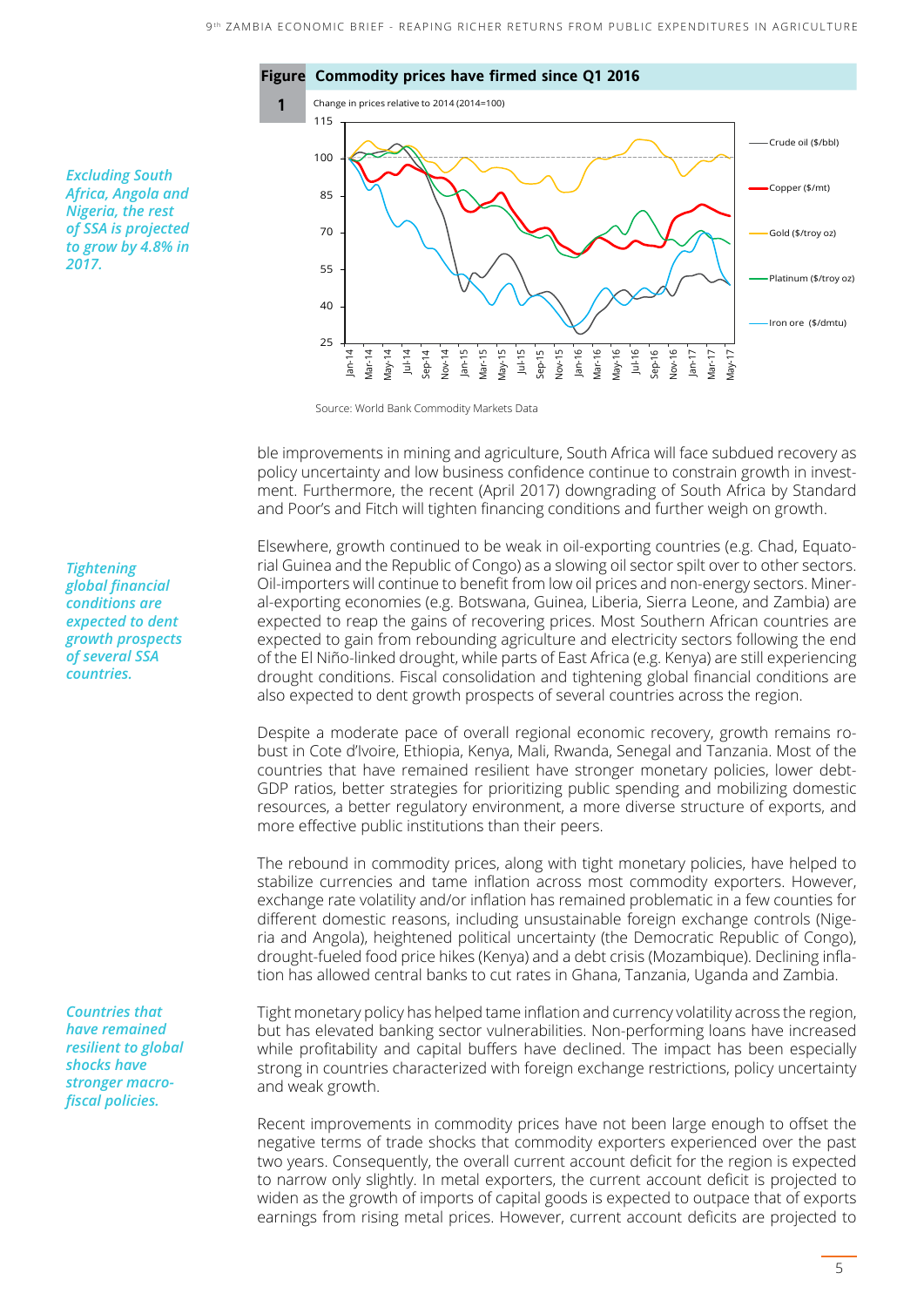narrow substantially in oil-exporting countries, driven by higher oil prices and improved oil production in Nigeria.

Most countries are counting on rebounding capital flows (particularly foreign direct investment (FDI)) and foreign debt as sources of financing for current account deficits. Indeed, FDI has picked up in several countries across the region since Q4 2016. Sovereign spreads have narrowed across most Eurobond issuers in the region, reflecting reduced volatility in global financial markets and a heightened risk appetite amongst investors (figure 2).

Meanwhile, the region's fiscal deficit widened to 4.8% in 2016 from 4.3% in 2015, driven by low public revenue in oil-exporters and elevated spending on public investments in non-commodity rich economies. Widened fiscal deficits, and in some cases sizeable currency depreciations, increased public debt levels, which in turn increased the costs of debt service, especially in countries that have contracted non-concessional debt. Going forward, fiscal consolidation remains imperative to reduce fiscal deficits and contain the growth of public debt.



Source: Bloomberg.

#### *Outlook for Sub-Saharan Africa*

SSA growth is projected to improve to 2.6% in 2017, slightly below population growth (2.7%), before increasing further in 2018 (3.2%) and 2019 (3.5%) (figure 4). The outlook is subject to commodity prices remaining firm, policy actions to tackle large macroeconomic vulnerabilities in several countries, and improved rainfall to boost the agricultural sector and electricity supply.

Modest recovery is expected in 2017 despite weak growth prospects in the region's three major economies; Nigeria, South Africa and Angola. In Central Africa's oil-exporting countries, recovery will be weak as maturing oil fields weigh on oil production. Recovery in mineral exporters will be lifted by improved commodity prices, but will be dragged by fiscal tightening. Growth will remain strong in non-resource-intensive economies, buoyed by infrastructure investments, services growth and the recovery of agricultural production.

The outlook is subject to significant downside risks. Globally, the risks include tighter than expected global financial conditions, weaker than expected increases in commodity prices, as well as the threat of protectionism emerging from populist sentiments. Internally, the risks include possible slippages on reforms, increased security threats, and political uncertainty ahead of elections in some countries.

*Sovereign spreads have narrowed, reflecting decreased global financial markets' volatility and a heightened risk appetite amongst investors.*

*Per capita incomes are expected to contract in Africa's three largest economies in 2017.*

#### *Widened fiscal deficits and increased public debt levels have elevated the costs of debt service.*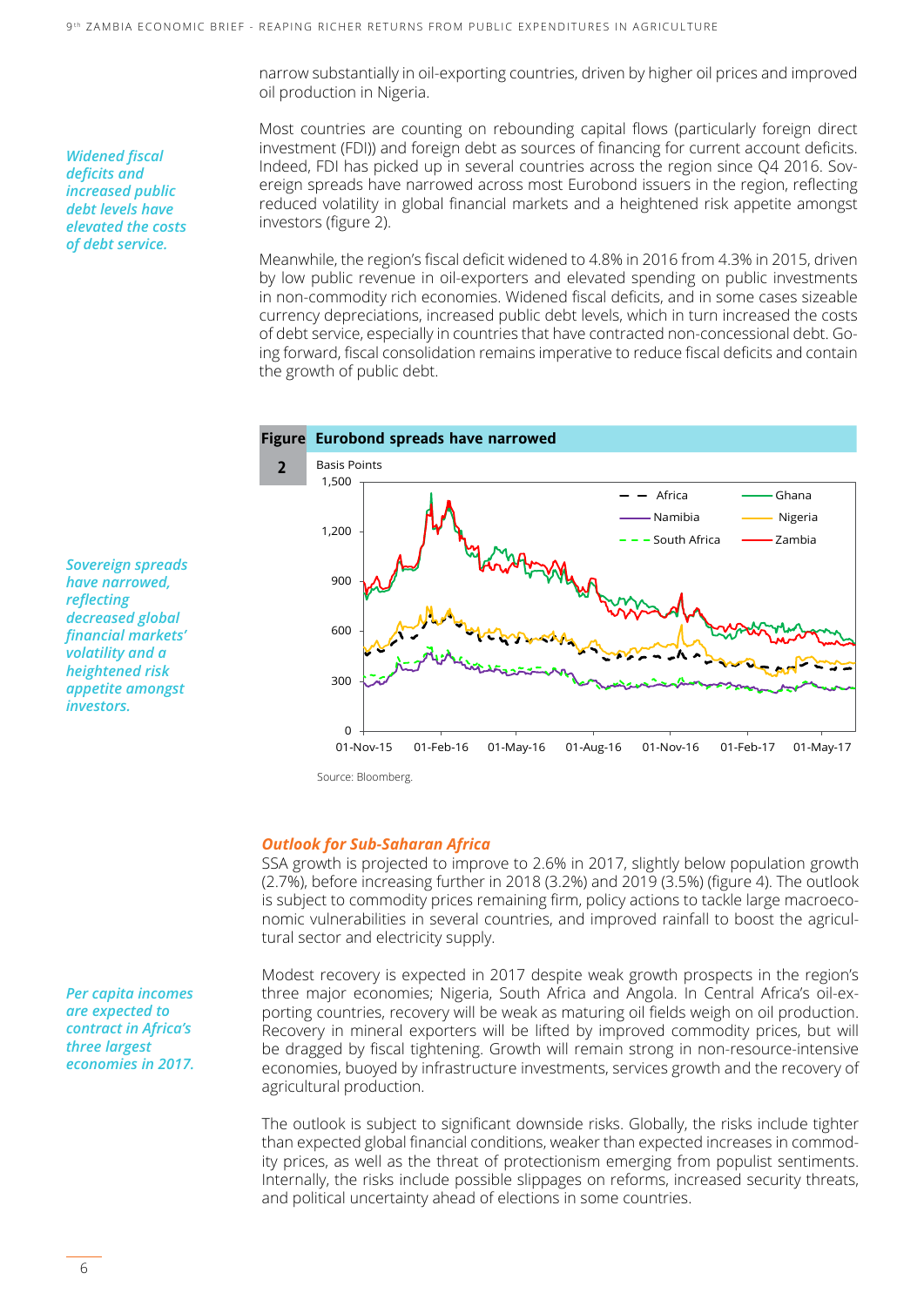The region grapples with three urgent challenges<sup>2</sup>. First is a substantial slowdown in investment growth to 0.6% in 2015 from 8.0% in 2014 – well below the long-term average of 6.0% (box 1). Second are the high trade logistics costs which are constraining competitiveness and export diversification. Third are rising public debt levels driven by large deficits and weak growth. To effectively address these challenges, efforts are needed to improve institutions for private sector growth, develop local capital markets, improve the quality and quantity of public infrastructure, enhance the efficiency of utilities, and strengthen domestic resource mobilization.



*An urgent challenge is rising public debt levels driven by large deficits and weak growth.*

Source: World Bank (2017a). Note: f= forecast.

#### **Box Poor infrastructure continues to be a constraint to development in Sub-Saharan Africa**

The SSA region lags behind other developing regions in most dimensions of infrastructure perfor-

**1** mance, although trends vary across key sectors. This is especially evident in the electricity and trans port sectors. Electricity-generating capacity per capita remains low, with only 35% of the population having access to electricity. The region also has the lowest road and railroad densities amongst developing regions.

In contrast, telecommunications infrastructure has improved dramatically: the number of fixed and mobile phone lines per 1,000 people increased from 3 in 1990 to 736 in 2014, and the number of Internet users per 100 people increased from 1.3 in 2005 to 16.7 in 2015. Similarly, access to safe water has risen from 51% of the population in 1990 to 77% in 2015.

Closing SSA's infrastructure quantity and quality gaps can generate large growth gains. Unfortunately, the region's public spending on infrastructure development (2% of GDP) is inadequate for this to be achieved. While the private sector can help to bridge the funding deficit, the countries need to build robust institutional and regulatory frameworks that will attract investment via public-private partnerships (PPPs).

Moreover, SSA countries need to develop sound public investment management systems to ensure that public investments are efficient, and that they can be used to crowd in more private investments via PPPs. This entails improving the institutions and procedures governing project appraisal, selection, and monitoring.

For further analysis, see the *Africa's Pulse* April 2017 edition.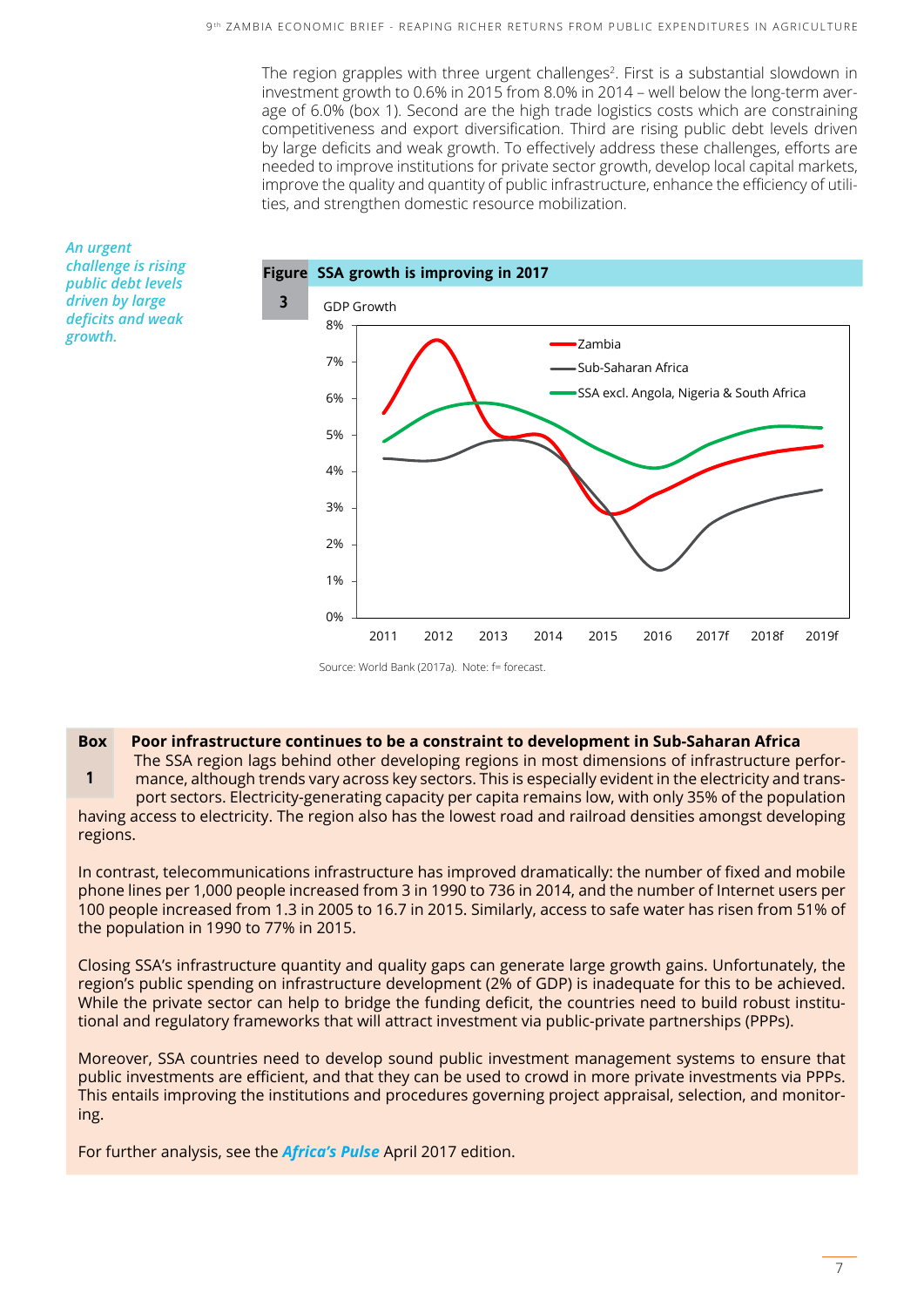### **B. THE STATE OF THE ZAMBIAN ECONOMY**

Zambia has continued its economic recovery in 2017, after a slowdown of growth in 2015 and much of 2016. Improved copper prices have supported the recovery by lifting the mining sector, while better rains over the past two seasons have raised agricultural output and eased electricity outages. Further, declining inflation (following a peak above 20% in February 2016) and a stable kwacha have led the central bank to ease monetary policy, thereby reversing the pressure on credit growth. However, the improved economic position has not resulted in an improvement in the fiscal indicators. The fiscal deficit remains wide and data from Q1 2017 shows revenues below target and expenditure was not moderated from plans, suggesting that the 7% GDP fiscal target will be hard to achieve. Government has started to reduce the large stock of expenditure arrears (its unpaid bills that totaled ZMW 17 billion at the end of 2016), but further efforts are needed to improve budgetary controls and better withstand fiscal pressures, if the national debt is to remain at sustainable levels.

#### *Real economy picking up in 2017, but slow per capita growth*

The Zambian economy has continued its recovery in 2017, following subdued economic activity when economic growth fell to 2.9% in 2015, its lowest rate since 1998 (figure 4). The economy was hit by tough global conditions for growth (chiefly lower copper prices) and domestic pressures including an El Niño-induced lower harvest in 2015, a power crisis, and political uncertainty in the lead-up to the August 2016 elections<sup>3</sup>. The growth of the economy increased in 2016 to 3.4%, and has continued this trend in the first half of 2017, as global conditions for growth have improved and domestic constraints have eased. All sectors of the economy are expected to contribute to a forecasted growth of 4.1% in 2017 (figure 4 and table 1).



*The mining sector has benefited from firmer copper prices as global growth improved.*

*The economy has continued its recovery in 2017, following subdued economic activity in 2015 and 2016.*

The mining sector has benefited from firmer copper prices as global growth improved, industrial production increased (driven by accelerations in China), and 7% of the global copper supply was offline in Q1 (following strikes in Chile and export restrictions in Indonesia). In Q1 2017, quarterly copper prices rose to their highest level since Q1 2015 (figure 5). Further, copper export volumes rose to 349,413 metric tons (mt) during the first four months of 2017, up from 314,474 mt during the last four months of 2016. The increase in copper exports was accompanied by a drawdown in existing copper stocks, and followed improved electricity supply and a recent capital injection into the sector (for example at Mopani, Kankola, and CNMC Luanshya copper mines).

Source: CSO Zambia and Ministry of Finance. e = estimate and f = forecast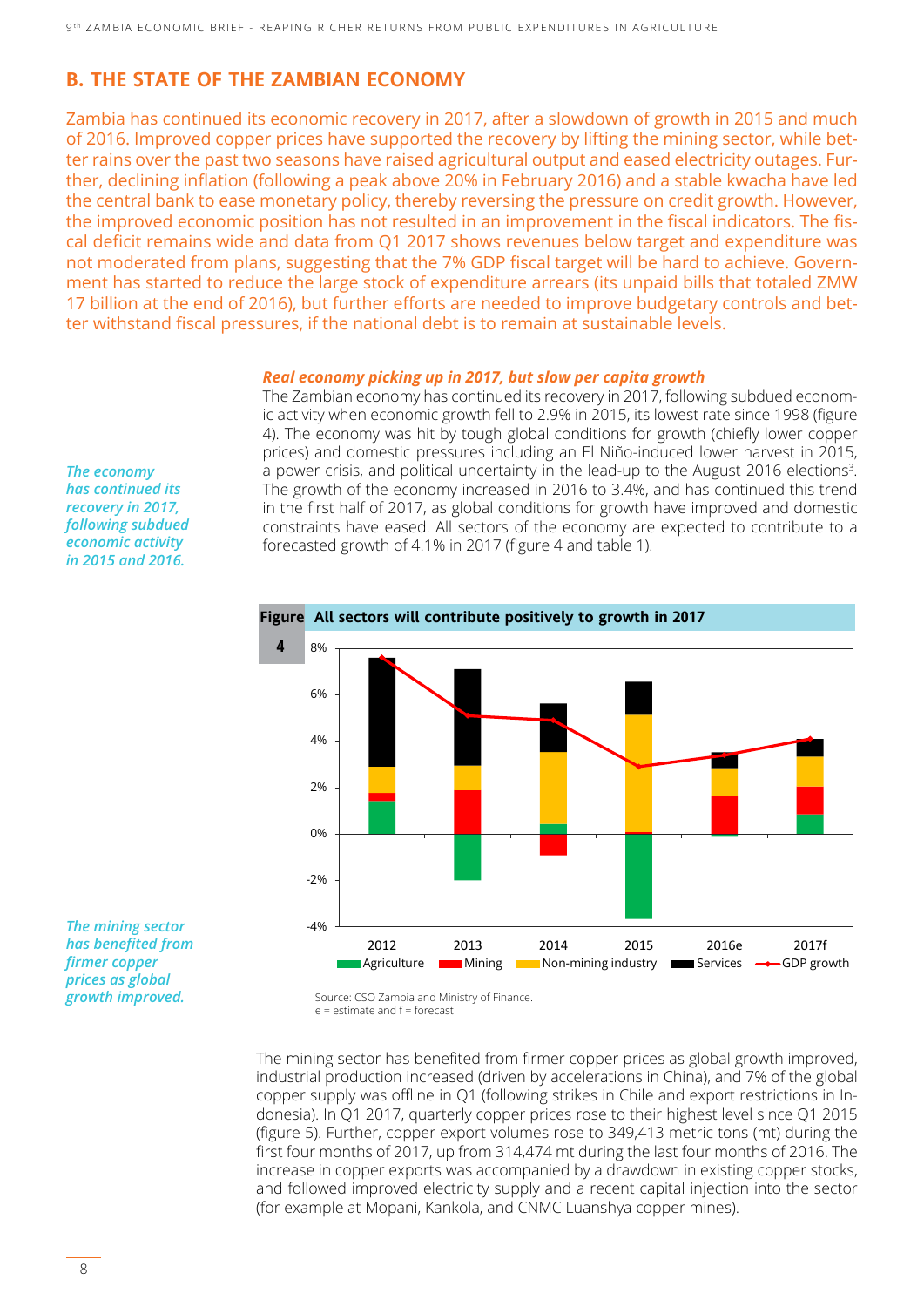Agriculture, forestry and fishing 1.7 -0.6 -0.2 2.5 -8.5 -7.8 -6.1 -7.7 3.1 -1.0 0.7 -4.8 Mining and quarrying 3.5 -10.1 -0.7 -2.4 -4.7 17.1 -2.0 -6.1 8.0 7.5 5.0 7.8 Manufacturing 3.7 11.7 0.2 5.1 5.1 1.8 8.7 6.2 1.1 4.4 3.7 1.3 Electricity 4.1 1.4 0.7 1.7 8.8 7.2 -2.9 -18.9 -15.4 -16.9 -3.2 17.5 Construction -6.5 15.3 10.7 22.2 37.4 20.5 3.8 15.4 9.1 11.7 14.8 3.3 Wholesale and retail trade  $-0.4$  6.4 8.8  $-0.9$  1.8  $-1.2$  3.7 1.5 0.8  $-1.0$  -1.4 2.0 Financial and insurance activities 7.2 19.4 14.2 19.9 3.7 7.6 21.6 14.9 4.7 4.8 -9.2 -8.2 **GDP at market prices 2.5 5.6 5.5 5.2 4.1 2.6 3.8 1.3 3.2 4.7 3.1 2.7**

**Q1 Q2 Q3 Q4 Q1 Q2 Q3 Q4 Q1 Q2 Q3 Q4**

**2014 2015 2016**

*A longer and heavier 2016- 17 rainy season improved overall crop production and power generation.*

Source: CSO Zambia.

**% Growth**

**Table Quarterly GDP** 

**1**



Source: CSO Zambia and World Bank Pink Sheets.

On the domestic front, a longer and heavier 2016-17 rainy season improved overall crop production and power generation, but temporarily disrupted some economic activity in early 2017 (for example in the construction and mining sectors). Despite an outbreak of maize-pest armyworms (which was contained in February 2017), the real value of crops produced expanded by 19.1% in the 2016-17 season, following a contraction of 1.1% in the previous season. The production of key crops increased, including maize (by 25%), rice (44.1%), soybeans (31.4%), burley tobacco (30%), groundnuts (28.2%), sorghum (22.9%), wheat (21.4%) and millet (8.7%).<sup>4</sup> Given that crop production contributes over 87% to the output of the agriculture sector, these crop production gains are expected to lift the growth of the sector in 2017.

Higher rains have led to the faster replenishment of hydro-electricity reservoirs in 2017 than in 2016. As at end-May 2017, Lake Kariba's water level (Zambia's largest hydroelectricity reservoir) had reached 55% of full capacity, compared to 32% at the same point in 2016. Electricity generation grew by 17.5% in Q4 2016 and a further 9.4% in Q1 2017, largely due to increased production from the hydroelectric units. Improved power generation is expected to stimulate economy-wide growth, reversing the impact of two years of persistent power outages<sup>5</sup>.

Meanwhile, improved macroeconomic stability (chiefly a more stable exchange rate and single-digit inflation), the subsequent loosening of monetary policy, and a gradual clearance of Government expenditure and VAT arrears have improved conditions for the economic recovery, especially for firms in services and construction sectors.

Aggregate banking sector liquidity expanded for the first five months of 2017, following a year of contraction.<sup>6</sup> However, average lending rates have declined only marginally

*Enhanced macroeconomic stability has improved conditions for recovery.*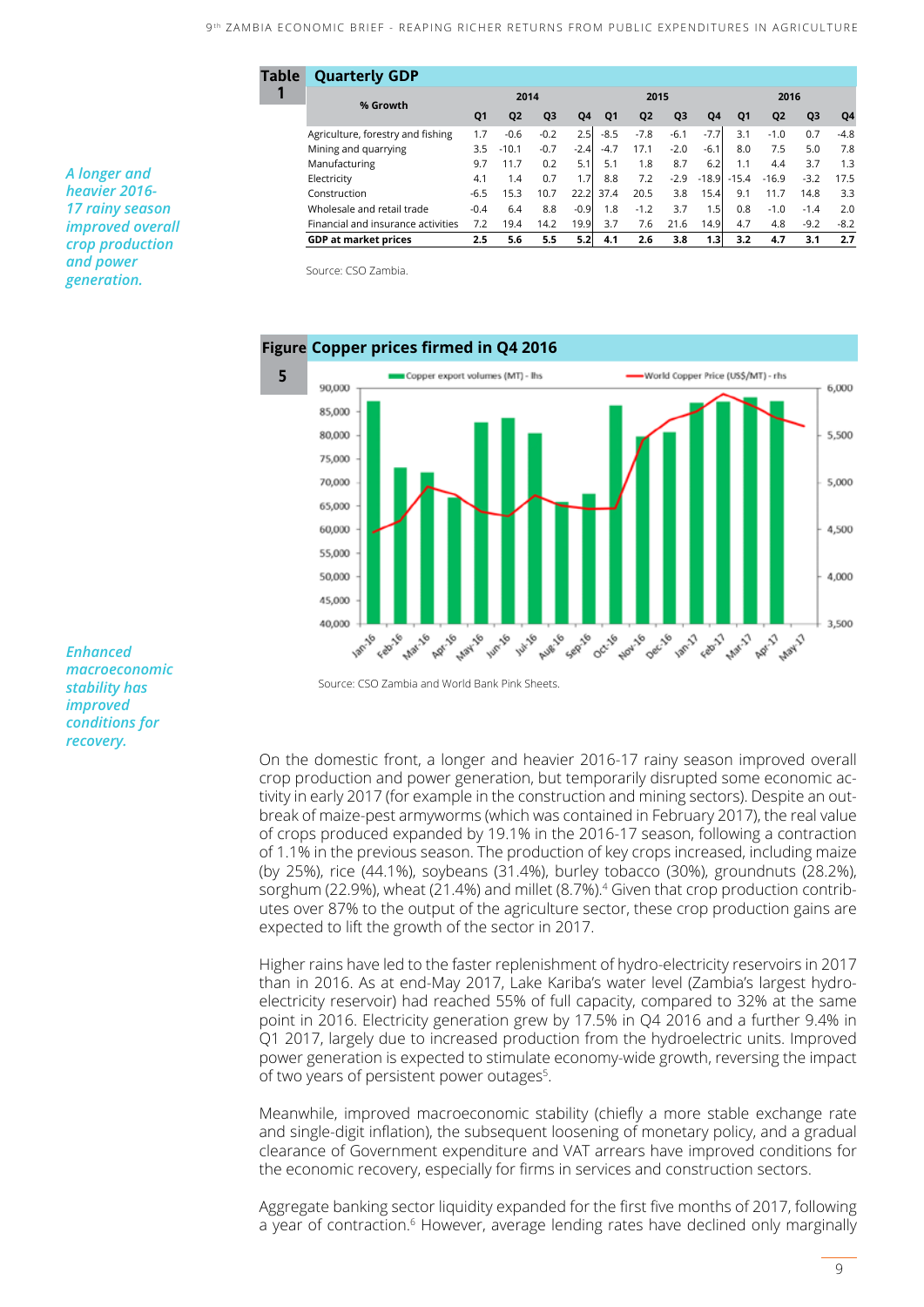*Banking sector liquidity expanded for the first five months of 2017, but average lending rates have declined only marginally.*

to 28.8% in Q1 2017 from 29.2% the previous quarter. High lending rates, commercial banks' preference for investing in government securities, and prohibitive collateral requirements arising from the high level of non-performing loans (10.5%) have deterred firms and individuals from borrowing from banks in 2016 and the first half of 2017.

#### *The kwacha remains stable and strengthened*

The recent stability of the kwacha follows a large depreciation in 2015 that was halted by tight monetary policy measures taken in mid-November 2015. These measures succeeded in stabilizing and strengthening the kwacha, but at the cost of a substantial reduction in liquidity and interbank foreign exchange trading (figure 6). Average monthly interbank foreign exchange trading plummeted by 86.3% from US\$789 million in 2015 to just US\$108 million in 2016, and has remained low in 2017.7

Since the second half of 2016, the kwacha has maintained its stability and appreciated against major global currencies. It appreciated by 11.5% from ZMW 11.1 per US\$ in January 2016 to ZMW 9.9 in December 2016. By the end of May 2017, the kwacha had appreciated by a further 6.7% to ZMW 9.4, on account of increased inflows of US\$ as non-resident participation in the bond auctions increased from Q4 2016, improved macroeconomic stability, the conclusion of the 2016 general elections, and expectations of an IMF program.



#### *Inflation remains in single digits and easing of monetary policy*

After reaching a peak of 22.9% in February 2016, annual inflation declined each subsequent month until it reached single digits in November 2016. It declined further in 2017 and reached 6.5% in May 2017 (figure 7). Food inflation fell from a peak of 26.5% in April 2016 to 5.9% in May 2017, the lowest since January 2012. However, there have been concerns about rising prices of mealie meal since December 2016. Non-food inflation has also remained a single digit since October 2016 and its peak of 19.1% in February 2016.8

Lower inflation and exchange rate stability has allowed a repeated easing of monetary policy in November 2016, February 2017 and May 2017 (figure 7). In November 2016, the measures were aimed at improving liquidity; they included removing a once-a-week limit on commercial banks' access to the Bank of Zambia's (BoZ) overnight lending facility and allowing banks to automatically convert any intra-day credit into overnight loans and to calculate their reserve ratio by using weekly rather than daily averages.<sup>9</sup> In February 2017, the central bank reduced its policy rate by 150 basis points to 14.0%, reduced its overnight facility rate by 600 basis points, and reduced the statutory reserve ratio by 250 basis points to 15.5% from 18.0%.<sup>10</sup> In May 2017, monetary policy was loos-

*The kwacha has maintained its stability and appreciated against major global currencies.*

*After a peak of 22.9% in February 2016, annual inflation declined to a single digit in November 2016.*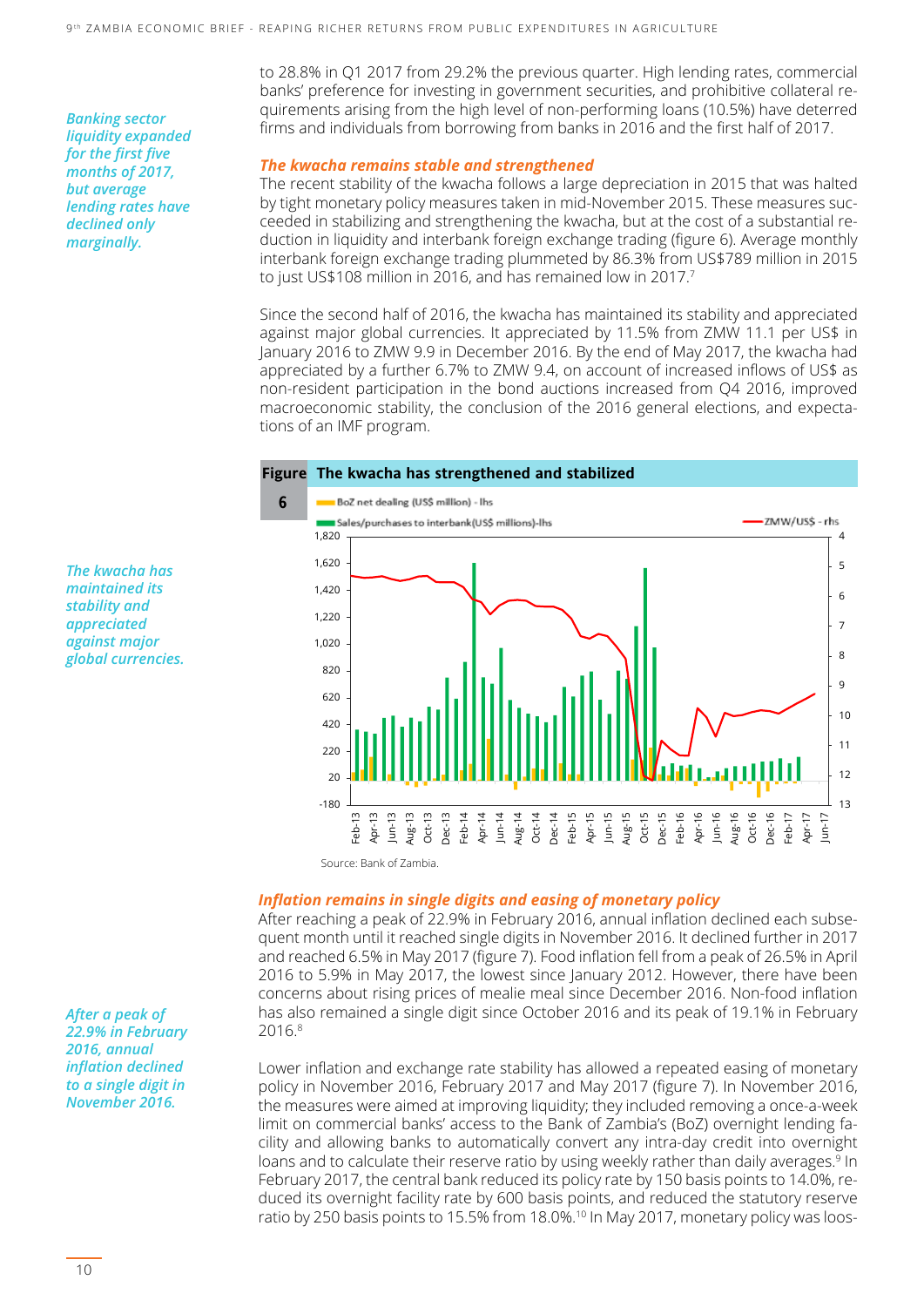*Lower inflation and exchange rate stability has allowed a repeated easing of monetary policy.*

ened further; the policy rate was dropped to 12.5%, the statutory rate to 12.5%, and the policy rate corridor was narrowed from a range of plus or minus 1% from plus or minus 2%. However, nominal lending rates have not responded quickly to the increase in liquidity and real lending rates have widened with falling inflation.





**In 2016,** Source: Bank of Zambia *Government revenue fell short of an ambitious revenue target by 7.6%, while spending was above target by 10.1%.*

*The government increased its stock of expenditure arrears to ZMW 17 billion (7.8% of GDP) at the end of 2016.* 

#### *A lack of fiscal sustainability or credibility remains the most pressing challenge*

In 2016, Government revenue fell short of an ambitious revenue target by 7.6%, while spending was above target by 10.1%. 2016 revenues included an unbudgeted dividend from the BoZ of ZMW 4.1 billion (linked to the proceeds from the 2015 Eurobond<sup>11</sup>). If this dividend is excluded, then total revenue would have been below target by 16.8% (table 2). This revenue shortfall followed weak performances in value added tax (VAT), customs and excise duties, and withholding tax collections. Contrastingly, income tax collection performed slightly above expectation (by 1.9%) due to improved compliance<sup>12</sup>, and despite lower commodity prices, mining revenue increased slightly in 2016 following increased production and associated mineral royalties.

2016 expenditure pressures included unbudgeted spending on electricity and fuel subsidies and higher than expected interest payments. Further, there were overruns on agriculture subsidies and election expenditures. The 2016 fiscal deficit (on cash basis) reached 5.7% of GDP, above the approved target of 3.8%, while the underlying deficit (including arrears) reached 8.5% of GDP.

The revenue shortfall and unbudgeted expenditure pressures left limited cash available to meet the planned expenditures. Until Q4 2016, the government also had limited access to external and domestic borrowing at reasonable interest rates. This forced the government to cut several spending lines and withhold payments to contractors and suppliers (i.e. the government stopped paying many of its bills), especially in relation to public investment where spending dropped from 7.0% of GDP in 2015 to 3.9% in 2016. Furthermore, the government chose to honor only half of its commitment in 2016 to its cash transfer program (which targets the poorest citizens), and instead provided regressive fuel price subsidies.

By withholding payments to domestic and external contractors and suppliers, the government increased its stock of expenditure arrears close to an estimated ZMW 17 billion (7.8% of GDP) at the end of 2016. The stock of arrears includes unpaid bills to road contractors; major agriculture programs (discussed in *Section 2*); fuel suppliers; and pension obligations.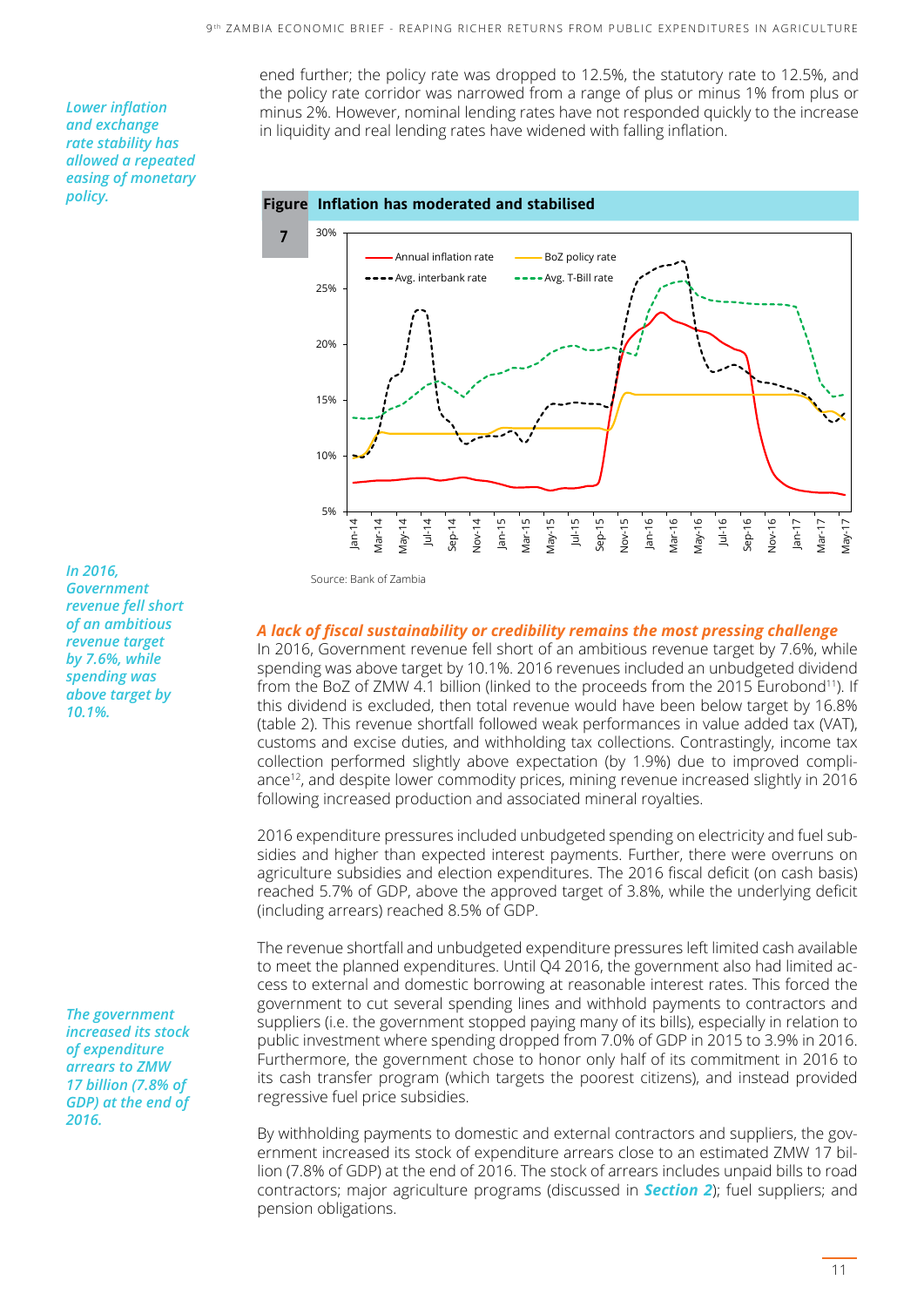*The 2017 budget promised a consolidation and the beginning of a shift to a more sustainable fiscal stance.*

*Between January and March 2017, domestic revenue fell below its target by 15%, with many revenue sources below target.*

*Despite the revenue shortfall, domestic financed expenditure was disbursed as expected.*

The firms owed money by the government are in consequence struggling to pay taxes (impacting on revenues), maintain staffing levels (impacting employment), and service loans (contributing to non-performing loans). Many of the arrears are also attracting penalty payments, while some bear interest payments, thus increasing the overall cost of the goods and services to Government. Clearing the arrears is an essential part of restoring 'fiscal fitness' (the tag line for the 2017 national budget).

The 2017 budget promised a consolidation and the beginning of a shift to a more sustainable fiscal stance. The government has targeted a 7% fiscal deficit in 2017, while it clears a good portion of the arrears built up in previous years. However, when Q1 2017 fiscal numbers are analyzed, it appears the revenue shortfalls have continued in 2017, while expenditure plans have not been moderated<sup>13</sup>. Between January and March 2017, domestic revenue fell below its target by 15%, with many revenue sources below target. Income tax collections reached 85% of the quarterly target, customs and excise 73% and non-tax revenue just 56%. Value-Added Tax (VAT) performed close to expectations (collections were 98% of the target) following relevant structural reforms by the Zambia Revenue Authority (ZRA). Improved copper exports volumes and prices resulted in mineral royalties performing above expectations at 163% of their quarter target.

Despite the revenue shortfall, domestic financed expenditure was disbursed as expected (25% of the annual allocation was utilized in Q1 2017). Wages and salaries performed to expectations, but goods and services received only 89% of their target as debt service costs were higher than expected (requiring 111% of the quarterly budget allocation). The cash transfer program commitments were honored (including the scale-up announced in the 2017 Budget Speech). Large shortfalls in public investment were evident in the first quarter, but the late rains made construction activities difficult and some improvement is expected over the course of the fiscal year.

|                | <b>Table Fiscal Trends</b>                  |         |         |         |         |
|----------------|---------------------------------------------|---------|---------|---------|---------|
| $\overline{2}$ | % GDP unless stated                         | 2013    | 2014    | 2015    | 2016    |
|                | <b>Revenue and Grants</b>                   | 18.4    | 19.0    | 18.8    | 18.1    |
|                | Domestic revenue                            | 16.9    | 18.2    | 18.6    | 17.9    |
|                | Tax revenue                                 | 14.7    | 15.5    | 14.4    | 12.9    |
|                | Non-tax revenue                             | 2.2     | 2.7     | 4.2     | 5.0     |
|                | Grants<br><b>Expenditure</b>                |         | 0.8     | 0.2     | 0.2     |
|                |                                             |         | 24.4    | 28.2    | 23.8    |
|                | Current expenditure                         | 18.9    | 19.1    | 21.2    | 19.9    |
|                | Wages and Salaries                          | 8.2     | 9.5     | 8.8     | 8.7     |
|                | Goods and Services                          | 3.4     | 3.1     | 2.9     | 2.2     |
|                | Interest Payments                           | 1.5     | 2.2     | 2.8     | 3.4     |
|                | Social Benefits                             | 0.5     | 0.4     | 0.5     | 0.2     |
|                | Subsidies                                   | 3.5     | 2.0     | 3.9     | 3.5     |
|                | Intergovernmental Transfers                 | 1.8     | 1.9     | 2.3     | 1.9     |
|                | Public Investment (Includes foreign project | 6.3     | 5.3     | 7.0     | 3.9     |
|                | Primary balance                             | $-5.3$  | $-3.2$  | $-6.6$  | $-2.3$  |
|                | Fiscal deficit (cash basis)                 | $-6.8$  | $-5.4$  | $-9.4$  | $-5.7$  |
|                | Fiscal deficit (including new arrears)      | $-6.8$  | $-7.8$  | $-12.0$ | $-8.5$  |
|                | <b>Financing</b>                            |         | 5.5     | 9.4     | 5.7     |
|                | Domestic financing                          | 6.3     | 0.8     | 1.7     | 3.7     |
|                | <b>External financing</b>                   | 0.4     | 4.7     | 7.7     | 2.0     |
|                | <b>Stock of Arrears</b>                     |         | 2.4     | 5.0     | 7.8     |
|                | Public and Publicly Guaranteed Debt         | 29.1    | 35.2    | 55.4    | 55.0    |
|                | GDP (Current ZMW, millions)                 | 151,331 | 167,053 | 183,381 | 216,826 |

Source: Ministry of Finance and World Bank projections.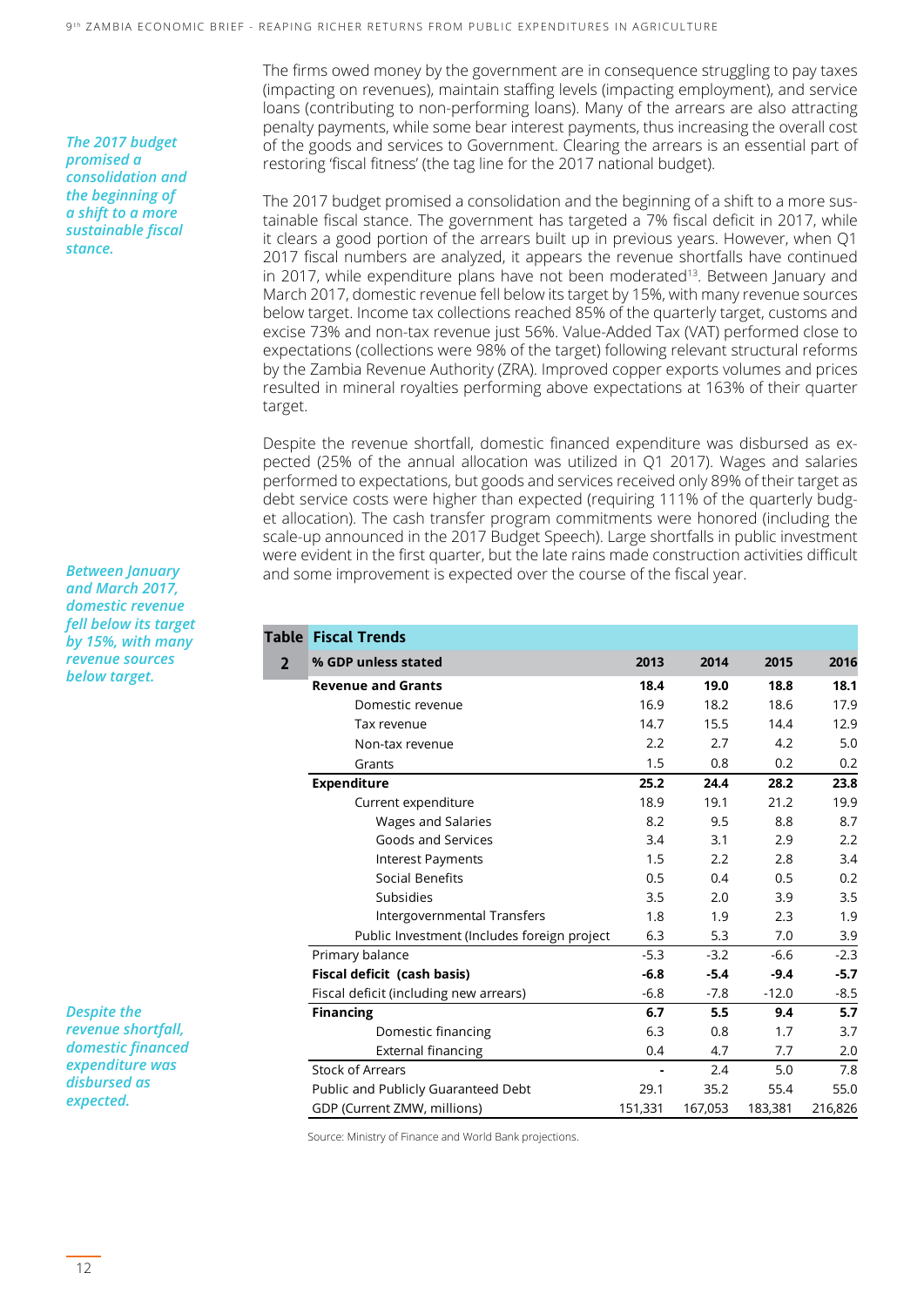#### *Progress with Economic Recovery Plan Reforms*

The Minister of Finance launched the government's economic recovery plan: 'Zambia Plus', on October 20, 2016, to guide 2017 budget implementation. It has since been rebranded as an 'economic growth and jobs creation plan', as the economy has recovered. The Zambia Plus plan has fed into the Seventh National Development Plan. The government has made progress with the Zambia Plus plan in Q4 2016 and the first half of 2017.

**• Some public expenditure arrears (ZMW 4.3 billion) have been cleared:** This includes agriculture subsidies (ZMW 615 million); fuel imports (ZMW 350 million); emergency electricity imports (ZMW 307 million); road construction (ZMW 300 million); and education, health and local government infrastructure (ZMW 216 million).

**• Fuel subsidies have been removed:** In October 2016, fuel pump prices were increased by an average of 34.4% for the first time in 13 months. They were later reduced by 10.0% in January 2017, following the appreciation of the exchange rate. The government also announced that it is reviewing the systems for fuel procurement with the aim of enhancing competition to improve efficiency and reduce the cost of supply.

**• Reduction in electricity subsidies:** The Energy Regulation Board (ERB) approved increases in the electricity tariffs for non-mining consumers of 50% in May 2017, and an additional 25% in September 2017. Meanwhile, the government has commissioned a study on the cost of electricity supply, with the results expected at the end of 2017, to guide future prices changes. The government has also been renegotiating electricity tariffs with mining consumers. At present, different mines pay different tariffs based on investment agreements confidentially negotiated by the government. Given that mines consume half of Zambia's power, a tariff adjustment for mining consumers is necessary if overall financial sustainability of the power sector is to be achieved.

**• The government is seeking support from development partners:** In February 2016, the Ministry of Finance (MoF) announced the decision to seek an IMF program within that year, but negotiations were postponed several times. In June 2017, the MoF announced that most elements of the program had been agreed. The remaining elements are expected to be finalized and an IMF program is expected in Q3 2017, and with it balance of payments support. The government is also in discussions with the World Bank and the African Development Bank (AfDB) for budget support programs, with disbursements planned for late 2017 or 2018.

#### *Public debt levels remain elevated*

Debt levels have remained elevated, due to large and repeat fiscal deficits between 2012 and 2016 (figure 8), and huge external borrowing followed by a currency shock in 2015. Fiscal deficits have been financed by new non-concessional sources, including China and international debt markets. Eurobond borrowing totaled US\$3 billion in 2012-15. This borrowing has raised the foreign currency risk of the government's portfolio and is associated with larger repayment risks, given the bullet structure of the first two bonds (they each need to be repaid in one single year) $14$ .

Participation by foreigners in the domestic debt market declined between January and September 2016, following the large depreciation of the kwacha and increased risk aversion towards emerging and developing countries. However, appetite has increased for domestic paper in Q4 2016 and in the first half of 2017. There has also been a return of non-resident interest in the bond market. This financing has helped clear some of the arrears and finance expenditure. Also of note is that a fifth bond auction took place in December 2016, as the BoZ switched from having four to five bond auctions per year. Following increased demand for government securities, the weighted average yield on treasury bills declined to 16.6% in March 2017 from 24.4% in December 2016, while the yield on government bonds declined to 20.4% from 25.0% over the same period.

The estimated stock of public and publicly guaranteed external debt increased from US\$5.3 billion in 2014 to US\$7.2 billion in 2015; and then by 11% in 2016 to reach US\$7.9, as a result of new borrowing (figure 8).

*The government has made progress with its economic recovery plan in Q4 2016 and the first half of 2017.*

*Fuel subsidies have been removed: in October 2016, fuel pump prices were increased by an average of 34.4%.*

*Debt levels have remained elevated, due to large and repeat fiscal deficits between 2012 and 2016.*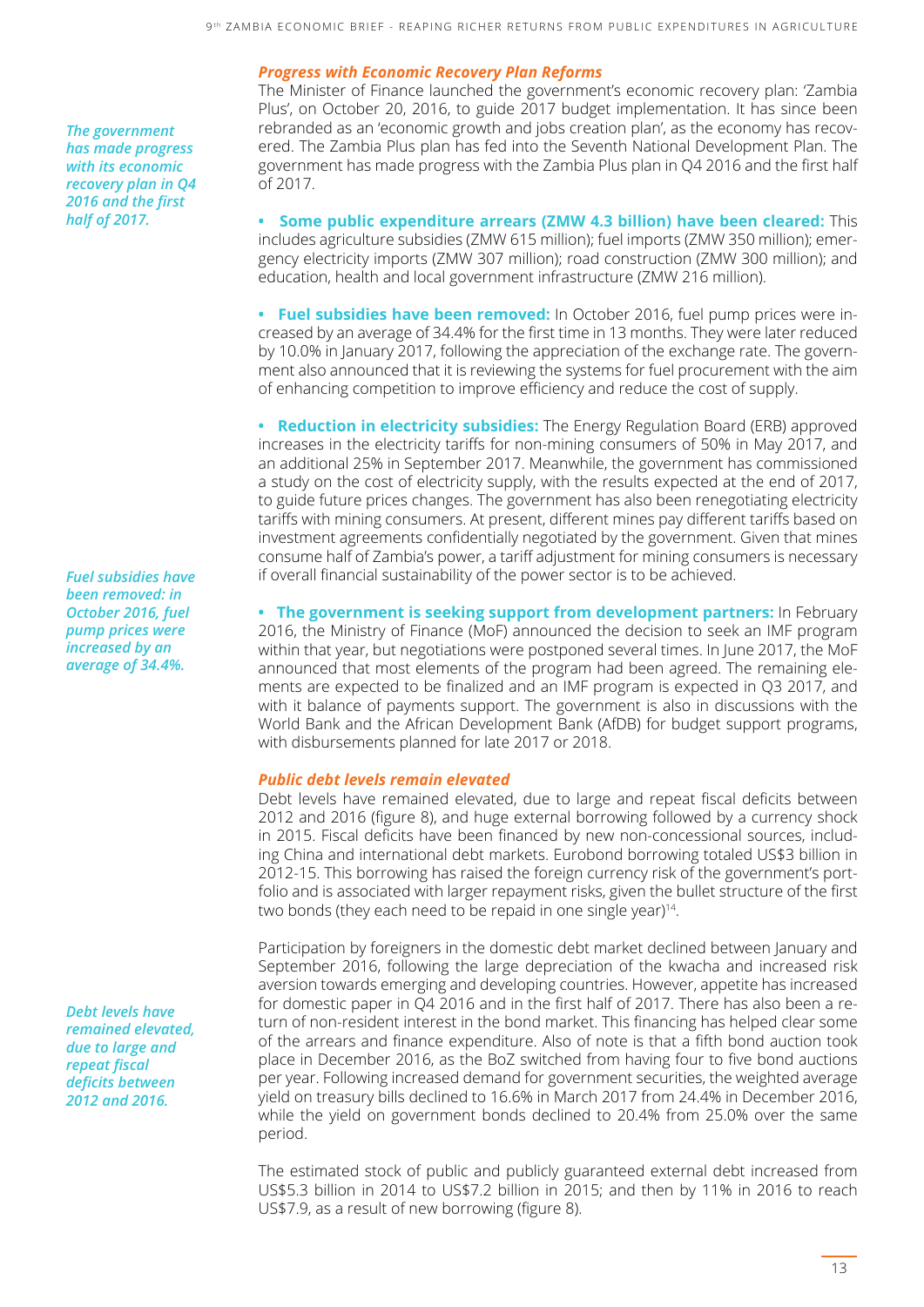In addition, the government contracted US\$3.0 billion of new loans in 2016<sup>15</sup>, and while the loans will only become debt once they have been disbursed, the rapid build-up of contracts is a concern for future debt levels. The majority of the loans (57% or US\$1.7 billion) were contracted to China for infrastructure projects.

*Financing from the increased auction of government securities has helped clear some of the arrears and finance expenditure.*

*The estimated stock of public and publicly guaranteed external debt increased from US\$ 7.2 billion in 2015 to US\$ 7.9 billion in 2016.*

*In Q1 2017, exports continued to rise (the volume of copper exports rose 24% while prices firmed) and imports fell.*

Source: Ministry of Finance, and World Bank forecasts.  $e =$  estimate.  $f =$  forecast

Despite the new borrowing, the estimated stock of external debt as a percent of GDP declined to 36.4% at the end of 2016 from 44.3% at the end of 2015, following an appreciation of the kwacha and GDP growth.

The stock of domestic debt reached 18.6% of GDP at the end of 2016. When public expenditure arrears are included in the total debt, the public and publicly guaranteed debt stock was 55% of GDP at the end of 2016. It is also important to note two characteristics of this portfolio that require careful management. First, 66% of the debt stock is denominated in foreign currency (80% of which is in US\$). Second, the proportion of non-concessional borrowing has increased, resulting in higher interest payments. This, along with increasing debt levels, has had an impact on the national budget. The cost of servicing debt now amounts to 20% of domestic revenue in 2017 from just 8% in 2012. This leaves less resources for development priorities and poverty reduction.

#### *International trade is rebounding, but reserves remain low*

Copper provides 77% of Zambia's exports, and as global prices of the metal fell, so did the US\$ value of exports in 2015 (by 28%), and further in 2016 (by 11.6%). This opened up a trade deficit. As the economy slowed down and the price of imported goods rose (following a rapid weakening of the kwacha in the second half of 2015), the US\$ value of imports also decreased steadily in 2016, reducing the size of the trade deficit (figure 9).

Both exports and imports have increased in Q4 2016 (as the economy recovered, copper prices firmed and the kwacha appreciated). In Q1 2017, exports rose (the volume of copper exports rose 24% in Q1 2017, while copper prices firmed) and imports fell, thus narrowing the trade deficit. This resulted in a narrowing of the current account balance to US\$257.1 million in Q1 2017 from US\$574.7 million the previous quarter. This, coupled with increased portfolio debt inflows (there was keen foreign interest in government bonds), has pushed the balance of payments into a surplus of US\$26.3 million in Q1 2017, from a deficit of US\$161.4 million in Q4 2016.

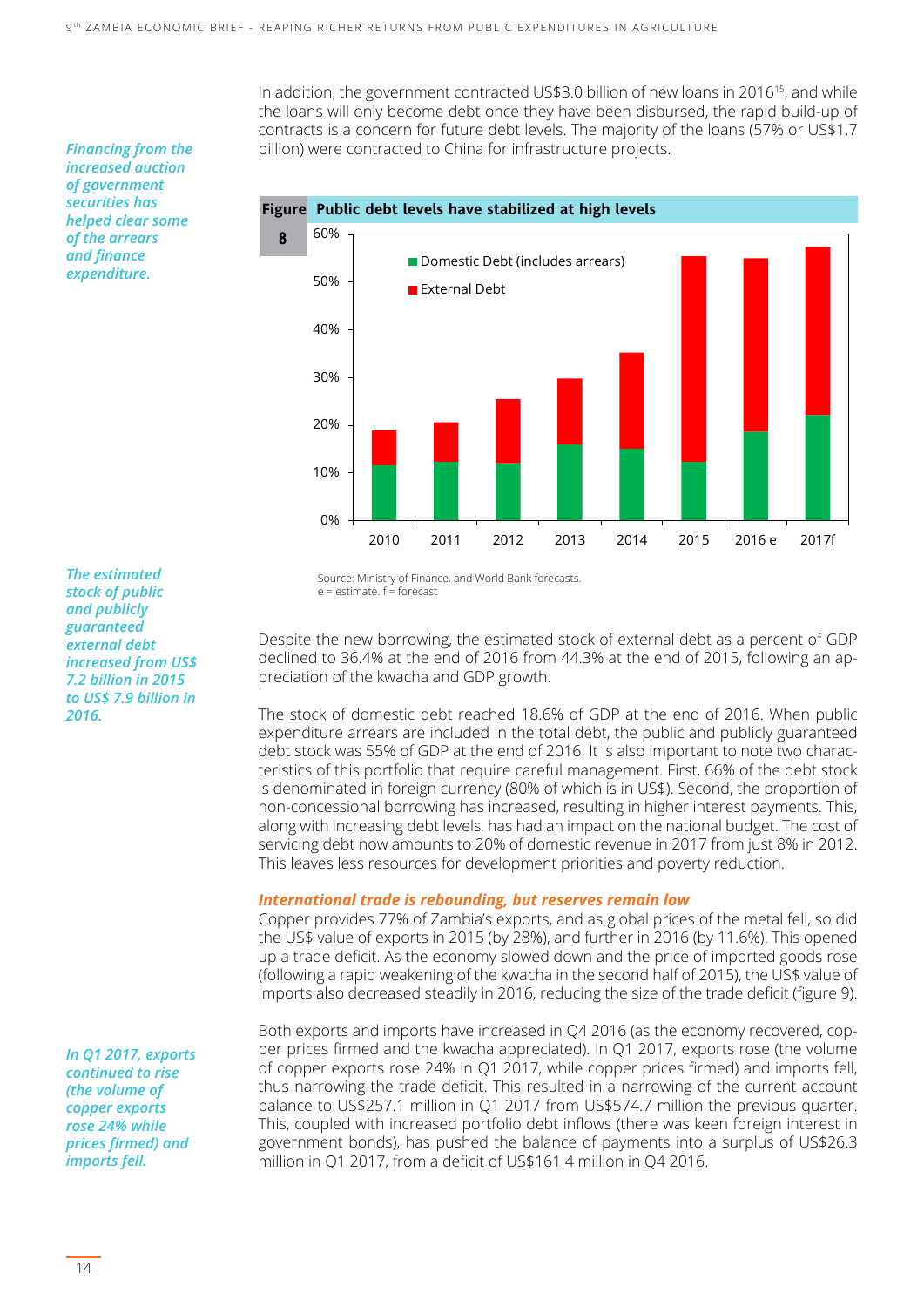

Source: World Bank (2015) and Ministry of Finance

#### *Prosperity has not been shared equally*

The benefits of recent GDP growth have accrued mainly to the richer segments of the population in urban areas, and poverty remains largely concentrated in rural areas. In April 2016, the Central Statistical Office (CSO) launched preliminary results from the 2015 Living Conditions Monitoring Survey<sup>16</sup> (LCMS). Their survey provides estimates of living conditions for Zambia's three million households. Consumption is chosen as the preferred welfare indicator and is assessed via four main components: food, non-food, durable goods and housing.

The LCMS finds that despite a GDP growth averaging 7.4% between 2004 and 2014, there was only a marginal reduction in poverty. The CSO reports that in 2015, 54.4% of the population were defined as poor and 40.8% of the population were experiencing extreme poverty as per the government's poverty line. Using the US\$1.9 per day (2011 PPP terms) measure for international comparison, poverty is estimated at 61.3% in 201517. The poverty measured is largely a rural phenomenon, with 77% of the poorest households located in rural areas.

*Despite a GDP growth averaging 7.4% between 2004 and 2014, there was only a marginal reduction in poverty.*

*The benefits of recent GDP growth have accrued mainly to the richer segments of the population in urban areas.*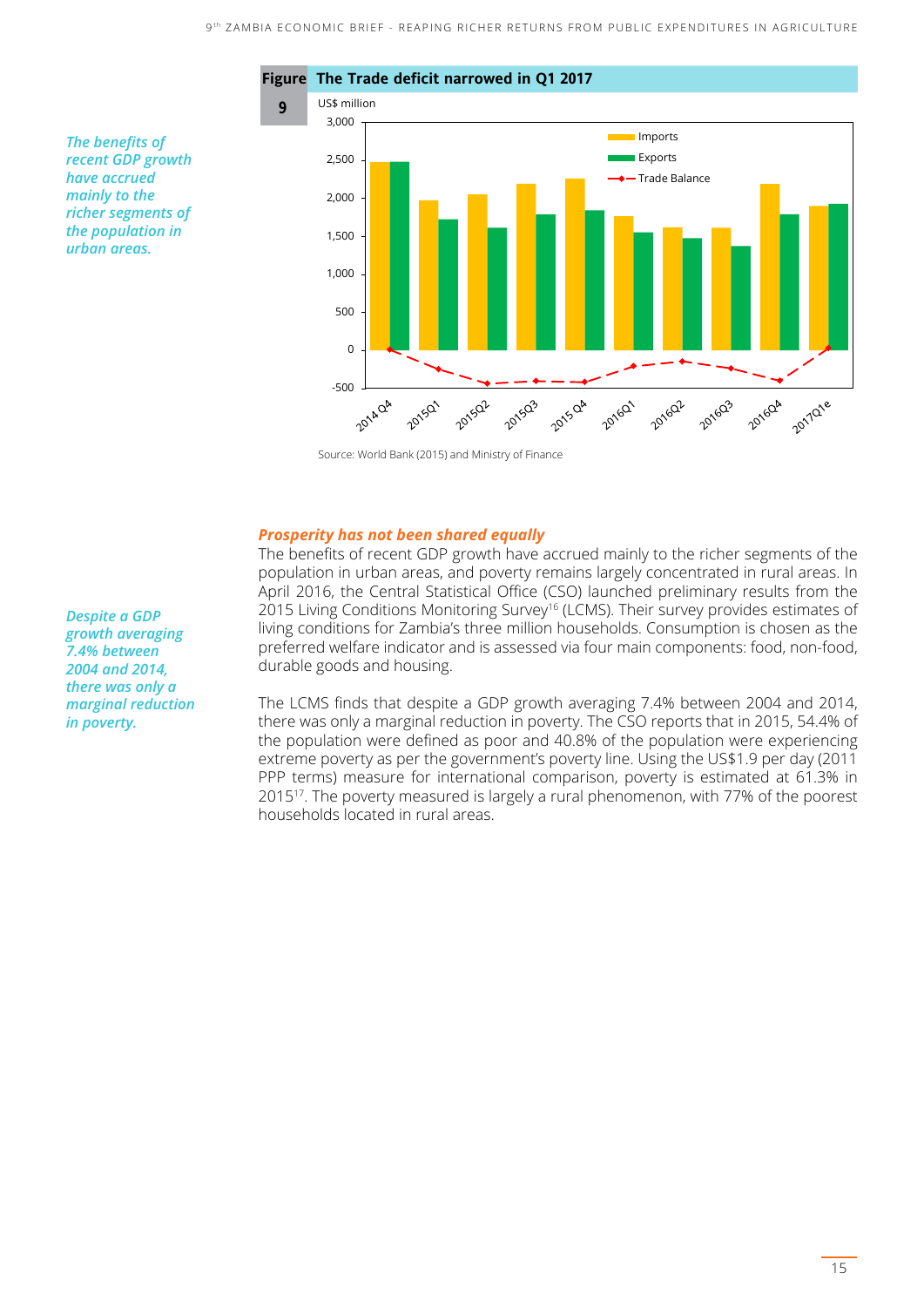### **C. ECONOMIC OUTLOOK, RISKS AND POLICY CHALLENGES**

We project GDP growth to strengthen to 4.1% in 2017, and further to 4.5% in 2018 and 4.7% in 2019. For 2017, the forecast assumes the government will continue to implement its economic recovery plan, the harvest and electricity production will be stronger because of the favorable weather, and copper production will increase because of the new and recently refurbished mines. We also assume that gradual fiscal consolidation and sustained efforts on structural reforms, along with a sustained decline in inflation, will allow for easier monetary policy. Efforts are needed to ensure that growth is not just faster, but more inclusive. As the government implements its Economic Recovery Plan, fiscal consolidation will be critical to containing the accumulation of arrears, reducing pressure on monetary policy and cementing resurging investor confidence.

#### *Medium-term outlook*

Reflecting on improved global and domestic conditions for growth, we forecast that GDP growth of the economy will improve to 4.1% in 2017 from 3.4% in 2016, and will continue to expand at a rate of 4.5% in 2018 and 4.7% in 2019 (table 3). This outlook is underpinned by the following assumptions:

- **i.** Copper exports maintain their improved levels, supported by higher production from new mines, and copper prices do not deviate too far from their May 2017 prices during the rest of the year. This is consistent with World Bank forecasts that sug gest copper prices are likely to remain firm in 2017 and 2018, with a forecast of US\$ 5,750 per mt for 201718.
- **ii.** Further progress is made with implementing the government's Economic Recov ery Plan, including support from an IMF program and concessional financing from the World Bank and the African Development Bank over the medium-term.
- **iii.** The improvements to the electricity supply are maintained and there is no return to regular power outages. This will help increase both mining production and output from other industry and services.
- **iv.** Business confidence will be bolstered further as a result of the macroeconomic stability.

|   | Table Key Macroeconomic Data                                                             |         |         |        |        |        |  |  |
|---|------------------------------------------------------------------------------------------|---------|---------|--------|--------|--------|--|--|
| 3 |                                                                                          | 2015    | 2016    | 2017f  | 2018f  | 2019f  |  |  |
|   | Real GDP growth, at constant market price                                                | 2.9     | 3.3     | 4.1    | 4.5    | 4.7    |  |  |
|   | <b>Private Consumption</b>                                                               | 4.9     | 1.9     | 4.6    | 4.8    | 5.0    |  |  |
|   | Government Consumption                                                                   | $-3.4$  | 0.3     | 0.4    | $-1.0$ | $-0.2$ |  |  |
|   | Gross Fixed Capital Investment                                                           | 7.6     | 2.5     | 2.5    | 4.9    | 4.6    |  |  |
|   | Exports, Goods and Services                                                              | $-11.0$ | $-8.4$  | 5.6    | 5.9    | 6.1    |  |  |
|   | Imports, Goods and Services<br>Real GDP growth, at constant factor prices<br>Agriculture |         | $-10.9$ | 3.9    | 5.1    | 5.0    |  |  |
|   |                                                                                          |         | 3.3     | 4.1    | 4.5    | 4.7    |  |  |
|   |                                                                                          |         | 3.3     | 3.5    | 3.8    | 3.7    |  |  |
|   | Industry                                                                                 | 6.8     | 6.1     | 5.8    | 5.7    | 5.5    |  |  |
|   | Services<br>Inflation (Consumer Price Index)                                             |         | 1.8     | 3.2    | 3.8    | 4.4    |  |  |
|   |                                                                                          |         | 18.2    | 7.9    | 7.8    | 7.6    |  |  |
|   | <b>Current Account Balance (% of GDP)</b>                                                | $-3.4$  | -4.5    | $-2.7$ | $-2.2$ | $-1.0$ |  |  |
|   | Net Foreign Direct Investment (% of GDP)                                                 | 8.8     | 9.3     | 8.3    | 7.6    | 6.9    |  |  |
|   | Fiscal Balance (% of GDP)                                                                | $-9.4$  | $-5.7$  | $-7.6$ | $-6.4$ | $-4.8$ |  |  |
|   | Debt (% of GDP)                                                                          | 55.4    | 55.0    | 57.4   | 59.2   | 60.1   |  |  |
|   | Poverty rate (\$1.9/day PPP terms)                                                       | 57.5    | 57.3    | 56.9   | 56.2   | 55.8   |  |  |

Source: Ministry of Finance and World Bank forecasts.  $f =$ forecast

#### *Risks to Zambia's economic outlook*

The outlook is subject to both domestic and external downside and upside risks. The external risk is that the recent copper price gains would be reversed as global supply increases to match demand, and would severely affect Zambia's prospects. Furthermore, tighter global financing conditions would also increase the cost of raising domestic and external financing over the medium-term. On the upside, copper prices could firm fur-

*Business confidence will be bolstered further as a result of the macroeconomic stability.* 

*We forecast GDP growth of the economy will improve to 4.1% in* 

*2017.* 

*Tighter global financing conditions would also increase the cost of raising domestic and external financing. over the mediumterm.*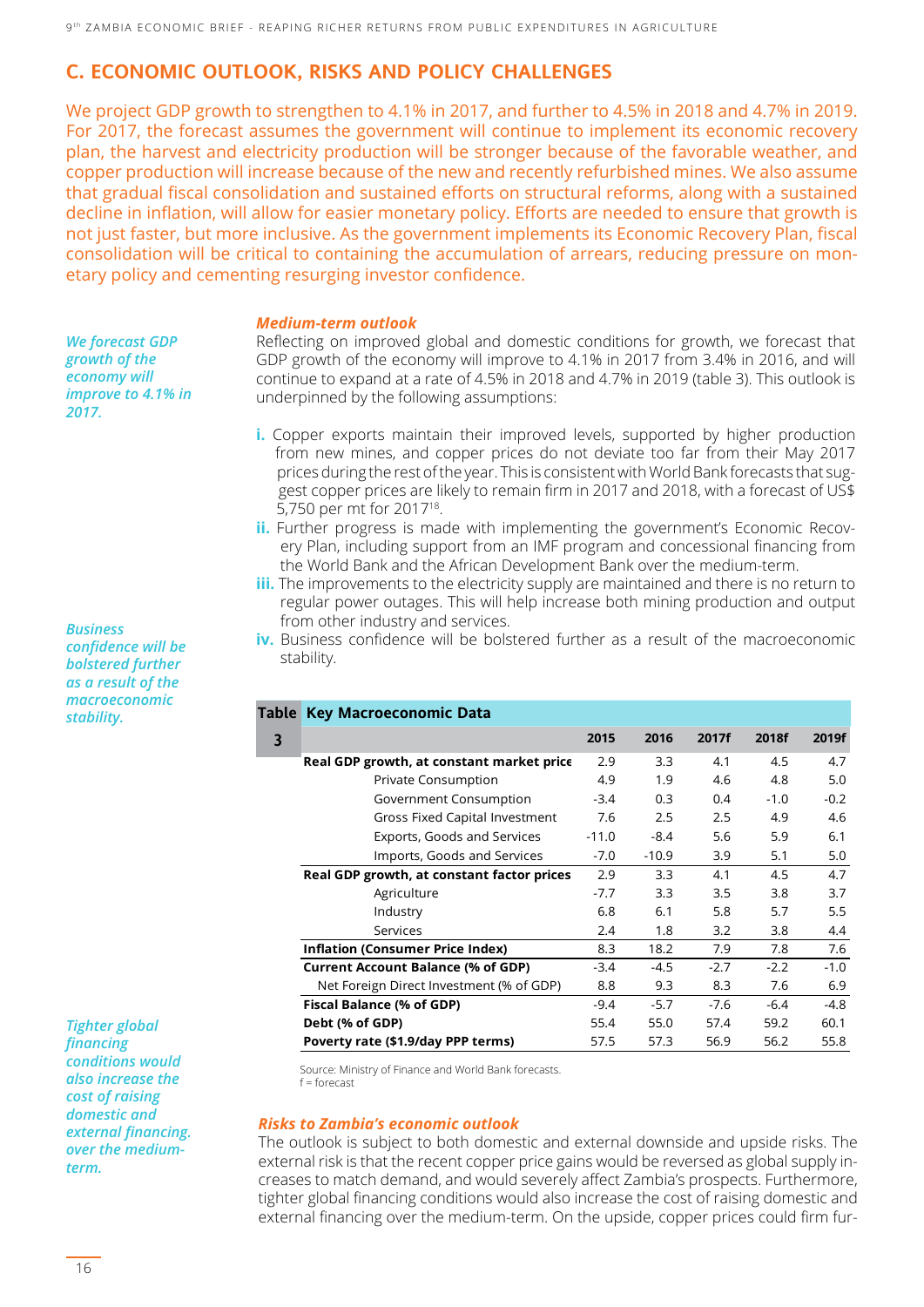ther in 2017. Oil prices are forecast to be firm in the medium-term and this could constrain the cost of production, given a return to cost reflective prices.<sup>19</sup>

The main domestic downside risks would relate to slippages with the planned structural and fiscal reforms; as would a U-turn on the request for an IMF program. For example, a repeat of the 2015 events when electricity tariff increases were hastily reversed. Furthermore, continued political tensions could dent market confidence and investment levels if they continue. On the upside, if the government sticks to the bold reforms, while also sticking to the fiscal consolidation path the economic recovery plan sets out, then confidence in the economy will continue improving.

#### *Policy challenges*

Low inflation, exchange rate stability, and its recent appreciation, have created space for a potential further easing of monetary policy in 2017 to support the recovery. However, a key area of concern remains fiscal policy. Tackling this challenge and making progress with the government's economic recovery plan is essential if debt levels are to remain at sustainable levels over the medium-term, and leading up to the 2022-26 period when the Eurobonds have to be refinanced or repaid. What remains critical is that the planned reduction in the fiscal deficit is planned and managed carefully. A disorderly and incomplete adjustment will not restore market confidence. A too severe or too quick adjustment will undermine growth.

Meanwhile, wide-ranging structural reforms are needed to boost the non-copper economy further and to ensure more inclusive growth. The Seventh National Development Plan will help the government guide its policy and the support it requests from the outside. We focus here on providing a few ideas to guide the shift to fiscal fitness as a pressing issue.

*i. Clear the arrears and prevent their future build-up:* Efforts need to continue to reduce the stock of public expenditure arrears. Government should issue a clear Arrears Clearance Plan, providing a timeline for when the stock will be reduced and eliminated. The plan should also highlight reforms to improve commitment controls and in-year monitoring so that the same problem does not reoccur.

*ii. Strengthen Debt Management:* Zambia has joined the markets and has had access to many new sources of finance over the past five to seven years. New skills are needed to track markets and to better communicate with market participants and potential investors. Debt specialists and lawyers must also be on hand to review contracts, and to then better understand and compare competing borrowing options. This should include reorganizing debt management staff into a modern Debt Management Office structure (with a front, middle and back office, complete with the required expertise). Issuance of a debt strategy (forward looking and annually updated), regular in-house debt sustainability analyses and better communication via quarterly debt reports would also be a positive step forward.

*iii. Ensure revenue mobilization reforms are impended:* The 2017 budget included a host of revenue reforms aimed at increasing revenue collection to fund planned expenditure. However, the results from Q1 2017 have been slow and collections have fallen below target, despite large increases to the ZRA's resources. Better progress in the second half of 2017 is crucial to keeping the fiscal deficit at reasonable levels and avoiding expenditure cuts. Our eighth Zambia Economic Brief from December 2016 offers ideas for Raising Revenue that could provide guidance<sup>20</sup>.

*iv. Reduce unproductive expenditures:* A full review of the budget should follow the Seventh National Development Plan to ensure all resources are focused on achieving the stated objectives. Areas of social and economic benefit should be scaled up and reductions made to unnecessary administration expenditure or where the programs have not been performing21. *Section 2* of this report is focused on understanding how the efficiency and effectiveness of agriculture spending in particular can be improved. However, this is not with the view of reducing total government expenditure, as savings in core sectors like agriculture would be best reinvested in the sector to support its faster growth, better livelihoods for farming households, and further expansion of the non-copper economy.

*Issuance of a debt strategy, regular debt sustainability analyses and better communication would be positive steps.*

*A disorderly and incomplete adjustment will not restore market confidence.*

*A full review of the budget should follow the Seventh National Development Plan.*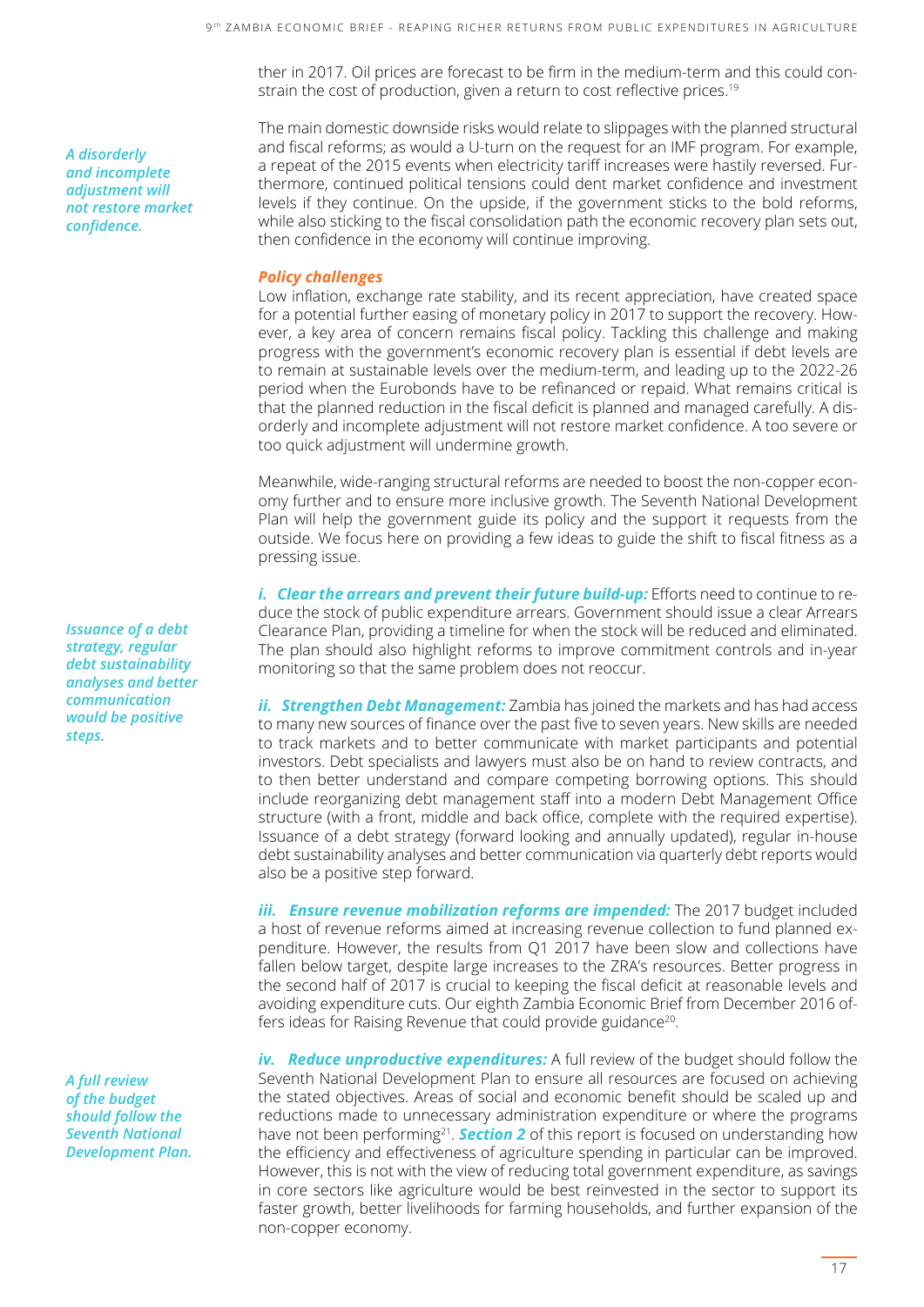### SECTION  $\angle$ REAPING RICHER RETURNS FROM PUBLIC EXPENDITURES IN AGRICULTURE

#### **D. PUBLIC EXPENDITURE CHOICES MATTER**

Zambia has successfully increased its production of crops (largely maize), although this had been driven by increasing the cultivation of land as opposed to large steps forward in terms of yields. This leaves enormous scope to increase agriculture productivity and to reduce the vulnerability associated with a high level of dependence on rain-fed agriculture. While the total amount of agriculture expenditure has been increased over the past 15 years, there is vast scope to improve both its efficiency and effectiveness. The agriculture budget is unbalanced as it is dominated by the Farmers Input Support Program (FISP) and the Food Reserve Agency (FRA). Shortcomings in the budgeting process also reduce spending effectiveness.

*Resources available from the improved design of interventions are expected to be ploughed back into the sector.*

*The country is expecting a record harvest in 2017, including a bumper maize crop of 3.6 million tons.*

Agriculture is more than just a sector in Zambia. It is a livelihood for the majority of households, employs 48% of the working population and remains a key priority for enhancing the non-copper economy. Shortcomings in agricultural policy have impacted on the overall economy, on poverty reduction and wide ranging issues including gender inequality, deforestation and land degradation ― to name just a few. Smarter agriculture policies would have a widespread positive impact.

This section does not cover all the issues relating to agriculture and is instead focuses on Government's expenditure and investment choices. We hope this discussion will contribute to a broader dialogue on agricultural policy in Zambia.

The savings from more efficient and effective agriculture expenditure are not expected to contribute to the pressing need for fiscal consolidation discussed above. Instead, any resources made available from the improved design of interventions are expected to be reinvested into the sector to improve productivity, farming households' livelihoods and job creation efforts.

This section is based on the April 2017 World Bank publication: *'Reaping Richer Returns: Public Spending Priorities for African Productivity Growth*22, combined with an analysis of Zambia's agriculture budget.

The country is expecting a record harvest in 2017, including a bumper maize crop of 3.6 million tons, a 25% increase on the previous years, and sufficient stocks so that a 1.18 million ton surplus is recorded (table 4). This expected harvest follows above average rainfall during the 2016-17 season and is forecast despite higher than expected levels of pest occurrences (including infestations of armyworms).

The improved crop production has helped ensure food security at the national level, although drier areas of the country are still prone to food insecurity. For example,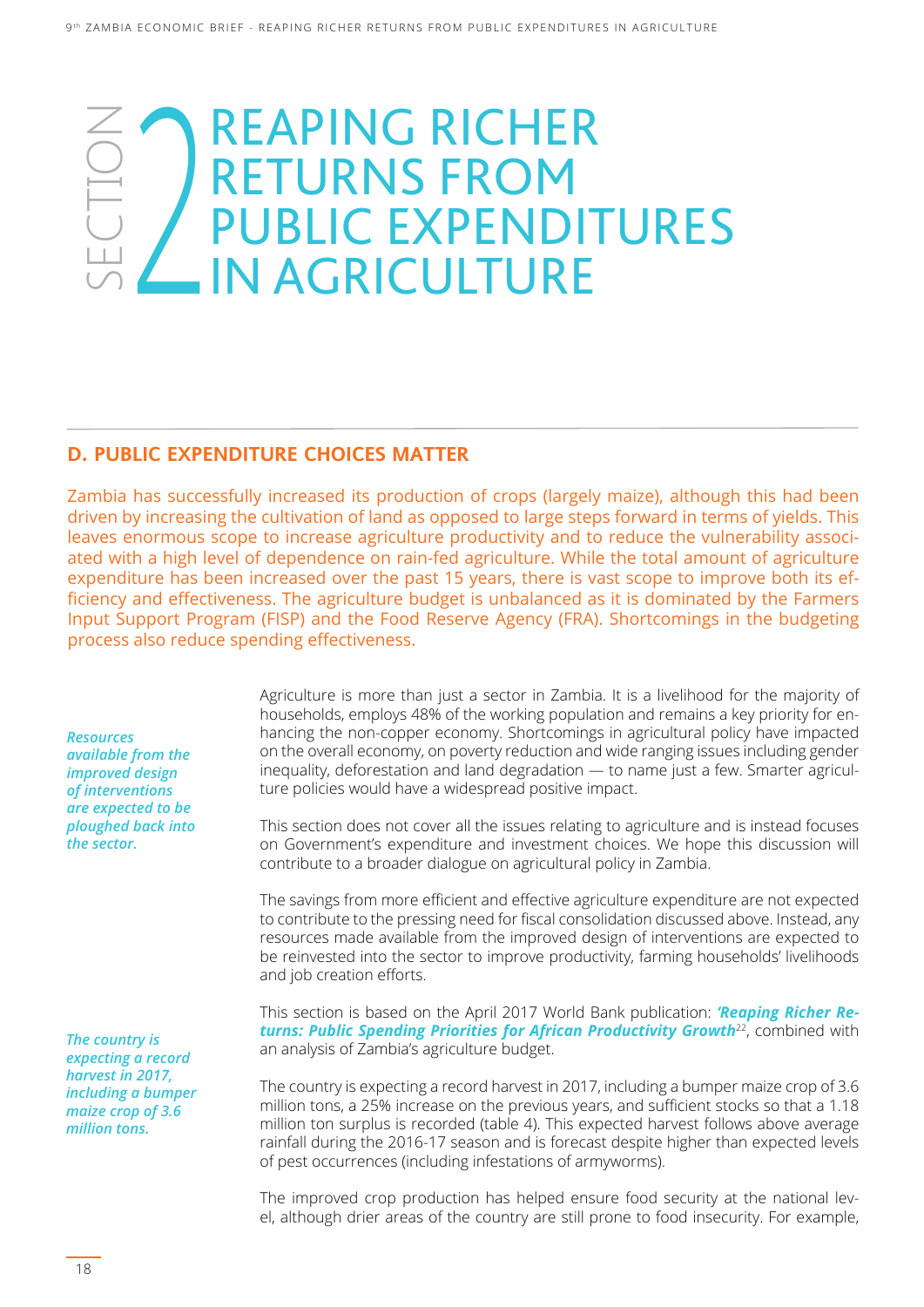975,738 people in the drier south of the country were estimated in 2016 to be food insecure (from a population close to 16 million), and were targeted to receive assistance during the lean season<sup>23</sup>. A much more widespread problem than food security in Zambia is hunger, and the Global Hunger Index declared the issue as 'alarming' in Zambia, ranking the country among the bottom seven countries globally<sup>24</sup>.

|   | <b>Table Production of Selected Crops</b> |       |       |         |         |         |         |
|---|-------------------------------------------|-------|-------|---------|---------|---------|---------|
| 4 | Production ('000 tons) 2011-12 2012-13    |       |       | 2013-14 | 2014-15 | 2015-16 | 2016-17 |
|   | Maize                                     | 2,883 | 2,568 | 3,380   | 2,682   | 2,919   | 3,607   |
|   | Wheat                                     | 254   | 274   | 202     | 225     | 160     | 194     |
|   | Seed Cotton                               | 270   | 140   | 120     | 112     | 112     | 89      |
|   | Soyabeans                                 | 203   | 261   | 214     | 233     | 267     | 351     |
|   | Millet                                    | 28    | 24    | 31      | 32      | 30      | 33      |
|   | Virginia Tobacco                          | 24    | 21    | 26      | 23      | 13      | 12      |
|   | Sorghum                                   | 15    | 15    | 12      | 10      | 14      | 17      |
|   | Virginia Tobacco                          | 24    | 21    | 26      | 23      | 13      | 12      |

Source: Central Statistical Office.

Maize is the dominant crop in Zambia and its increased production over the past ten years has been driven by an expansion in the area planted. Maize yields have improved only modestly (figure 10), leaving enormous scope to increase agriculture productivity and to reduce the vulnerability associated with a high level of dependence on rain-fed agriculture.

Boosting agricultural growth in Zambia would not only raise the incomes of farm households, but would also lower food costs for the non-farm population (without the need for costly subsidies) and would promote the development of agro-industry. This in turn would promote broader economic growth by stimulating demand for non-farm goods and services. Higher productivity would also free up resources, such as labor, for the growth of other economic sectors. For these reasons, improving agricultural productivity remains an important strategy for reducing poverty, enhancing inclusive growth, and promoting structural transformation.



A crucial element in enhancing agricultural productivity growth is improving the provision of productive investments through better public spending in agriculture. This opportunity has been recognized by African policy makers, and over the past few years, ministries of agriculture and finance have intensified efforts to improve both the quan-

*The improved crop production has helped ensure food security at the national level, although drier areas of the country are still prone to food insecurity.*

*Maize is the dominant crop in Zambia and its increased production over the past ten years has been driven by an expansion in the area planted.*

*The expectation that high-quality public spending should bolster growth has strong empirical validation.*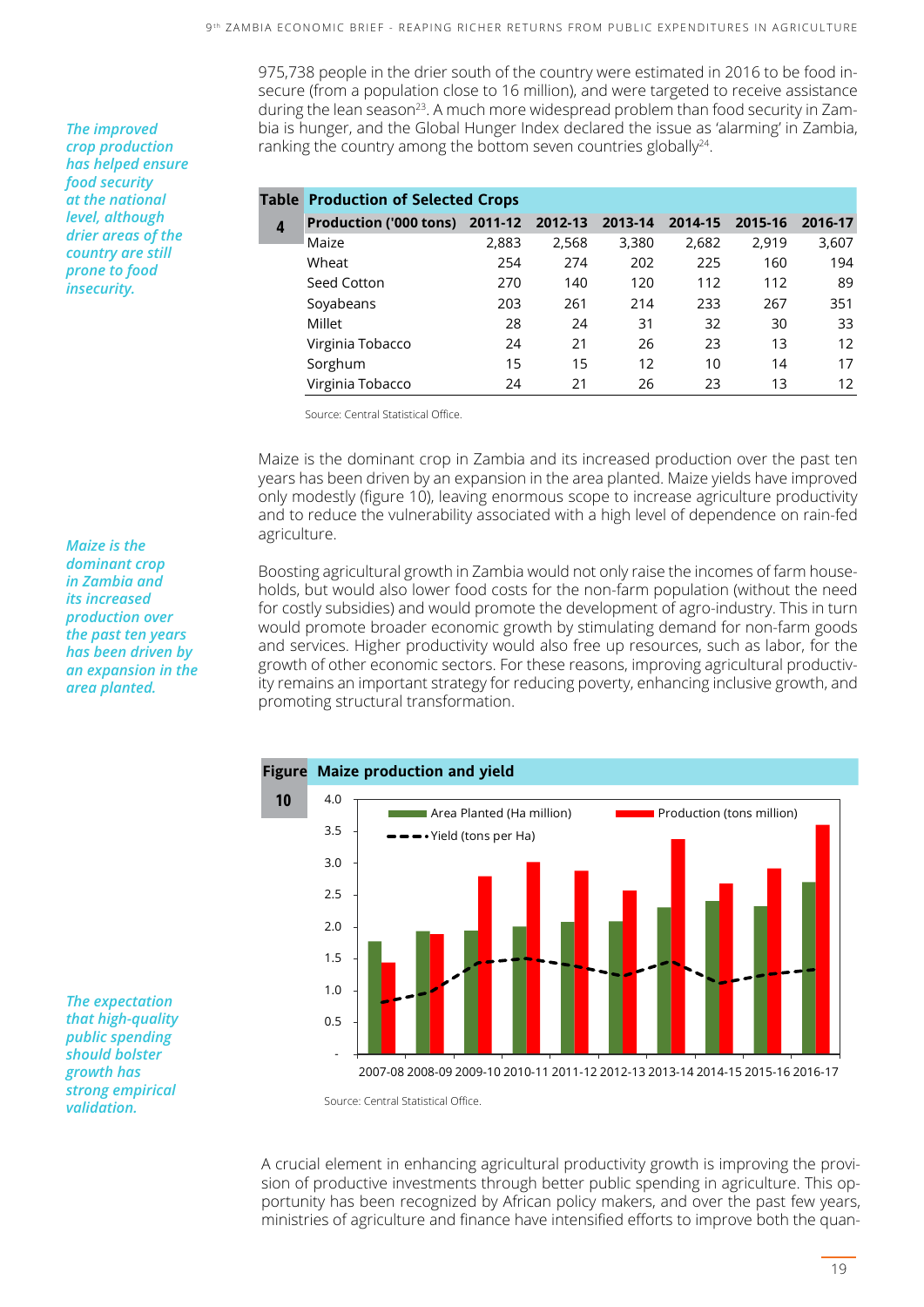tity (volume) and quality (effectiveness) of public spending. Many countries in the region are targeting 10% of their total budget for agriculture following international commitments<sup>25</sup>, but while increasing the volume of public spending in agriculture will be important, it will not be sufficient to kindle agriculture growth and poverty reduction. Actions will also be needed to improve the efficiency and effectiveness of public spending. The expectation that high-quality public spending should bolster growth has strong empirical validation<sup>26</sup>.

Agricultural spending as a share of overall public spending in SSA—the metric used in the Maputo Declaration—is substantially lower than that in other regions, particularly East Asia and the Pacific and South Asia (figure 11). In 2014, few African countries had met or surpassed the 10% target (Malawi and Mozambique consistently surpassed it). Zambia, Niger and Rwanda were close behind in the 8% to 9% range in 2014. On another metric—public spending on agriculture as a share of agricultural GDP—spending is also substantially lower in Africa than in other regions. This is also the case on the metric of spending per capita; in Africa, spending per capita was on average US\$19, almost a third lower than that in the next lowest region, South Asia.



Source: IFPRI database.

Zambia increased its agriculture spending from below 2% of the budget in the early 2000s to 10% in 2010-11, and it has fluctuated between 5.4% and 10% since (figure 12). Public expenditure on agriculture in Zambia is considered as spending on agriculture, livestock and fisheries. At present, there is a Ministry of Agriculture and a Ministry of Fisheries and Livestock, each with a separate administration budget.<sup>27</sup>

Perhaps even more important than the level of spending is the efficiency of resource use within the existing budget envelope. Zambia is now spending close to 10% of the budget on agriculture, but is it spent well? Is there a sufficient return on that investment?

Within any given overall budget envelope for agricultural public spending, the allocation across different activities needs to be matched against the government's goals (for example agriculture growth, productivity increases, poverty reduction, etc.). There is no one-size-fits-all formula for deciding what that optimal allocation across programs, investments, and activities should be. This allocation will differ greatly across countries, depending on country circumstances and political preferences. Even so, it is useful to consider what kinds of expenditures have generally been most productive, and to examine how the current composition of spending appears to reflect these lessons—or not. The evidence on returns to different spending categories is somewhat lopsided, in the sense that much more research integrating benefits and costs has been undertaken on certain categories of spending, such as research and development, than on other types of spending. Efforts at data collection in this area have been more systematic, and the specific kind of spending under this rubric is perhaps more homogeneous than other categories as well.

*Agricultural spending in SSA is substantially lower than that in other regions.*

*Zambia increased its agriculture spending from below 2% of the budget in the early 2000s, to 10% in 2010-11, and it has fluctuated between 5.4% and 10% since.*

*Perhaps even more important than the level of spending is the efficiency of resource use.*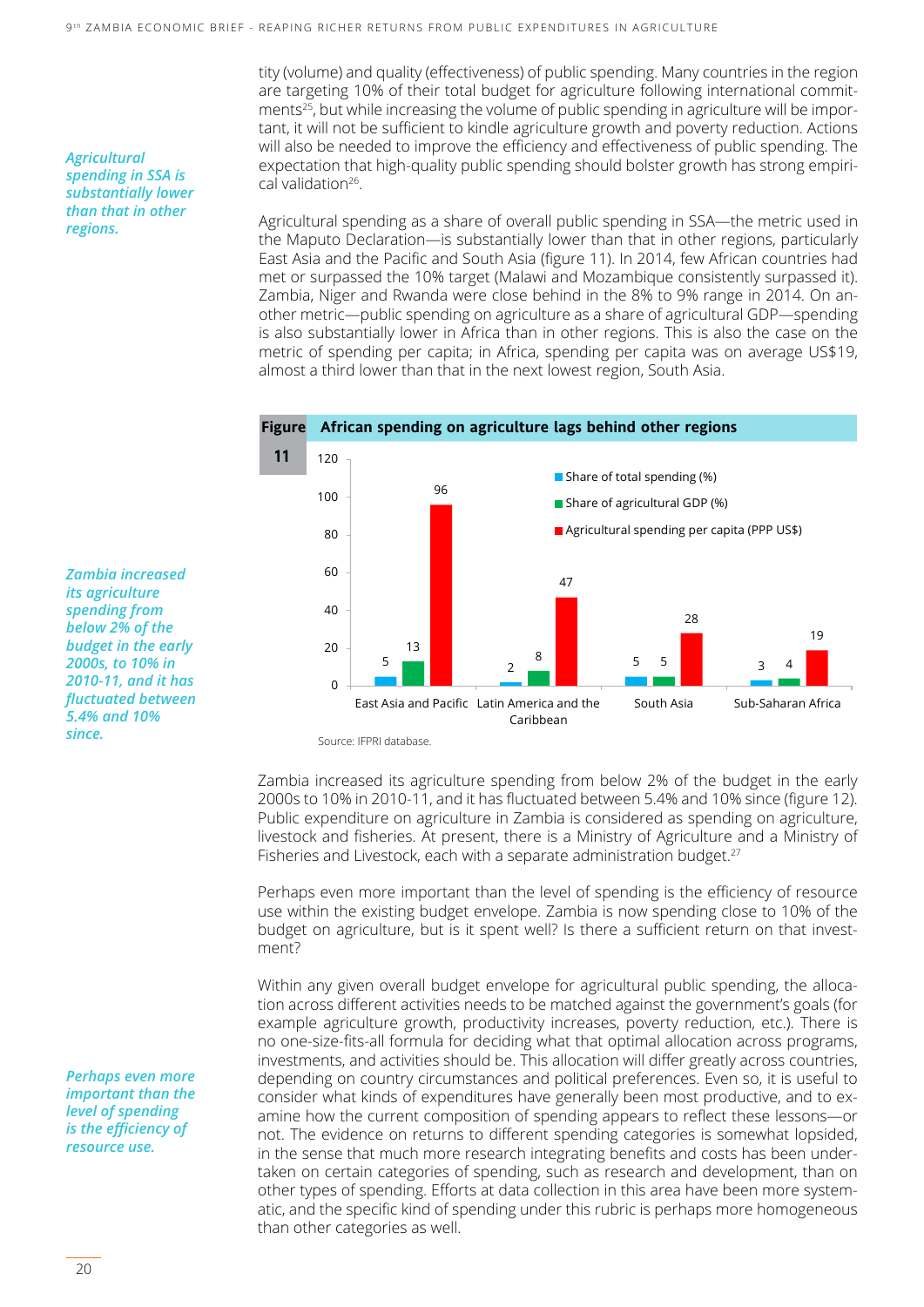

Evidence suggests that in Zambia, the value-added segment of the agriculture sector is lower than in many other countries<sup>28</sup>, suggesting that there is now a pressing need to address the quality of public spending and the efficiency of resource use. Zambia is not alone in this regard, as agriculture public spending in SSA countries is often lower than in other developing regions, while also dominated by subsidy programs and transfers that favor the better-off, with insignificant gains for agriculture productivity growth or for the poor. Rebalancing the composition of public agricultural spending toward high return investments could reap massive payoffs.

Two factors in particular contribute to the poor rate of return on the government's investment. First, the composition of spending in agriculture is highly unbalanced. And second, shortcomings in the budgeting process also reduce spending effectiveness.

#### *Unbalanced composition*

In Zambia, two large spending programs dominate the budgetary allocation for agriculture: the FISP and the FRA. The FISP provides fertilizer and seed subsidies, and the FRA offers maize price support and helps ensure food security. Between 2008 and 2016, they utilized, on average, 79% of spending in the sector (figure 13). This has crowded out investments for strengthening markets, irrigation development, extension services, and the introduction and diffusion of new technologies that are important drivers of robust agricultural productivity growth. Both of these programs also suffer from being loaded with multiple objectives beyond their core mandate, and actions in pursuit of one objective can reduce progress with other objectives.



*The resurgence of input subsidy programs has taken place across the continent and not just in Zambia.*

*Rebalancing the composition of public agricultural spending toward high return investments could reap massive payoffs.*

*Evidence suggests that in Zambia, the value-added segment of the agriculture sector is lower than in many other countries.*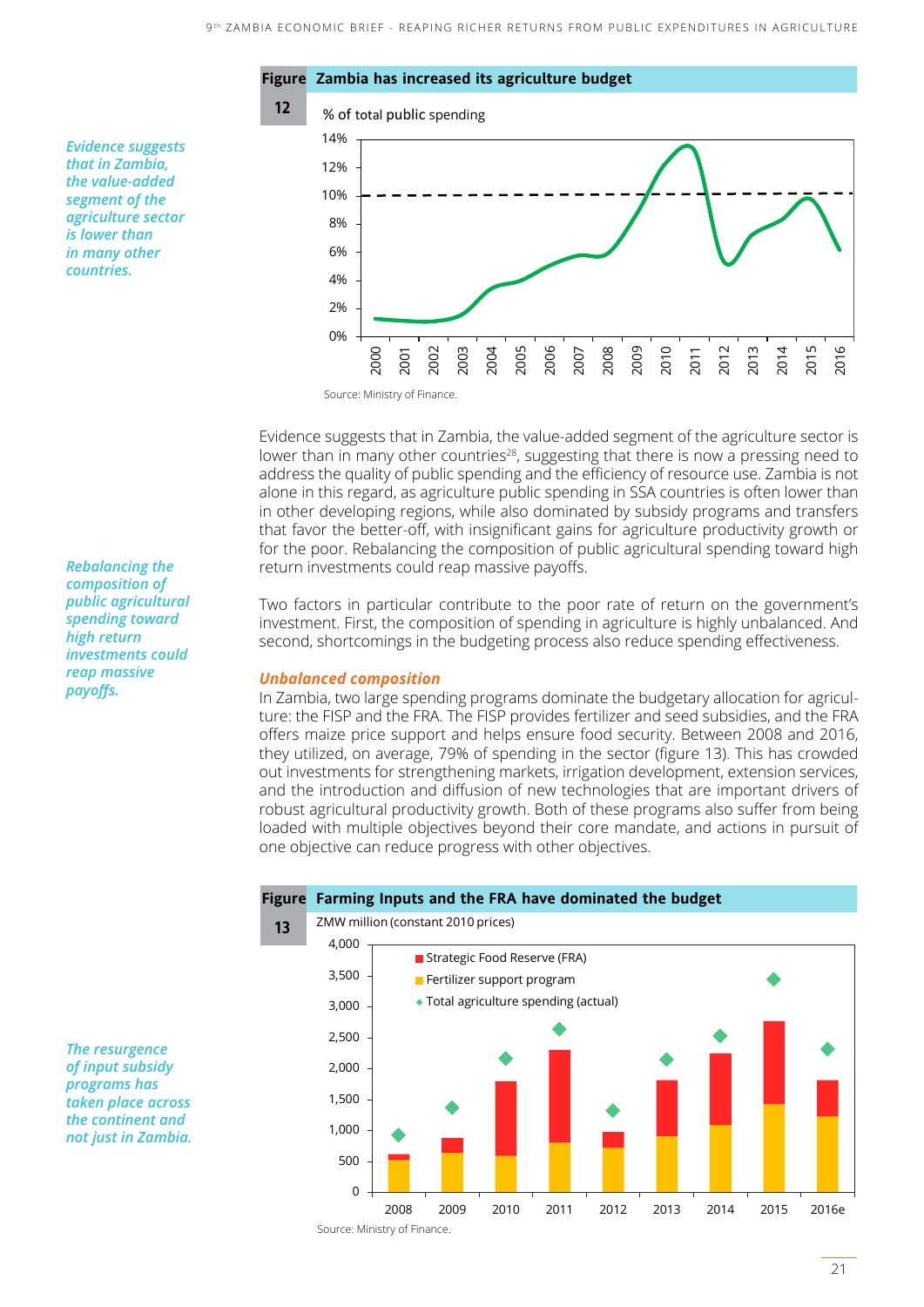*Despite their widespread use, the returns to the subsidy programs have been shown to be low and variable.*

The resurgence of input subsidy programs has taken place across Africa and not just in Zambia, and has arguably been the region's most important policy development for public agricultural spending in recent years. Ten African governments spend roughly US\$1.2 billion annually on input subsidies alone (figure 14), primarily on fertilizers. These programs were almost phased out in the 1990s, during a period of structural adjustment on the continent. However, they have made a strong comeback due partly to residual support for subsidies among African leaders, even while pressured to phase them out, and partly to the uncertainties about food supply during the 2007-08 global food and fertilizer price instability. Input subsidies continue to be viewed as a means of raising productivity and are vastly popular among African politicians as a highly demonstrable way to support their constituents.



*Ten African governments spend roughly US\$1.2 billion annually on input subsidies alone.*

Source: Jayne et. al. (2016)<sup>29</sup>

Despite their widespread use, the returns to the subsidy programs have been shown to be low and variable. Evidence has recently been accumulating on some of the largest input subsidy programs in SSA—Ethiopia, Ghana, Kenya, Malawi, Nigeria, Tanzania, and Zambia—based on farm-level surveys. In Zambia, there have been many studies that point to shortcomings in the delivery of the FISP<sup>30</sup>. The studies point to several conclusions with important policy implications:

**•** Crop response rates of smallholder farmers are highly variable, and usually low, because of the inability to use fertilizer efficiently and profitably due to low water availability and poor soil; chronically late deliveries of fertilizer; poor management practices; and insufficient complementary inputs (discussed below) to enable farmers to obtain higher rates of fertilizer efficiency. The increment in total fertilizer use is smaller than is distributed through the program, because even with "smart" subsidies, the crowding out of commercial fertilizer sales—as well as outright diversion and theft—remain major problems.

*Subsidies are unlikely to address their multiple objectives effectively.*

**•** Subsidies are unlikely to address their multiple objectives effectively. It is often argued that subsidizing fertilizer is desirable both to boost agricultural production and to help poor farmers. Yet, there is strong evidence that most of the benefits do not go to poor farmers (targeting is regressive with respect to asset wealth and landholding size), and the gains in overall food production have been transitory and much smaller than the costs (table 5). For example, households in Zambia with more land get slightly larger subsidies and larger farms are over-represented in the groups of FISP beneficiaries.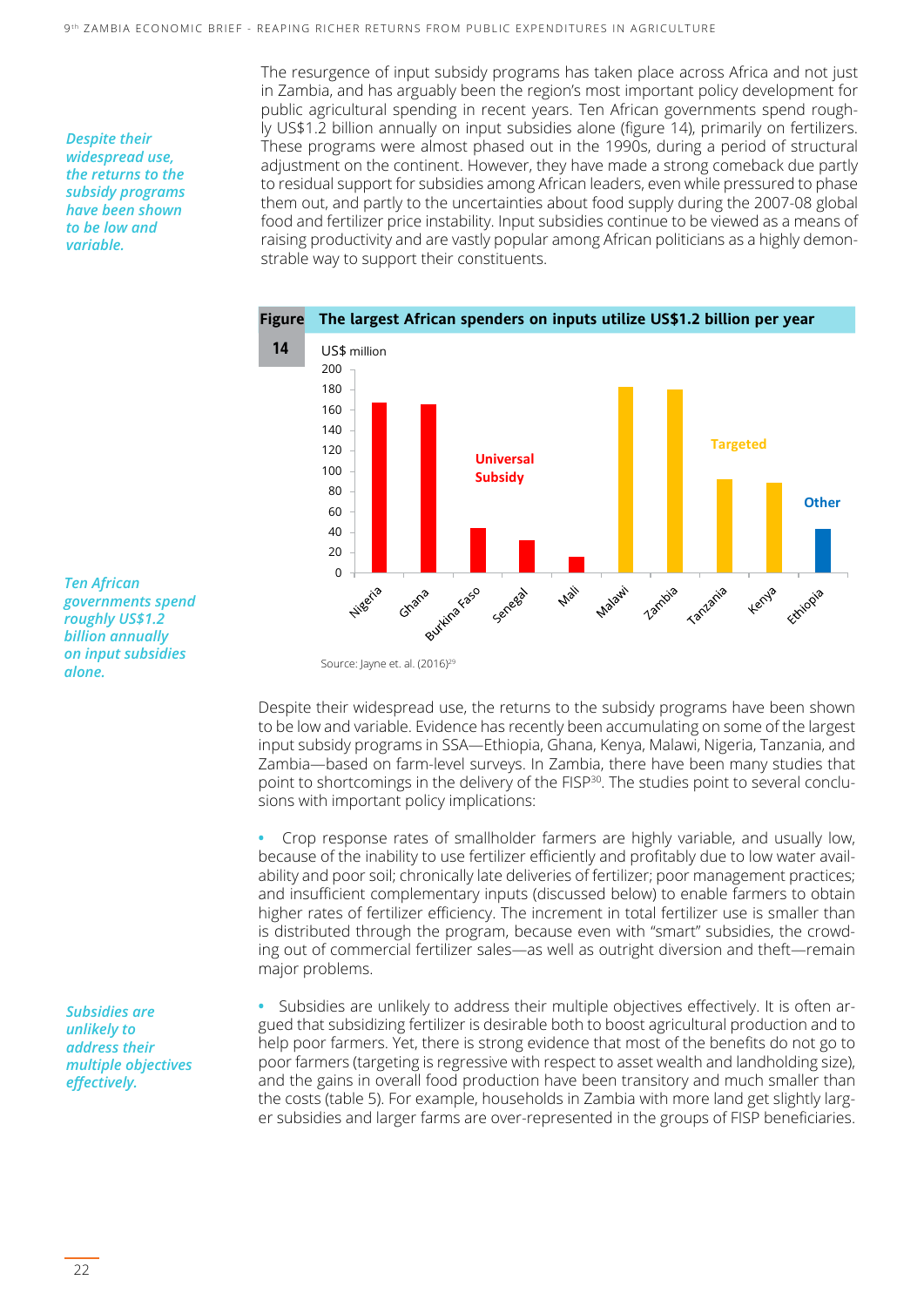*The traditional FISP is beset with challenges and is viewed as failing in its main objectives of increasing productivity and poverty reduction.*

| Table | Few poor households are beneficiaries of FISP and FRA |                                              |                                                                       |                                |                                                |  |  |
|-------|-------------------------------------------------------|----------------------------------------------|-----------------------------------------------------------------------|--------------------------------|------------------------------------------------|--|--|
| 5     |                                                       | % Household<br>type receiving<br><b>FISP</b> | 50kg bags of<br>maize produced sold to FRA by<br>by household<br>type | 50kg bags<br>household<br>type | % Houshold<br>type are<br>maize net-<br>buyers |  |  |
|       | Extremely<br>Poor                                     | 25.4                                         | 23                                                                    | 7                              | 21.1                                           |  |  |
|       | Poor                                                  | 39.2                                         | 49                                                                    | 24                             | 2.6                                            |  |  |
|       | Non-poor                                              | 44.5                                         | 92                                                                    | 53                             | 3.6                                            |  |  |
|       | All households                                        | 30.2                                         | 38                                                                    | 16                             | 27.3                                           |  |  |

Source: CSO/ ML/ IAPRI (2012)

#### *Improving the delivery of FISP*

The traditional FISP is beset with challenges and is viewed as failing in its main objectives of increasing productivity and poverty reduction $31$ . It has been in operation since 2002 and has been associated with a long-running discussion on how it might be improved. A much discussed reform idea has been the use of an electronic voucher (e-FISP).

Zambia piloted the e-FISP in 13 districts during the 2015-16 season and 39 districts during the 2016-17 season (box 2). The e-FISP provides farmers with a debit card, with the farmer and government contributions uploaded, that can be used to pay for available inputs of the farmer's choice. The 2017 Budget Address announced the full migration to the e-FISP in 2017, with the aim of reducing *"excessive overheads and wastage associated with the current FISP arrangement"*32. This move is welcome not only because it will be more efficient (following a reduction in costly procurement and transportation), but because it will also allow farmers greater choice in the inputs they use, and hopefully what they intend to produce, thereby allowing government support to the sector to be less maize-centric.

There remains a need to diversify from maize to higher value crops, livestock and aquaculture. For example, livestock contributes close to 30% of the agricultural GDP and between 6-30% of household income, while cattle numbers increased by 70% between 2009 and 2013. However, the subsector hardly receives public sector investment which would support commercialization<sup>33</sup>. Further, aquaculture can play a significant role in the future as Zambia is a net fish importer and has 12 million hectares of water from rivers, lakes and swamps. Using a reformed FISP to incentivize agriculture diversification is an important step.

The full roll-out of the program in 2017 may prove too ambitious if the challenges experienced during the pilot scheme are considered (box 2), but this is certainly a step in the right direction and every effort should be made to ensure that in the coming seasons, the e-FSIP becomes the standard delivery platform.

To complement the use of the electronic voucher, the e-FISP also needs to be better targeted. FISP was never intended as a program to support the poorest households― that will be better achieved by scaling up the cash transfer program and the improvement of other transfers, such as the Food Security Pack.

In addition, a clear exit strategy is needed from the support offered by the program. Farmers should not receive subsides indefinitely, as the program should sustainably raise productivity and income, so that the farmer can graduate from the program and afford to buy inputs from commercial markets without subsidy.

#### *Improving the delivery of the FRA*

The FRA was established in 1996 to manage a national food reserve. It was intended to operate alongside, and not in place of, a private grain trade. The FRA was to use the reserve as a buffer stock to ensure food security, reduce the volatility of grain prices and to provide liquidity in the market when absent.<sup>34</sup>

*The FRA was established in 1996 to manage a national food reserve. It was intended to operate alongside, and not in place of, a private grain trade.*

*The FRA's involvement in the market has been associated with numerous inefficiencies, made worse by the unpredictability of export controls.*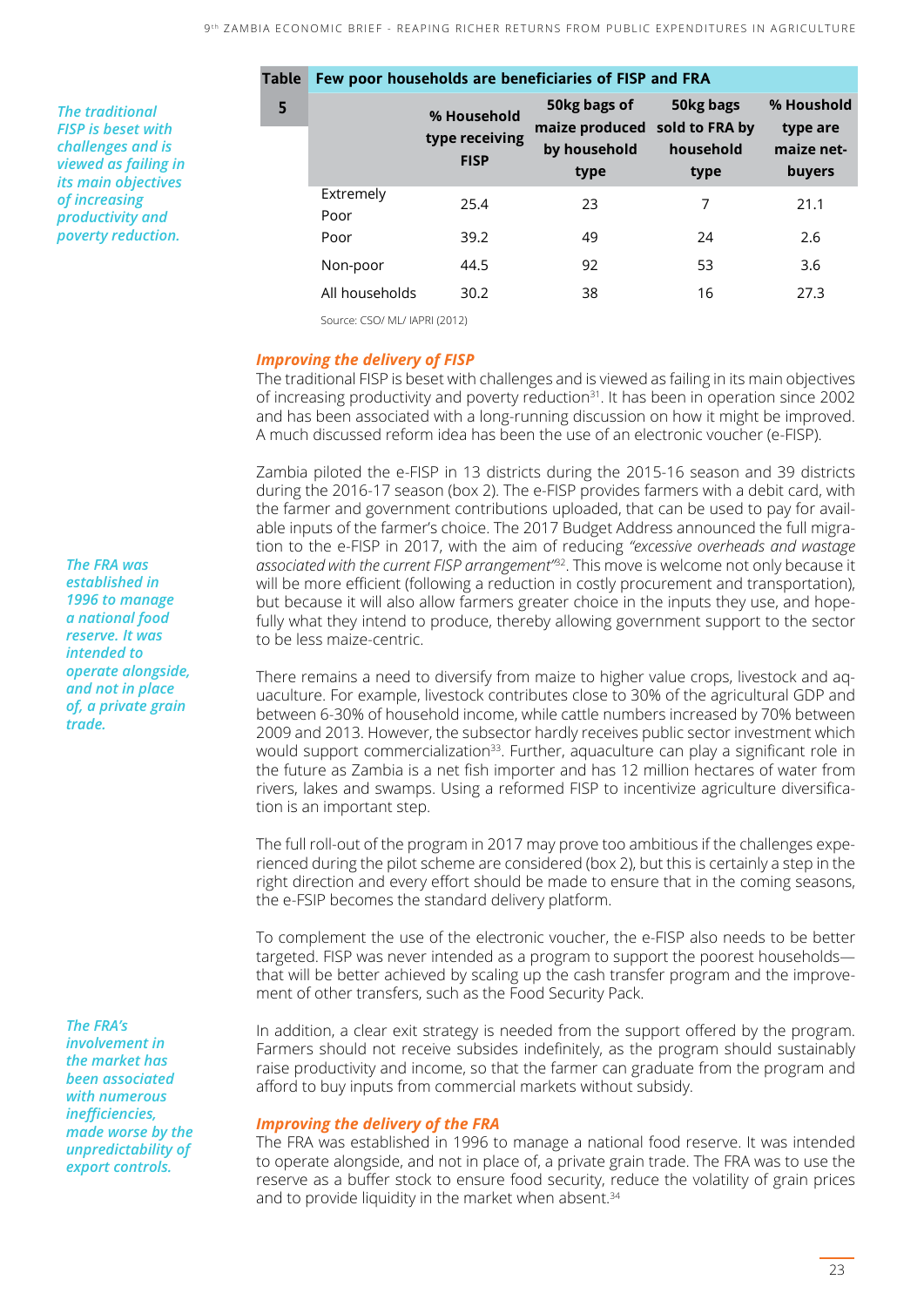#### **Box The Electronic Voucher FISP**

- **2** The e-FISP has the following objectives:
	- Reduce public expenditure on the delivery of inputs;
- Crowd in more private sector participation in agro-input distribution, thereby promoting competitiveness and transparency in the supply and distribution of inputs;
- Ensure timely delivery and access to inputs by smallholder farmers;
- Provide farmers with the freedom to choose inputs of their choice, thereby promoting agricultural diversification and;
- Reduce the misappropriation of funds and increase the number of intended beneficiaries by linking the e-cards to a particular farmer and their National Registration Card.

The pilot is associated with the following achievements when compared to the standard FISP:

- A comparison of implementation costs between the e-voucher and the conventional FISP showed that the government could make a significant amount of savings by implementing FISP through the e-voucher, as there are no procurement, transportation, storage, and handling costs involved.
- Participation by the private sector in input distribution to rural farmers increased by 83%, from 230 agro dealers during the 2015/16 farming season to 422 during the 2016/17 season.
- Although farmers were still biased towards redeeming fertilizer and maize seed, the system encouraged agricultural diversification. For instance, in the livestock rich areas such as Southern Province, about 10% of the households reported purchasing veterinary drugs and dip chemicals, and another 5.5% redeemed their vouchers for insecticides and herbicides.

However, the pilot also faced challenges. Delays in launching the program for the 2016/17 season due to late government funding had some significant consequences, such as the e-cards being distributed late (towards the end of December 2016). This meant that farmers were unable to redeem inputs ahead of the growing season.

*Source: Kuteya, A. and A. Chapoto (2017) 'E-voucher Performance and Recommendations for Nationwide Rollout during the 2017-18 Farming Season, IAPTRI Policy Brief, Lusaka, Zambia.*

> Since its establishment, the FRA has frequently: (i) bought more maize than its prescribed target; and (ii) bought maize at above the market price and sold it to millers at a subsidized rate. The FRA has done this to try meet multiple objectives, including that producers get a higher price and food is more affordable for non-faming consumers. The consequence of this has been an increasingly high cost of the FRA, that includes the subsidies and the costly storage and transportation of food reserves. The FRA's expenditure also often exceeds its annual budget allocation, crowding out other forms of agriculture investment and expenditure.

> Furthermore, the FRA's involvement in the market has been associated with numerous inefficiencies, made worse by the unpredictability of export controls. For example, when the FRA raises the maize floor prices to support producers,<sup>35</sup> it impacts negatively on the 37% of extremely poor households that are net-buyers of maize. Between 2004- 2011, 50% of the marketed maize was sold to FRA by just 3% to 5% of farmers, who have more land and non-land assets than smallholders do. Hence, the price-stabilizing effects of the FRA policies are regressive, as they disproportionately benefit the relatively better-off who sell maize to the FRA, while having negative net effects on relatively poor households. Like the FISP, much of the support provided by the FRA does not go to the poorest households (table 5).

> There are also clear deficiencies in the storage and transportation of grain. In all but the remotest areas of the country, there is a strong argument that the involvement of the private sector could help bring down the costs, and reduce the level of spoilage and delays farmers face in being paid by the FRA. By committing to only purchase up to the target reserve size (currently 500,000 tons) the FRA would allow space for the increased involvement of the private sector, and would free up resources to be spent elsewhere in the agriculture sector. One challenge with this is that the FRA finds it difficult to gauge how much maize it is buying nation-wide. A functioning monitoring system would need to be developed to help ensure the target is not breached.

*The FRA finds it difficult to gauge how much maize it is buying nationwide.* 

*There are clear deficiencies in the storage and transportation of grain.*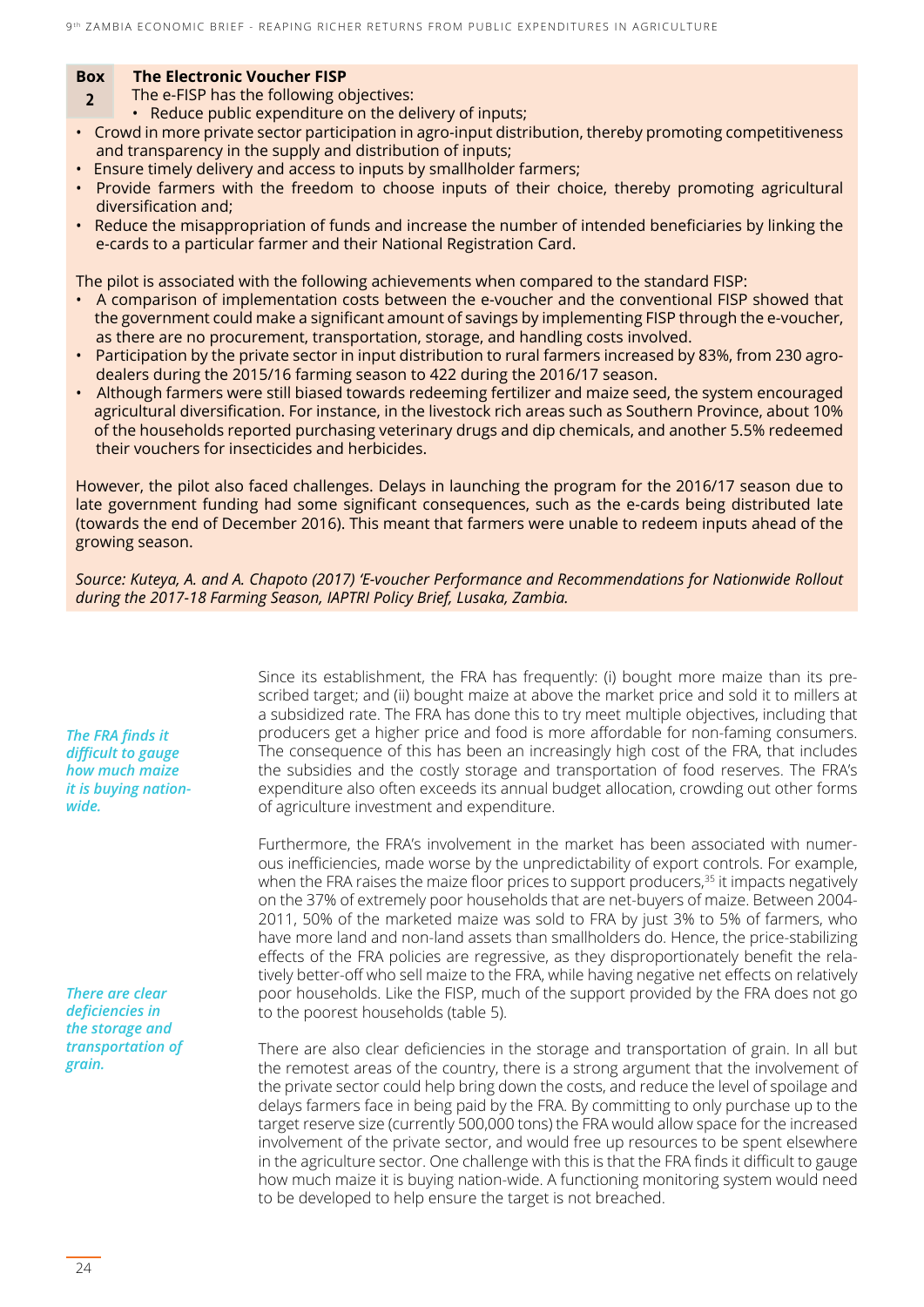*The FISP and FRA often over-spend relative to their budget allocation, further depleting the actual expenditure in other important areas within the sector.*

*Subsidy and FRA reforms have been discussed for many years, but implementation has been slow.*

There is also often a large delay between the government receiving maize for the FRA and the farmers being paid. Without this payment, farmers are unable to prepare and invest for the next farming season. There are also issues with the quality of storage the FRA can provide, when purchasing beyond the prescribed limit, and there is much wastage and associated cost as a result. The increased involvement of the private sector is expected to reduce some of these inefficiencies.

#### *Breaking the reform gridlock*

Subsidy and FRA reforms have been discussed for many years, but implementation has been slow. Given this significant inertia in policy making, how might change occur? Options used in other countries include compensating those losing out from the reforms (for example poorer citizens not targeted in a more focused program might receive direct cash transfers). Another idea might be to increase transparency about the distributional effects of policies, so that people understand the reforms better. Many African countries have long pursued policies with a pro-urban and anti-agricultural bias, as rural populations exhibit greater difficulty in organizing collective action. One way to at least partially offset this natural disadvantage of rural populations, is to improve the information base of key actors so that they better understand the effects of alternative policy choices.

#### *Shortcomings in the budget process*

Shortcomings in the budgeting process also reduce spending effectiveness. The national budget lacks credibility and the government frequently over-commits itself and reallocates funds during the course of the year and between spending agencies. For example, in 2016, the government projected it would collect ZMW 42.1 billion in domestic revenues, but only 92.3% of this was collected. This led to cuts in some areas and the build-up of substantial spending arrears. Since 2010, actual expenditure in agriculture has averaged just 80% of what was planned in the Budget Speech (figure 15). Further, the FISP and FRA often over-spend relative to their budget allocation, further depleting the actual expenditure in other important areas within the sector and often resulting in substantial expenditure arrears.



*Shortcomings in the budgeting process also reduce spending effectiveness.*

Source: Ministry of Finance.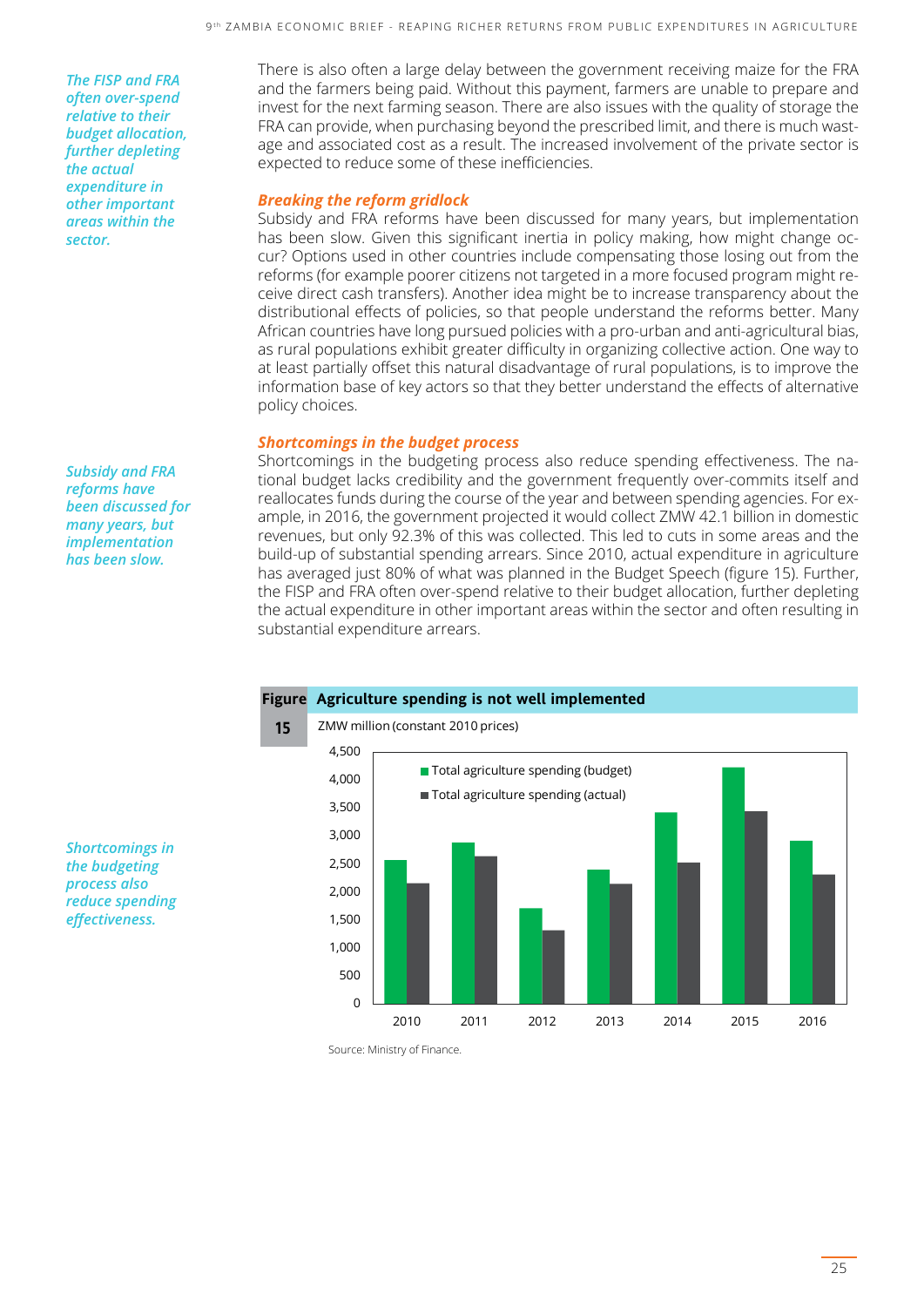#### **E. RE-FOCUS SPENDING TO MORE PRODUCTIVE INTERVENTIONS**

There remains a need to reform the FISP and the FRA program that dominate expenditure in the sector, and to free-up resources for high-return categories of spending (such as extension, R&D, irrigation, sanitary and phytosanitary systems, market information systems and marketing infrastructure). These are currently underfunded, as are complementary investments and interventions to address the impacts of climate change better so that production gains are not eroded.

#### *High-return categories of spending are underfunded*

Investments in rural public goods, combined with better policies and institutions, have driven agricultural productivity growth around the world. The dividends from investments to strengthen markets, expand water access, and develop and adopt improved technologies can be enormous. In addition, improving the policy environment through trade and regulatory policy reforms complements such spending by enhancing the incentives for producers and innovators to take advantage of public goods, thus crowding in private investment. Despite high returns to such investments, many African countries tend to underinvest in them.

Some categories of spending that have been shown to have significant positive effects on productivity and welfare include: extension; R&D (box 3); irrigation; sanitary and phytosanitary systems; market information systems and marketing infrastructure. These areas are frequently underfunded due to technical and political economy reasons.

Improving the efficiency of public spending requires managing the political pressures that determine budget allocations. Groups of producers that control a large proportion of national wealth often have the means to influence public policies to their benefit. Political pressures and donor approaches sometimes influence spending toward short gestation projects and programs rather than those that are of a longer term and higher in impact.

First, goods and services with a long lag between the time when resources are allocated and when the benefits become available are less politically attractive. Politicians often have a short time-horizon when in office and the inability to extract short-term political credit sometimes acts as a disincentive for policy makers to commit to long-term agricultural R&D investments, thus jeopardizing future research planning and outputs. Given low investments by governments, agricultural research in many SSA countries is highly dependent on donor funding, which by nature is mostly short term and ad hoc, often causing major fluctuations in a country's yearly agricultural investments. In contrast to the long gestation period required to realize the benefits of investing in research, public spending to subsidize agricultural inputs usually requires a span of only a few months from the time of the investment until the subsidized inputs reach farmers.

Second, areas of public spending involving large infrastructure or other capital investments (such as irrigation) create opportunities for public officials to improve the chances of a private agent winning contracts, or to loosen regulatory burdens on the agent, in return for private payments to the official.

#### **Box Agriculture research has high returns but is severely underfunded**

**3** Spending on agricultural R&D is worth an especially close look, given the strong evidence that returns to investments in this area are consistently high around the world. A large sample of studies estimated rates of return averaging 43% in developing countries and 34% in Sub-Saharan Africa. Yet, agricultural R&D capacity in SSA has remained low by international norms. Over the last decade, spending on agricultural research constituted about 0.4% of agricultural GDP in SSA, compared with 1.3% in Latin America and the Caribbean, 0.6% in East Asia and the Pacific, and 0.9% in South Asia (figure 0.7). In addition, Africa was the only region where agricultural research spending fell on average over this period. These are troubling signs that agricultural research is severely underfunded in Africa.

*Source: Goyal, A. and J. Nash (2017), 'Reaping Richer Returns: Public Spending Priorities for African Agriculture Productivity Growth', Africa Development Forum series. Washington, DC: World Bank*

*Investments in rural public goods, combined with better policies and institutions, have driven agricultural productivity growth around the world.*

*The inability to extract short-term political credit sometimes acts as a disincentive for policy makers to commit to longterm agricultural R&D investments.*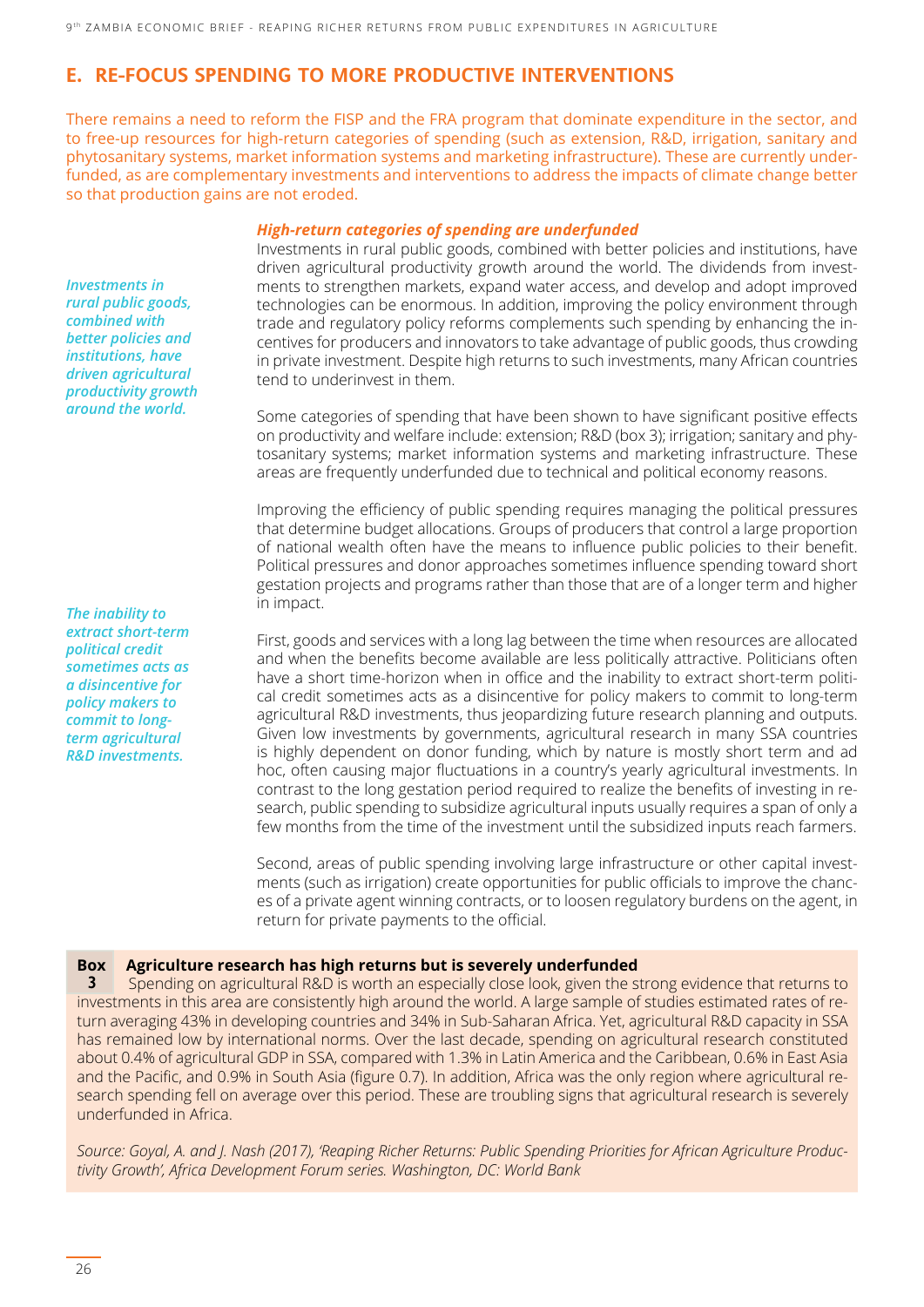*Well-targeted investments must be complemented by a host of other policies.*

*Most investments to mitigate climate change (lowcarbon growth) and to adapt to it (resilience building) will need to be made by farmers and other private agents.*

*Budgetary plans need to do a better job at incorporating considerations of climate change.*

#### *Complementary policies and investments are necessary*

Investments in broader rural infrastructure, health and education matter too, and welltargeted investments must be complemented by a host of other policies. Indeed, in a poor policy environment, even spending in areas generally considered high return will be unproductive or counterproductive.

The smart use of public funds—not only by agriculture ministries but also by other ministries dealing with hard and soft infrastructure in rural areas—has laid the foundation for transformation in other parts of the world. A key for policy makers and development practitioners is knowing what kinds of spending decisions can yield higher returns in achieving public policy objectives, and what policy mix is required. In a poor policy environment, spending even in areas that would otherwise deliver high returns will be unproductive or counterproductive.

#### *Addressing the impacts of climate change*

Public spending policy will need to remain flexible to cope with future challenges, and for agriculture, probably none are more urgent than climate change. It is a threat for agriculture across the world, but the lack of resilience of poor farmers makes it particularly serious in countries across SSA, including Zambia.

Projections show yield decreases in the near-term of 5%, potentially growing to 15–20% across all crops and Sub-Saharan regions by the end of the century<sup>36</sup>. Agriculture is also an important contributor to greenhouse emissions, particularly from deforestation, and Africa is the only region where the majority of production increases have come from expanding cultivated areas, generally at the expense of forests. In Africa, as around the world, more climate-resilient agriculture is needed to achieve the triple win of enhancing agricultural productivity, mitigating emissions of greenhouse gases, and helping farmers adapt to climate change.

Proactive government policies, planning, and investments will be required to provide information, incentives, and an enabling environment to encourage communities, households, and the private sector to change their behaviors and investment choices. Many climate-resilient investments will not be very different from productive investment choices, even without taking climate change into account. Building resilience has overall benefits in any case, but their value is amplified by the changes that will occur with global warming.

For public spending priorities, climate-smart agriculture entails using landscape-scale approaches to invest in managing climate risks through developing drought or floodresistant technologies; understanding and planning for transitions to new adapted cropping and livestock systems and livelihood options; and reducing greenhouse gas emissions from livestock practices and land use changes that cause deforestation and losses of biomass and soil carbon. Increasing resilience, restoring degraded lands; and managing ecosystem services better will play key roles in all of these. Efforts to craft budgetary and policy choices to create a more climate-smart agriculture will have to cope with special challenges rooted in many uncertainties, distributional issues, and the long-term nature of the problem. To help meet these challenges, budgetary plans need to do a better job at incorporating considerations of climate change.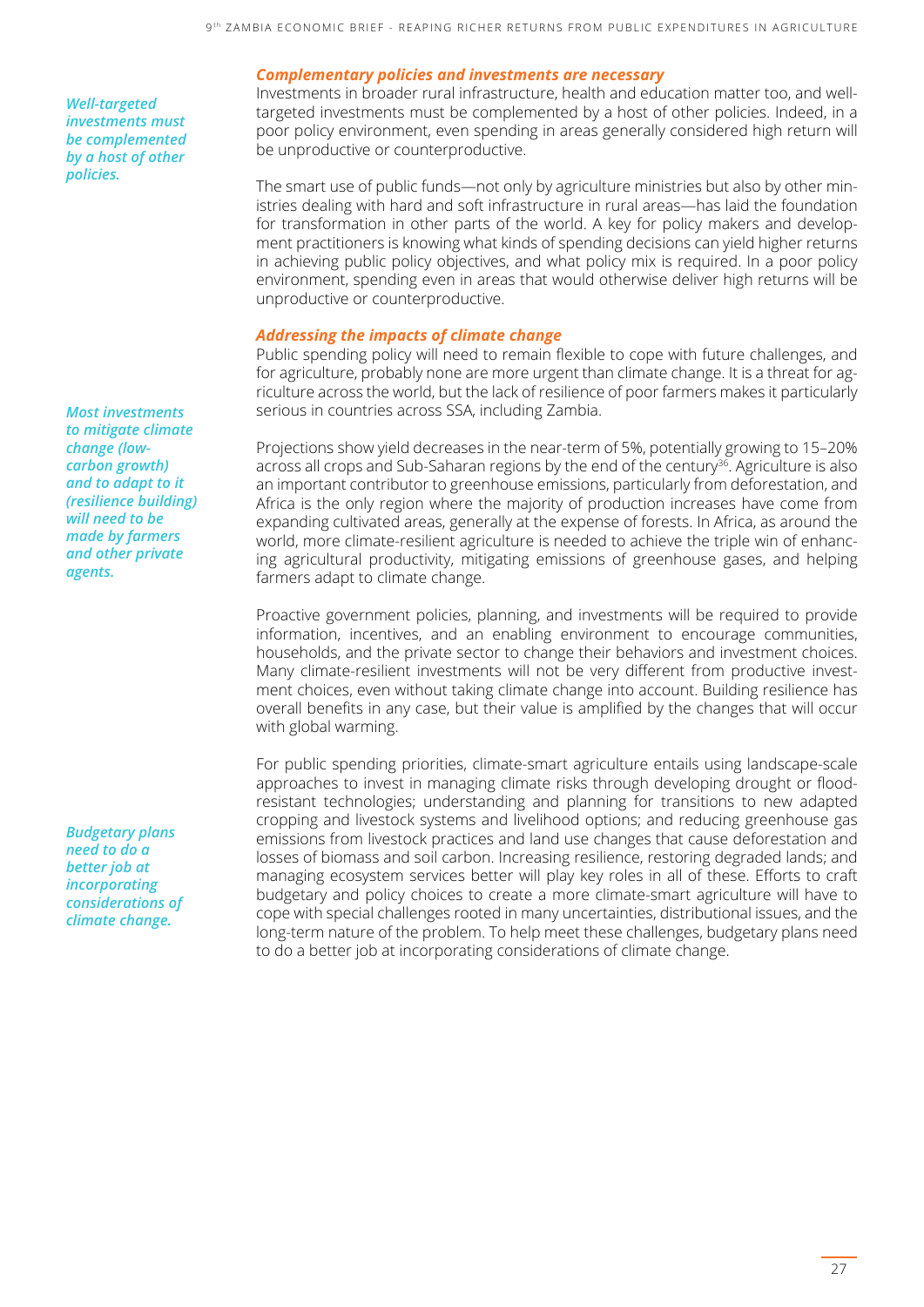#### **F. SUMMARY OF IDEAS FOR MORE PRODUCTIVE AGRICULTURE INVESTMENT**

What expenditure choices are required to improve the return on investment in agriculture? This is an important question, but there is also a need to think hard about why reforms, discussed for many years (for example the e-voucher), have been so sluggish. How can political support be marshalled for reform and more effective spending? Efforts and innovation are needed to overcome inertia in policy making and move beyond the status quo.

*As savings are realized, they should be reinvested into the agriculture sector.*

*Climate-smart agriculture, particularly conservation agriculture, can increase the agricultural productivity of farmers.*

The above analysis and following ideas are focused on agriculture public spending and investment. There are much broader discussions on agriculture reform, to which it is hoped that these ideas will contribute.

**i. Streamline and better target agriculture subsidies:** There are four key steps within the FISP to achieve this. First, the roll-out of the e-voucher to all districts has long been discussed as a means of improving the quality of FISP, and remains crucial. The 2017 budget promised a full roll-out for the 2017-18 season, but this―based on current delivery challenges―appears to be too ambitious. Instead, a realistic timeline for 2017-19 should be drawn up. Second, the targeting of the program<sup>37</sup> should be enhanced to make it more efficient and to reduce the overall cost (freeing up resources for complementary agriculture expenditures). Linking the electronic card to National Registration Cards will be a key step. Third, there is need for a clear exit strategy― farmers should not receive subsides indefinitely―as the program should sustainably raise productivity and incomes so that the farmer can buy inputs and graduate from the subsidy program. Finally, there is a need to ensure that farmers can, in practice, select the inputs they would like to use and the crops they grow. This is a crucial step for reversing the maize-centric status of Zambian agriculture. To improve the FRA, efforts are needed to ensure the prescribed purchase limit is not exceeded. A monitoring system must also be built to ensure that purchasing relative to the limit can be tracked accurately.

**ii. Ensure high-return areas get funded and complementary investments are made:** Government routinely spends 79% of the agriculture budget on the FISP and FRA. As these programs are improved, savings will be realized. These should be invested into the agriculture sector high-return areas such as R&D, extension services, irrigation, livestock development, infrastructure and technology. A careful strategy will also be needed to guide such expenditure, and more predictable flows of resources to the sector will help ensure there is an incentive to plan.

**iii. Address the impacts of climate change:** Climate-smart agriculture, particularly conservation agriculture, can increase the agricultural productivity of farmers, thus contributing to enhanced food security and increased incomes per households, as well as reduced impacts of climate change. Zambia is also well-placed to access climate finance and these avenues should be explored.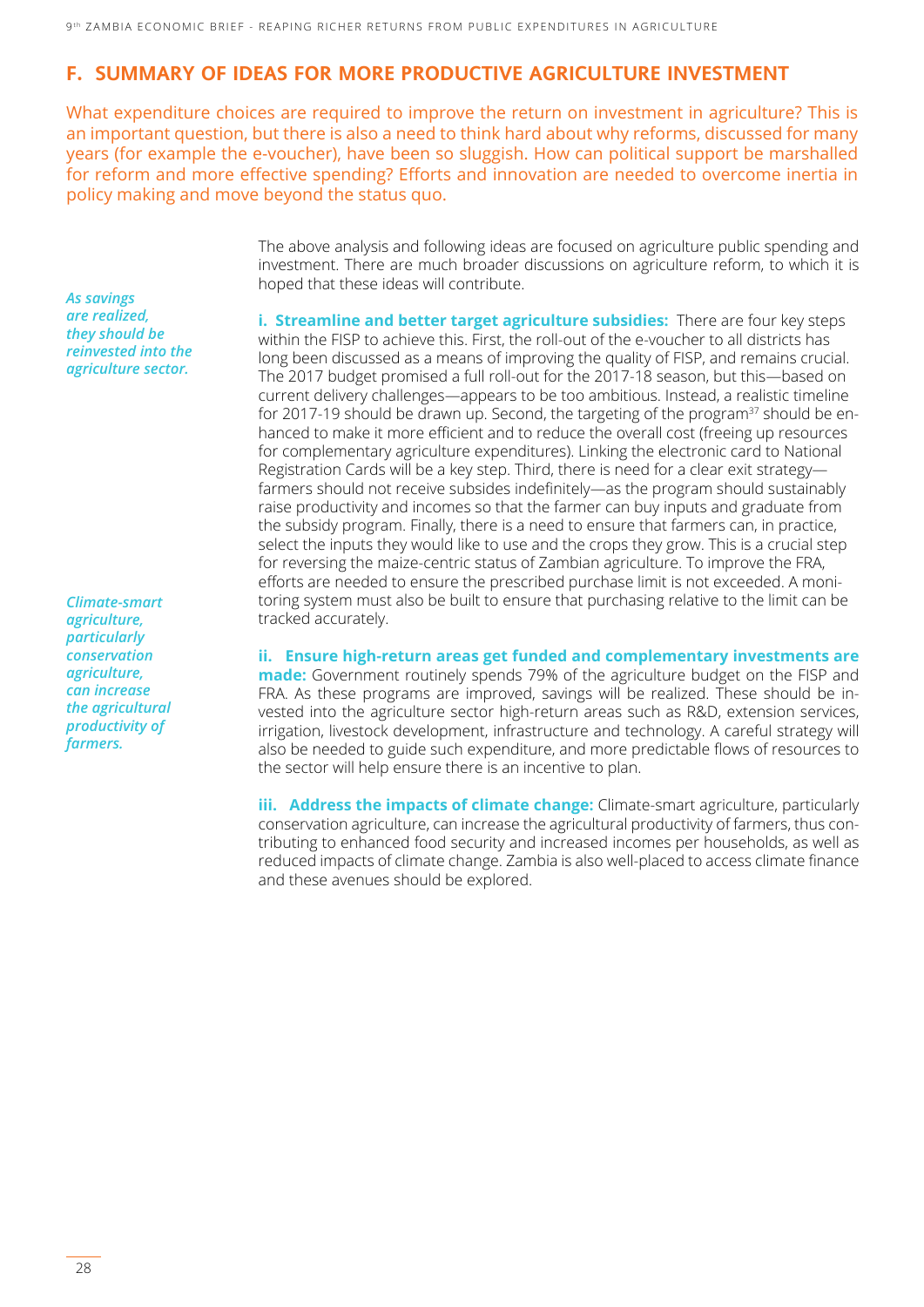### **I**ENDNOTES

- 1 This section is based on analysis in World Bank (2017), 'Africa's Pulse', April 2017 edition.
- 2 World Bank (2017), 'Africa's Pulse', April 2017 edition.
- 3 Smith, G., F. Davies and Z. Chinzara (2016), 'Beating the Slowdown: Reducing Fiscal Vulnerabilities for Economic Recovery', Policy Note: [http://](http://www.worldbank.org/en/news/feature/2016/10/11/beating)  [www.worldbank.org/en/news/feature/2016/10/11/beating](http://www.worldbank.org/en/news/feature/2016/10/11/beating)-the-slowdown-in-zambia-reducing-fiscal-vulnerabilities-for-economic-recovery.
- 4 Central Statistics Office (2017), 'Crop Survey for 2016-17 Season', May 2017.
- 5 World Bank (2015), 'Powering the Zambian Economy', 6th Economic Brief (December 2015), World Bank, Washington D.C.
- 6 Bank of Zambia (2017), 'Statistical Fortnightly', May 2017, Lusaka.
- 7 Bank of Zambia (2017), 'Statistical Fortnight', May 2017, Lusaka.
- 8 Central Statistical Office (2017), 'Monthly Bulletin', May 2017.
- 9 Bank of Zambia (2016), 'Monetary Policy Statement', November 2016.
- 10 Bank of Zambia (2017), 'Monetary Policy Statement', February 2017.
- 11 The dividend is treated as one-off non-tax revenue and relates to profits made by the BoZ when holding the 2015 US\$ denominated Eurobond proceeds. This was a period when the Kwacha depreciated against the US\$.
- 12 Republic of Zambia (2016), '2016 Mid-Year Economic Review', October 2016, Ministry of Finance, Lusaka.
- 13 Ministry of Finance (2017), March 2017 Monthly Economic Report'.
- 14 Nalishebo, S. and A. Halwampa (2015), 'A Cautionary Tale of Zambia's International Sovereign Bond Issuance', ZIPAR Working Paper No.22, Lusaka.
- 15 Ministry of Finance (2017), '2016 Economic Report', Lusaka, Zambia.
- 16 Central Statistics Office (2016) '2015 Living Conditions Monitoring Survey: Key Findings', Central Statistics Office, Lusaka Zambia.
- 17 World Bank (2016)' Macro-Poverty Outlook for Zambia': Spring 2016': [http://documents.worldbank.org/curated/en/2016/04/26225105/](http://documents.worldbank.org/curated/en/2016/04/26225105/macro)  [macro-](http://documents.worldbank.org/curated/en/2016/04/26225105/macro)poverty-outlook-zambia
- 18 World Bank Commodity Market Data (Pink Sheets): [http://www.worldbank.org/en/research/commodity-](http://www.worldbank.org/en/research/commodity)markets
- 19 World Bank Commodity Market Data (Pink Sheets): [http://www.worldbank.org/en/research/commodity-](http://www.worldbank.org/en/research/commodity)markets
- 19 World Bank (2017), 'Commodity Markets Outlook', April 2017.
- 20 World Bank (2016), 'Raising Revenue for Economic Recovery', 8th Economic Brief: [http://www.worldbank.org/en/country/zambia/publica](http://www.worldbank.org/en/country/zambia/publication/zambia)  [tion/zambia](http://www.worldbank.org/en/country/zambia/publication/zambia)-economic-brief-raising-revenue-for-economic-recovery-in-zambia
- 21 The Seventh Economic Brief was focused on this topic. World Bank (2015), 'Beating the Slowdown: Making Every Kwacha Count', 7th Eco nomic Brief (June 2015): [http://documents.worldbank.org/curated/en/804591467989562427/Zambia-](http://documents.worldbank.org/curated/en/804591467989562427/Zambia)economic-brief-beating-the-slow down-making-every-kwacha-count
- 22 Goyal, A. and J. Nash (2017), 'Reaping Richer Returns: Public Spending Priorities for African Agriculture Productivity Growth', Africa Develop ment Forum series. Washington, DC: World Bank. This book can be accessed free of charge at: [https://openknowledge.worldbank.org/](https://openknowledge.worldbank.org/handle/10986/25996)  [handle/10986/25996](https://openknowledge.worldbank.org/handle/10986/25996)
- 23 World Food Program, Food Security Analysis: [http://vam.wfp.org/CountryPage\\_overview.aspx?iso3=zmb&\\_](http://vam.wfp.org/CountryPage_overview.aspx?iso3=zmb&_ga=2.215552855.1599554784.1497428589-933894520.1497428589)  [ga=2.215552855.1599554784.1497428589-933894520.1497428589](http://vam.wfp.org/CountryPage_overview.aspx?iso3=zmb&_ga=2.215552855.1599554784.1497428589-933894520.1497428589)
- 24 The Global Hunger Index analyses data on: undernourishment; wasting (children under five years); prevalence of stunting in children; and the under 5 mortality rate. See: <http://ghi.ifpri.org>/
- 25 The 10% target was set in 2003 and labeled the Maputo Declaration, it was reiterated in the 2014 Malabo Declaration.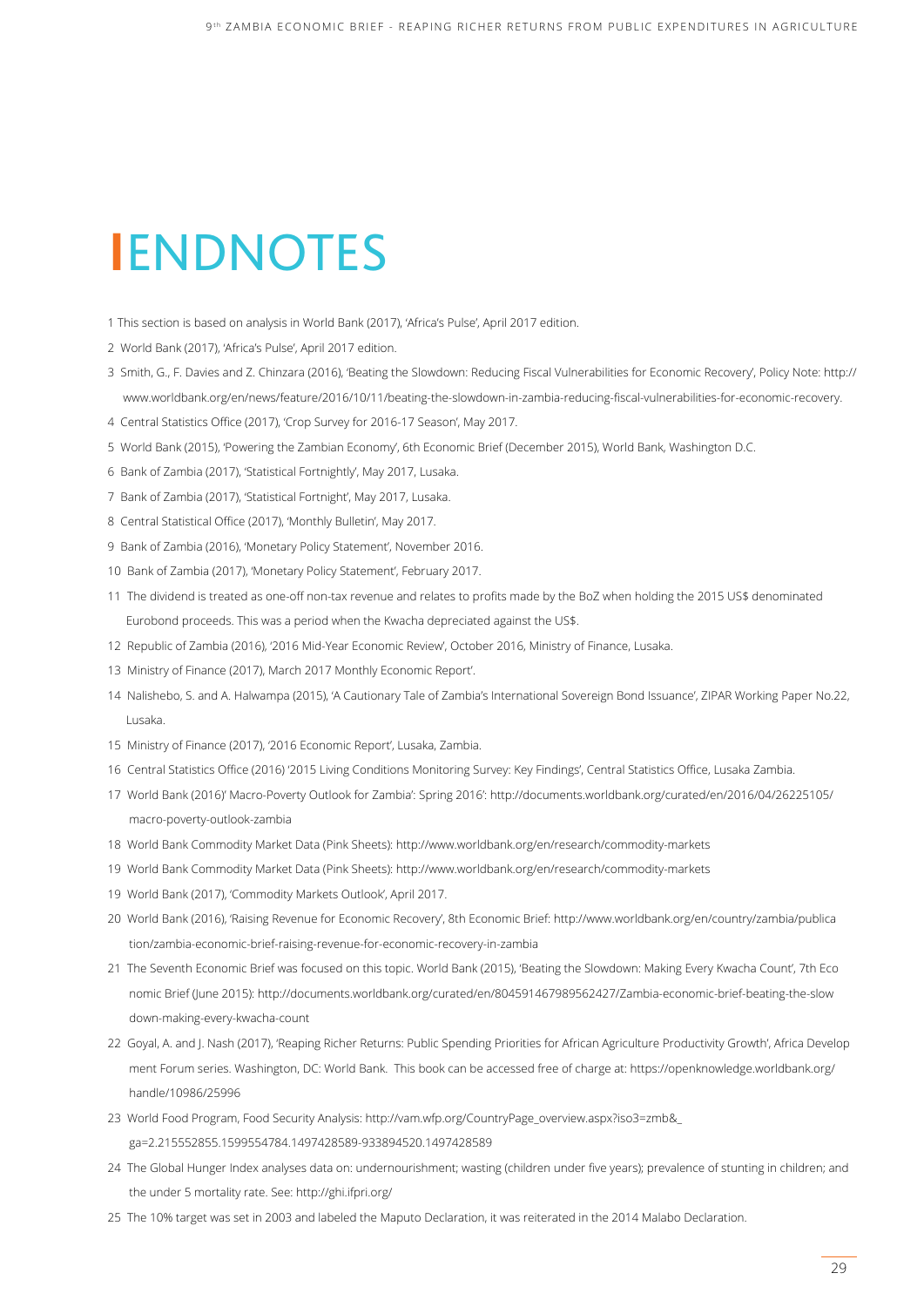- 26 For example, Benin (2015) finds the aggregate elasticity of agriculture productivity to public agricultural spending in a sample of 34 African countries was 0.04, with a rate of return of 11% (significantly lower than past estimates). However, the elasticity to research spending was estimated to be substantially higher than for overall expenditure, at 0.09, with rates of return ranging from 24% to 126%.
- 27 Here the agriculture budget is considered to include spending by the Ministry of Agriculture and the Ministry of Fisheries and Livestock. Forestry is excluded because it is under the Ministry of Lands, Natural Resources and Environmental Protection.
- 28 Benin, S. (2015), 'Returns to Agricultural Public Spending in Africa South of the Sahara'. IFPRI Discussion Paper 01491 (December). IFPRI, Washington, DC.
- 29 Jayne, T., Mason, N., Burke, W. and J. Ariga (2016), 'Agricultural Input Subsidy Programs in Africa: An Assessment of Recent Evidence', International Development Working Paper 145, Michigan State University, East Lansing.
- 30 See: IAPRI (2016) White Paper [http://www.iapri.org.zm/images/WorkingPapers/white\\_paper\\_2016.pdf](http://www.iapri.org.zm/images/WorkingPapers/white_paper_2016.pdf)
- 31 Kuteya, A. and A. Chapoto (2017) 'E-voucher Performance and Recommendations for Nationwide Rollout during the 2017-18 Farming Season, IAPTRI Policy Brief, Lusaka, Zambia.
- 32 2017 Budget Address by Honourable Felix C. Mutati, MP Minister of Finance. Delivered to the National Assembly on Friday, 11th Novem ber, 2016.
- 33 Kuteya and Kabwe (2015), 'Zambia agricultural sector performance: 2000-2015'.
- 34 IAPRI (2016), 'Agriculture Subsidies and their Effects in Zambia', Indaba Agricultural Policy Research Institute, October 2016.
- 35 Mason and Meyers (2011) found that between 2003 and 2008 the mean market prices was raised by 19% and price volatility reduced by 36%.
- 36 World Bank (2013), 'Growing Africa: Unlocking the Potential of Agribusiness'. Washington, DC.
- 37 For a detailed discussion see: IAPRI (2013), 'How Can the Zambian Government Improve the Targeting of the Farmer Input Support Program?' Policy Brief Number 59: [http://www.iapri.org.zm/images/PolicyBriefs/ps\\_59\\_rev.pdf](http://www.iapri.org.zm/images/PolicyBriefs/ps_59_rev.pdf)